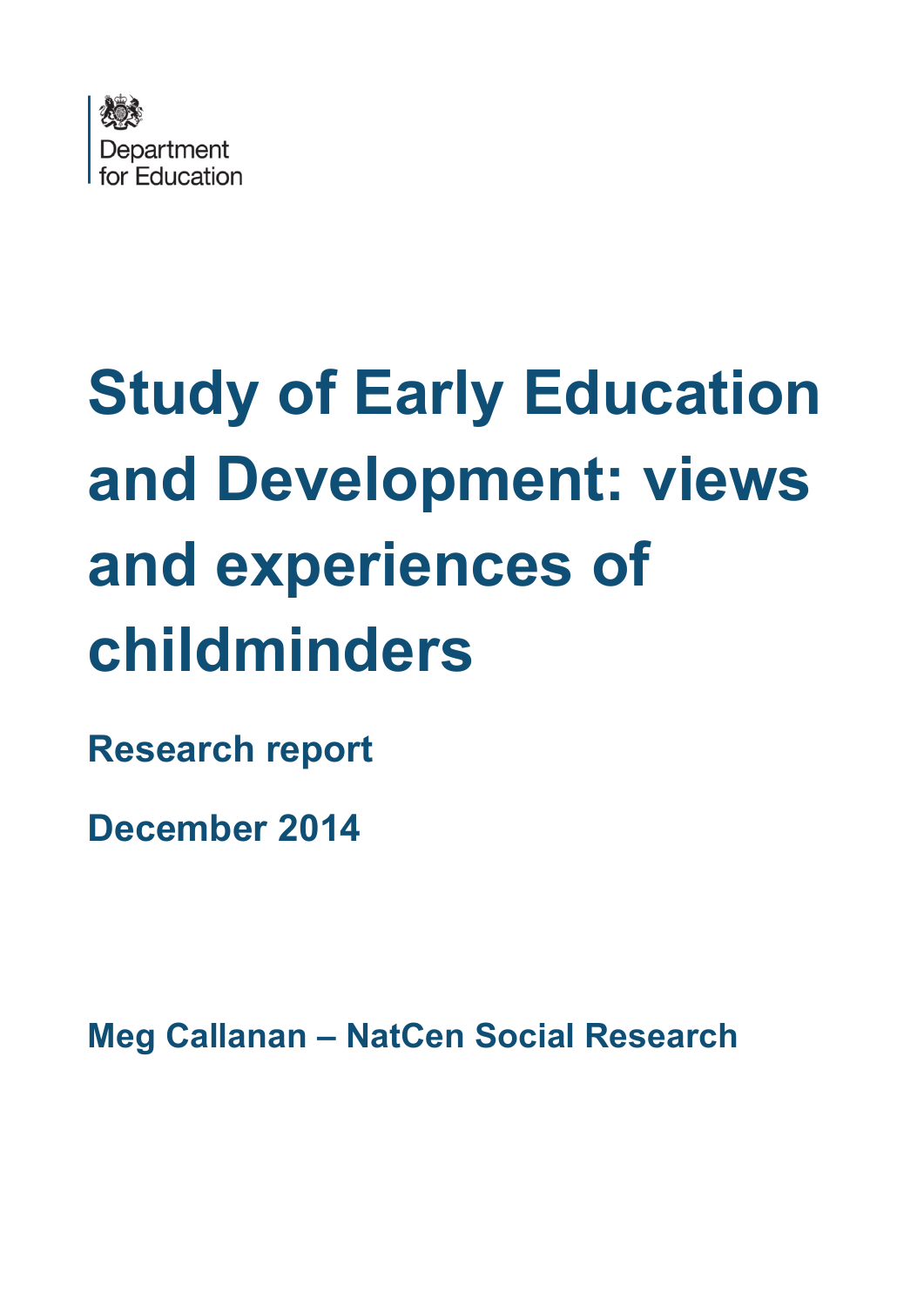# **Contents**

| List of tables |                          |                                                    |    |  |
|----------------|--------------------------|----------------------------------------------------|----|--|
|                |                          | <b>Executive Summary</b>                           | 5  |  |
|                | Introduction             |                                                    | 5  |  |
|                |                          | Methodology                                        | 5  |  |
|                |                          | Summary of findings                                | 5  |  |
|                |                          | Conclusion                                         | 11 |  |
| 1              |                          | Introduction                                       | 13 |  |
|                | 1.1                      | <b>Policy Context</b>                              | 13 |  |
|                | 1.2                      | Methodology                                        | 14 |  |
|                |                          | <b>Research Aims</b>                               | 14 |  |
|                |                          | Sampling and recruitment                           | 14 |  |
|                |                          | Fieldwork and analysis                             | 15 |  |
|                | 1.3                      | Report coverage                                    | 16 |  |
| $\overline{2}$ | <b>Current provision</b> |                                                    | 17 |  |
|                | 2.1                      | Ratios, Capacity and Staffing                      | 17 |  |
|                | $2.2\phantom{0}$         | Fees, costs and financial viability                | 19 |  |
| 3              |                          | Offering funded provision                          | 21 |  |
|                | 3.1                      | Motivations and barriers to offering funded places | 21 |  |
|                | 3.2                      | <b>Funding levels</b>                              | 24 |  |
|                |                          | Two-year-old funding                               | 25 |  |
|                |                          | Three and four-year-old funding                    | 25 |  |
|                | 3.3                      | Administration                                     | 26 |  |
|                | 3.4                      | Views on impacts                                   | 26 |  |
|                |                          | Impacts on children and families                   | 26 |  |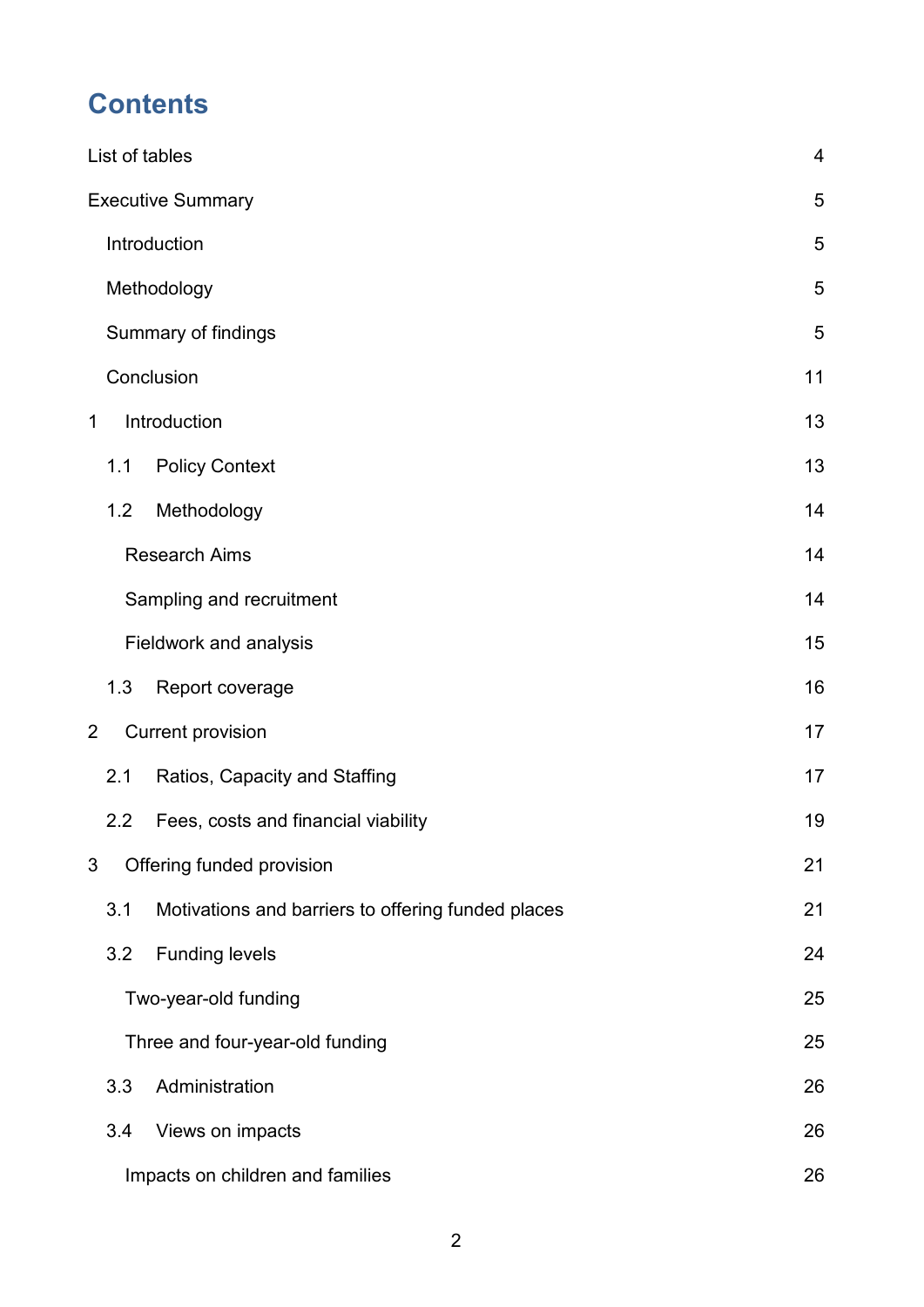|                                          | Local childcare market                                      | 28 |  |  |
|------------------------------------------|-------------------------------------------------------------|----|--|--|
| 4                                        | Infrastructure, support and quality in childminder settings | 30 |  |  |
| 4.1                                      | Sources of support & guidance                               | 30 |  |  |
| 4.2                                      | Partnership working                                         | 31 |  |  |
| 4.3                                      | Training                                                    | 32 |  |  |
| 4.4                                      | Views on quality                                            | 33 |  |  |
| 4.5                                      | Maintaining quality                                         | 34 |  |  |
| 4.6                                      | Childminder agencies                                        | 36 |  |  |
| 5                                        | Conclusion                                                  | 40 |  |  |
| Appendix A Interview Topic Guide         |                                                             |    |  |  |
| 1. Introductions                         |                                                             |    |  |  |
|                                          | 2. Background                                               | 42 |  |  |
| 3. Current provision                     | 42                                                          |    |  |  |
|                                          | 4. Views on funded provision                                | 43 |  |  |
|                                          | 5. Childcare market                                         | 45 |  |  |
|                                          | 6. Future plans                                             |    |  |  |
| Appendix B<br><b>Recruitment leaflet</b> |                                                             |    |  |  |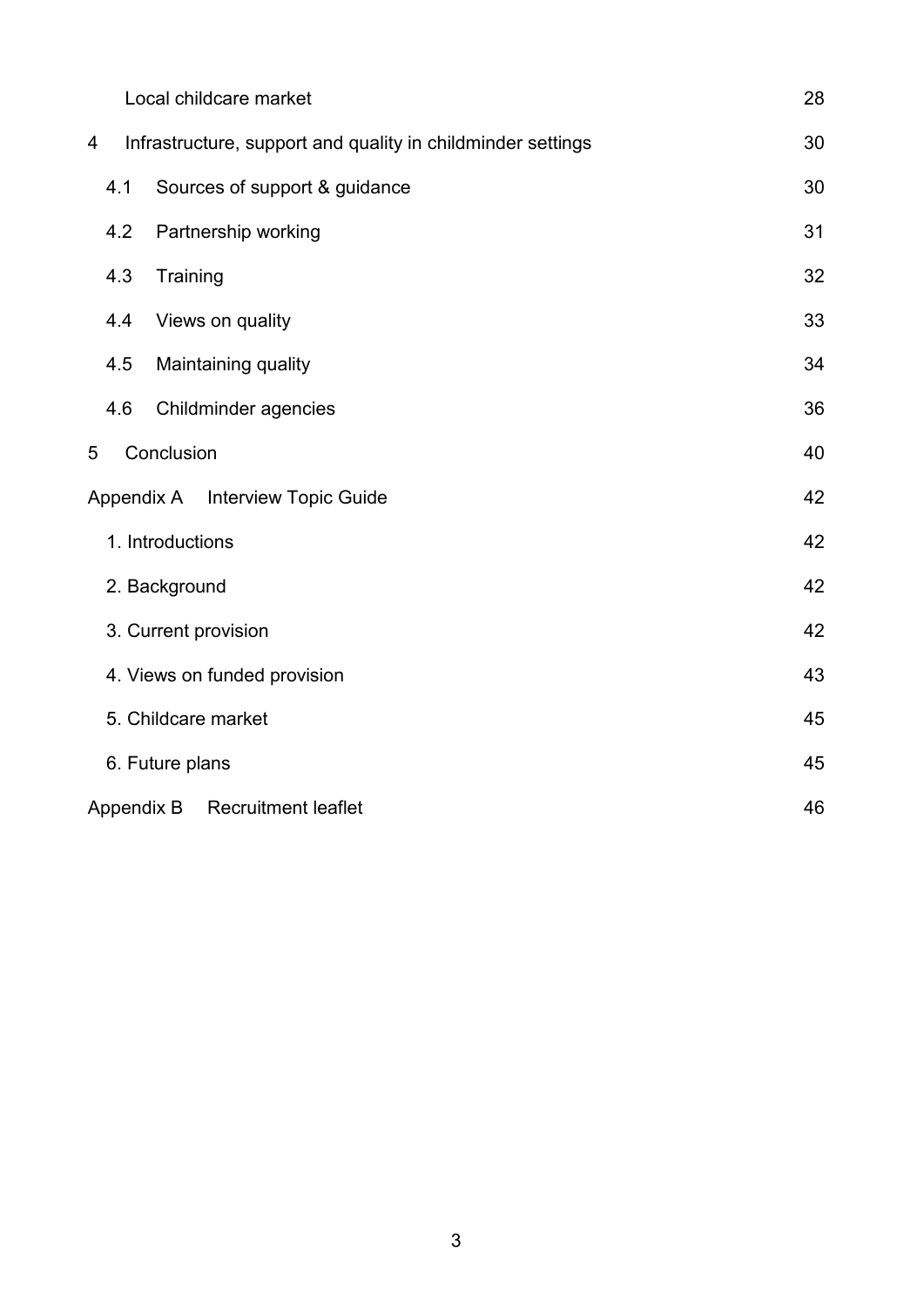# <span id="page-3-0"></span>**List of tables**

[Table 1 Achieved sample of childminders](#page-13-3) 15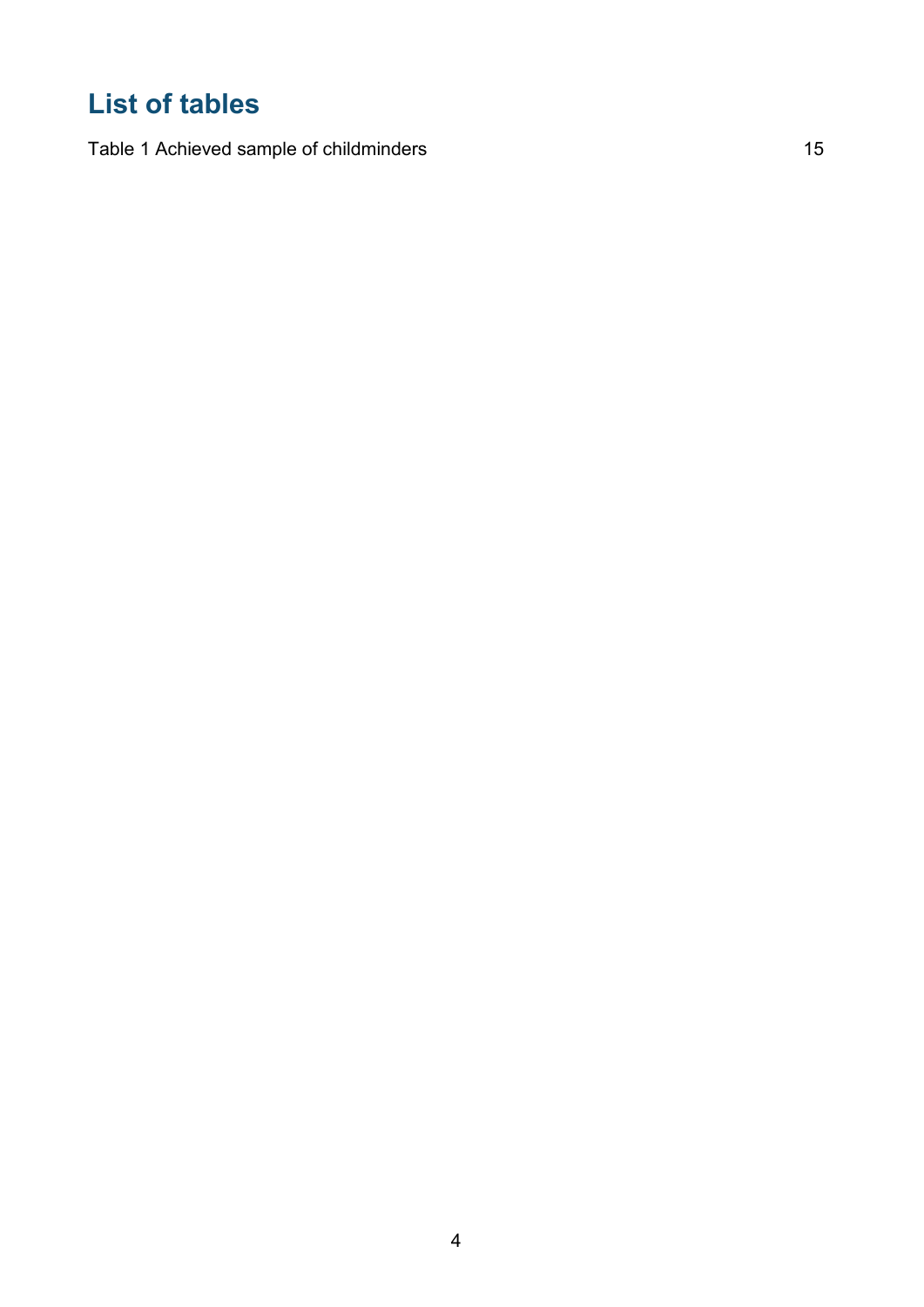# <span id="page-4-0"></span>**Executive Summary**

## <span id="page-4-1"></span>**Introduction**

This report presents findings from a qualitative study of childminders undertaken as part of the Study of Early Education and Development (SEED). SEED is a major evaluation undertaken by NatCen Social Research, the University of Oxford, 4Children and Frontier Economics on behalf of the Department for Education. This qualitative study of childminders was commissioned to shed light on the experiences and contribution of childminders, and aims to explore their:

- Current provision, including factors influencing capacity, fees and staffing
- Experiences of offering funded two and three-year-old provision, including views on the barriers and facilitators to providing this care
- Views of the infrastructure and support available for the sector, including the introduction of childminder agencies.

# <span id="page-4-2"></span>**Methodology**

Twenty in-depth telephone interviews were carried out with childminders from across the country. The findings presented here reflect the range and diversity of their views and experiences. As this was a small scale qualitative study, the prevalence of views and experiences arising from the data are not reported.

# <span id="page-4-3"></span>**Summary of findings**

## **Current provision**

• Childminder capacity

Childminder capacity is influenced by the physical space available (including transport capacity), their ratios and whether they employ assistants. Workload also influenced capacity with childminders limiting the size of their childminding business to balance spending time with their own families and to keep paperwork at a manageable level.

• Fees, costs and financial viability

In our sample, hourly rates ranged from £3.50 to £6.95. Childminders reflected that income from childminding could fluctuate widely throughout the year because of seasonal fluctuations and children leaving and joining. There were mixed views on the financial viability of childminding: some said that they did not make enough from childminding to run a household without a second income. Others were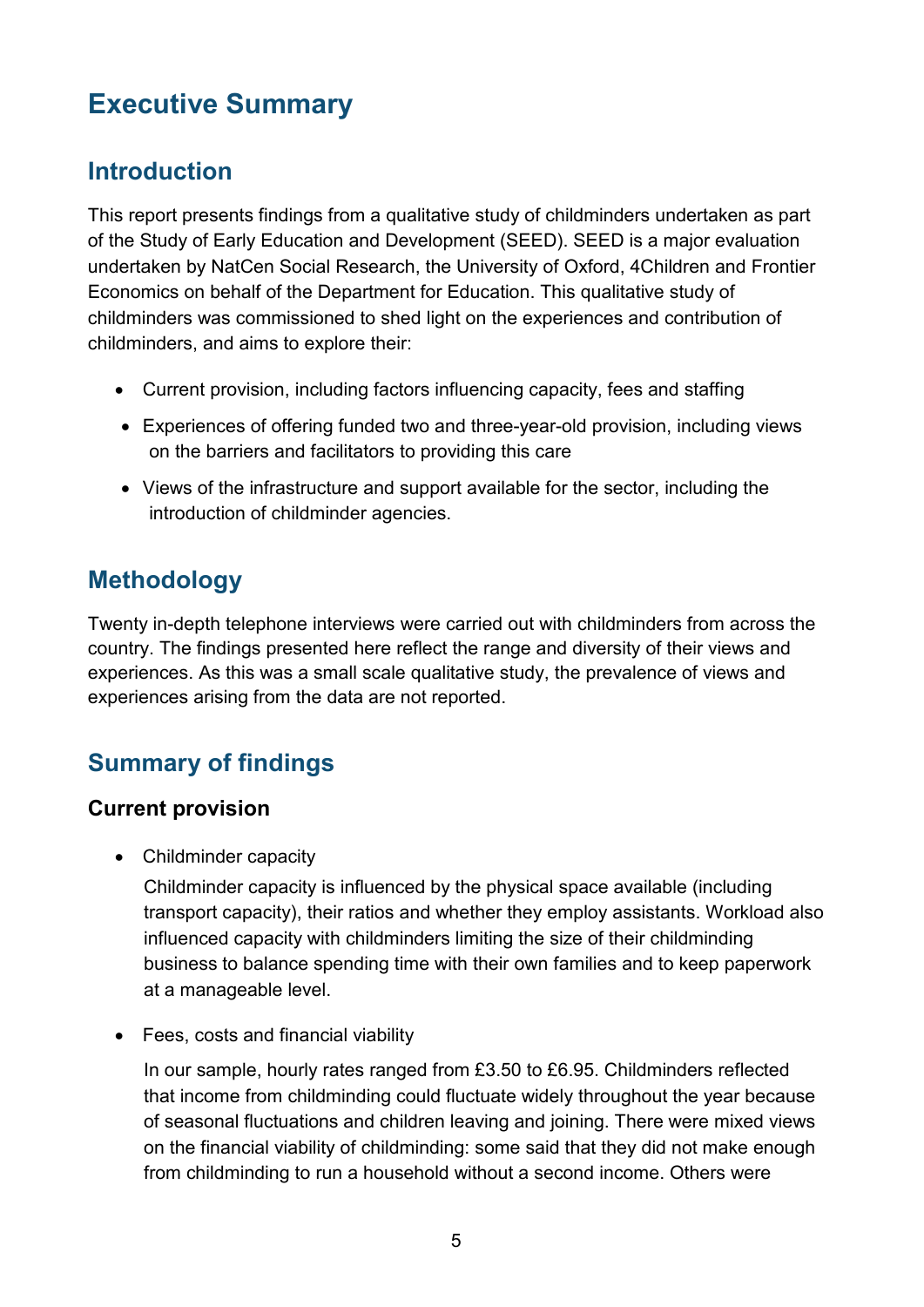making a living from their childminding business and had no other sources of income.

## **Offering funded provision**

#### **Facilitators to offering funded provision:**

• Continuity of care

A strong motivation for offering funded provision was a desire to continue caring for a child (or a sibling of a child) already in their care who had become eligible for a funded place.

• Local demand

Where childminders perceived a local demand for funded provision, this was a motivation for registering. They hoped that offering funded places would help fill vacancies and would meet the needs of local families.

• Making a difference

Childminders were motivated to offer the two-year-old funded provision because they felt they could make a difference to disadvantaged children by promoting school readiness and providing support to the families.

## **Barriers to offering funded provision:**

• Lack of local demand

Some childminders were discouraged from offering funded provision for two-yearolds because of a perceived lack of local demand. This was attributed to the affluence of their local area limiting the number of eligible children, a lack of awareness and take-up from eligible families, and/or a perception that professionals working with eligible two-year-olds encourage families to take-up provision in group based settings rather than with a childminder.

• Ofsted rating

To be able to offer funded places for two-year-olds, childminders must be rated 'good' or 'outstanding' by Ofsted, (or 'requires improvement' where the local authority believes it is necessary to ensure sufficient capacity is available locally). This meant some childminders in the study sample wanted to offer the provision but were ineligible.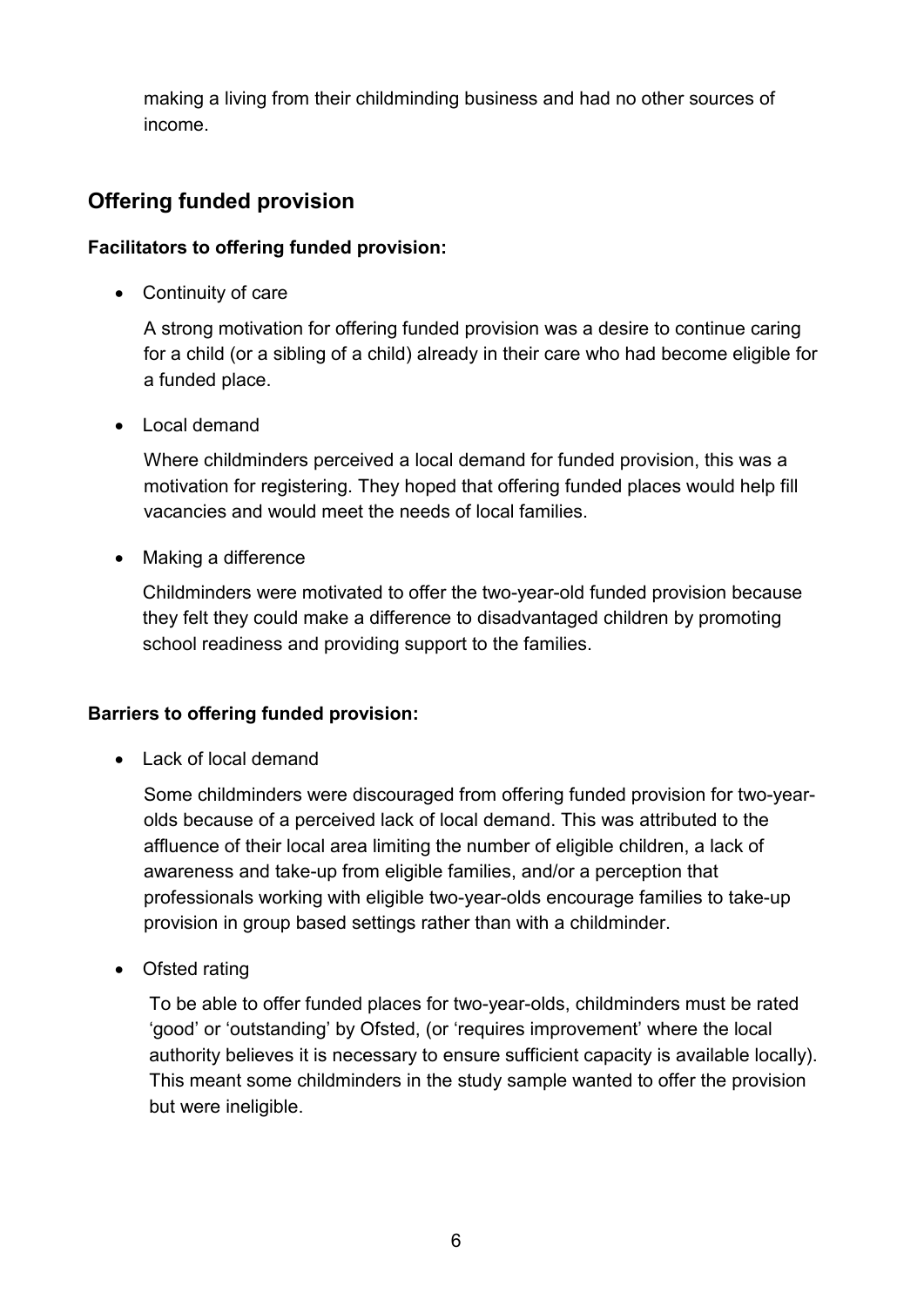• Challenges of meeting additional needs

There were some concerns raised over the challenges involved in offering twoyear-old places to families with additional needs, including the potential for safeguarding concerns.

• Splitting funding with other provision

Some nurseries would not split funded places and share care with childminders. This meant childminders could not offer this option to parents.

• Accreditation

There was a perception amongst some childminders that the accreditation process to register for funded provision would be bureaucratic and costly, deterring them from registering.

• Perceived ineligibility

In one case, a childminder had not registered to offer funded places because she did not hold a Level 3 qualification. It was her understanding that this was a requirement for funded provision and she was therefore ineligible.

• Administration

Extra paperwork such as feedback on head-counts or using on-line portals to submit administrative data were identified as barriers.

#### **Views on funding levels**

• Two-year-old funding

Within the sample for this study, reported funding levels for two-year-old places ranged from £4.60 to £6.10 per hour. Childminders reflected that these levels were similar or higher than the hourly rates they charged privately and were generally felt to be adequate.

• Three and four-year-old funding

Reported funding levels for three and four-year-old provision varied and typically ranged from £3.40 to £5 an hour. Compared to funding for two-year-old places, childminders felt these levels of funding were less satisfactory with levels often lower than the levels they charged privately. The level of funding was perceived as a barrier to offering these places by some.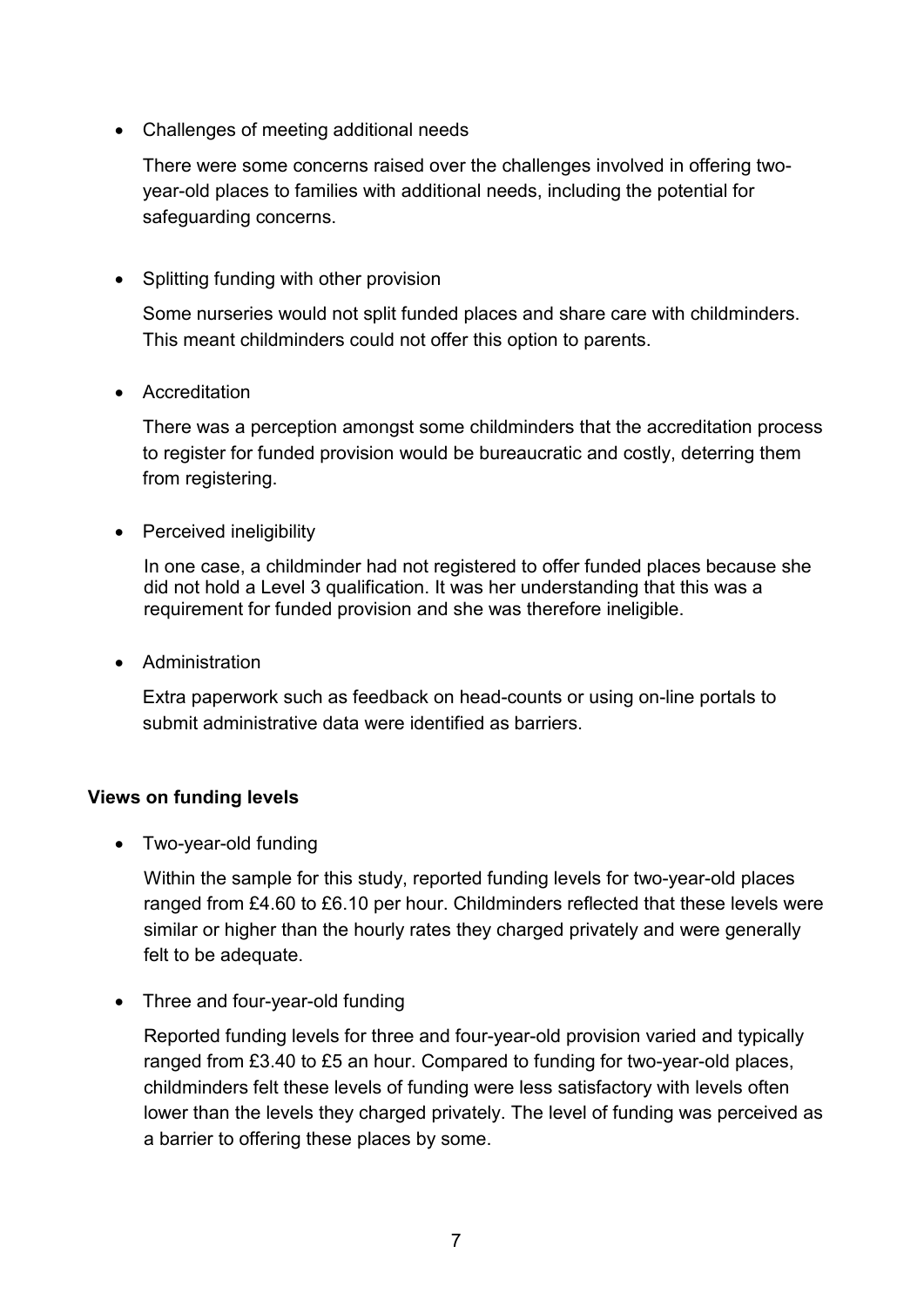## **Administration**

Some childminders who were accustomed to weekly or monthly payments reported difficulties managing cash flow, when funded places were paid twice termly. They preferred monthly payments to avoid cash flow difficulties.

## **Perceived impacts**

Childminders identified a range of benefits of funded provision:

• Welfare and safeguarding

Impacts related to welfare and safeguarding included healthier eating, increased exercise and the development of important skills including road safety and stranger danger. Improvements in behaviour were also reported with shy children increasing in confidence and aggressive or anxious children becoming happier and more relaxed.

• Learning and development

Childminders thought that funded provision gave children access to a learning environment that otherwise they might not have. As professionals they were also able to identify developmental delays and take action.

• School readiness

Ensuring children were ready for school was viewed as an important aim of the funded provision. Socialising with other children, developing routines, and supporting potty training were all elements of early years provision viewed as important for preparing children for school.

In terms of the local childcare market, there was no clear message from the interviews on the impact of funded provision on local demand for childminder places. Some childminders felt the two-year-old provision was either not being taken-up by eligible families, or families were being encouraged to access nursery provision, which consequently reduced demand for funded childminder places. Other childminders reported an increase in demand and this was particularly the case where there was felt to be a shortage of childminders in the area.

## **Infrastructure, support and quality**

## **Sources of support & guidance**

Childminders drew on a range of support and guidance depending on services available in their local area. These included childminder networks, Children's Centre Childminder Groups, Local Authority co-ordinators and professional associations. Overall, the view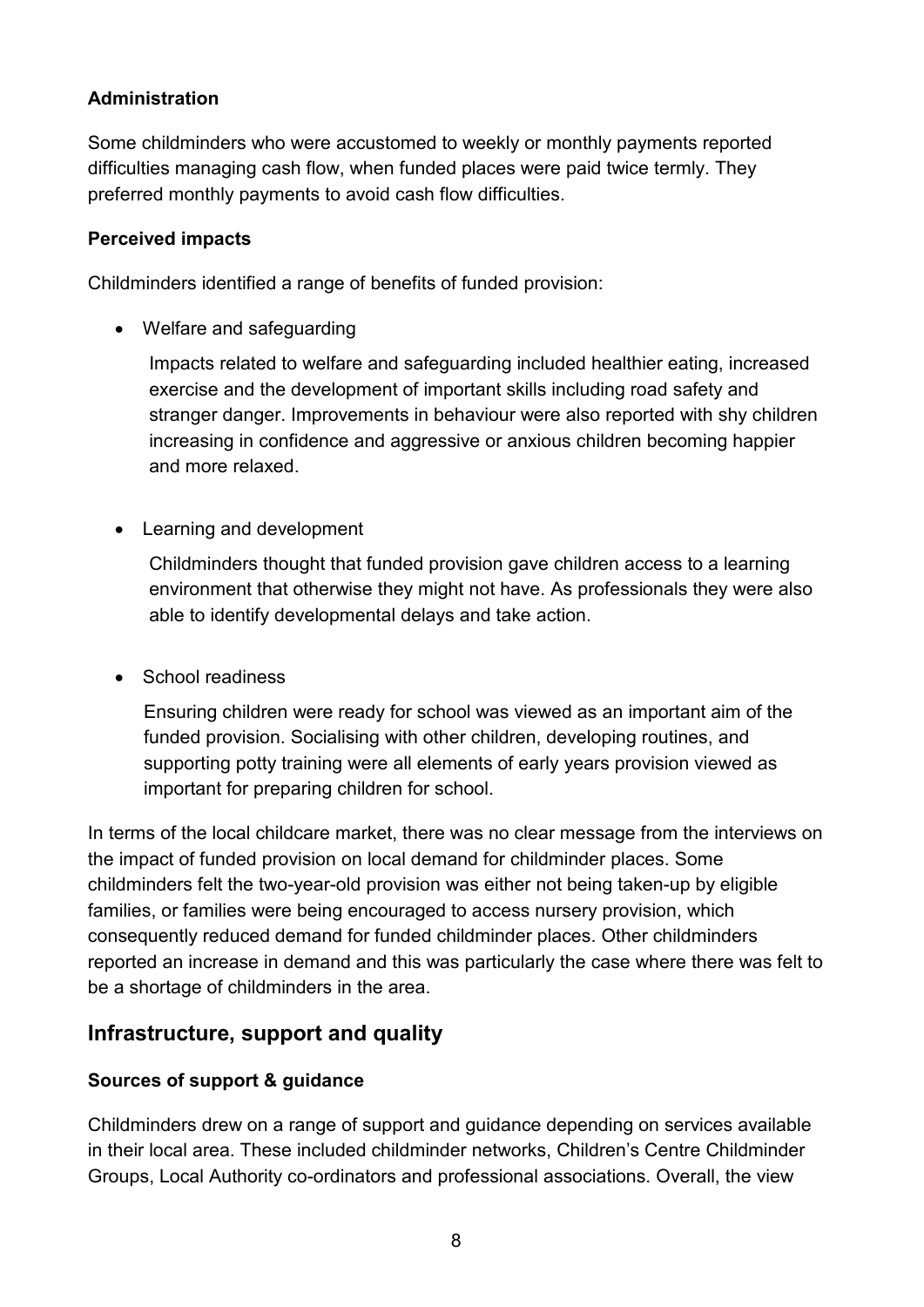was that sources of support and guidance have reduced in recent years as a result of cut-backs in local services.

## **Training**

Childminders in this study had varying Early Years qualification levels (some qualified to Level 3 or higher, some working towards their Level 3 and others not qualified to Level 3). Facilitators to Level 3 qualifications included bursaries to cover course fees and flexible course formats to fit training around their childminding.

In terms of on-going professional development and training, childminders accessed training courses through their Local Authorities, and professional bodies including PACEY and the Pre-School Learning Alliance. Overall there was a general sense that costs for training had increased (particularly for courses run by their Local Authority) and courses that used to be free or had a nominal fee were now more expensive.

## **Partnership working**

Childminders' involvement in local partnership working in their area varied. There were examples of strong partnership working with schools and with health visitors and social workers. However, childminders also reported limited partnership working in some instances. They attributed this to workload pressures which limited opportunities for information sharing and collaboration.

## **Views on quality**

Childminders felt that the following were hallmarks of good quality provision:

- Supporting learning and progression through the implementation of the EYFS framework;
- Fostering health and wellbeing by providing a safe and secure environment that fosters confidence, independence and enjoyment;
- Supporting parents by providing support and advice and building good relationships;
- Continually striving for quality improvement by reviewing and improving practice, with an emphasis on maximising the benefits to the children in their care.

Childminders in this study drew on a range of tools and used many different approaches to maintain and improve the quality of their provision. Quality standards and awards, childminder networks and on-going professional development were all used to maintain quality.

Childminders identified Ofsted's role in setting standards and judging the quality of childminder settings as important, and their reports were a valued source of feedback on the quality of settings for both childminders and families. However, there were some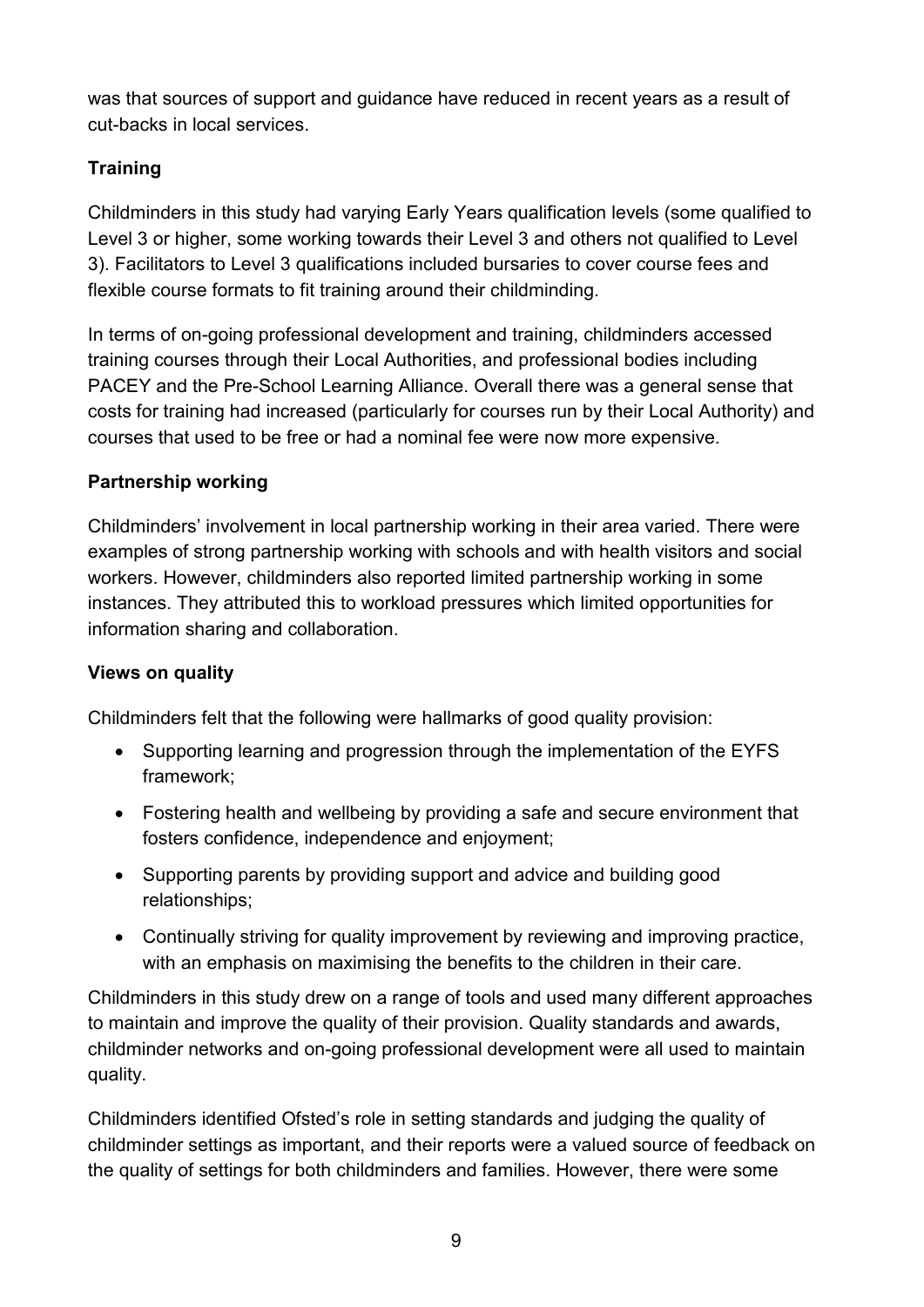concerns that local quality assurance schemes have been superseded by Ofsted and this was not felt to be an adequate replacement for this on-going support and guidance.

## **Childminder agencies**

The prevailing view of childminders in this study was that currently there is not enough information about how childminder agencies will operate in their area for them to make an informed decision to join or not. Information and clarification were needed on the following:

- The financial viability and stability of agencies: Childminders were unclear how the funding models would work and were worried that agency fees would erode childminder income or increase costs for parents.
- Ofsted inspecting childminder agencies (sampling a number of their childminders) and provide an overall rating of the agency. Agencies will be responsible for quality assuring their registered childminders and the childcare they provide: Views were mixed on this, with some childminders viewing it positively. Others were concerned that an Ofsted rating applied to the agency (rather than the individual) could risk some poor practice being hidden and exceptionally high standards going unnoticed and unrecognised.
- Childminder independence: There was a perception that joining an agency could erode childminder independence, either because childminders could become employees of the agency or because the agency would oblige childminders to conform to standardised procedures and models of working. The desire to maintain independence was as a key barrier to agency membership.
- Allocating childcare places to childminders in an agency: Established childminders generally did not feel they needed help with recruiting families, although it was acknowledged that new childminders may find this help attractive when starting up. The possibility that childminders would have little or no choice in the children allocated to them was unpopular.
- There was an understanding that childminder agencies would provide support in a range of areas including policies and procedures, invoicing, and quality, as well as provide training and cover for sickness. Again views were mixed on the value of this service. Although it was acknowledged that there had been reductions in the training and support available from Local Authorities in some areas, childminders remained to be convinced that agencies would be able to provide a similar level of support.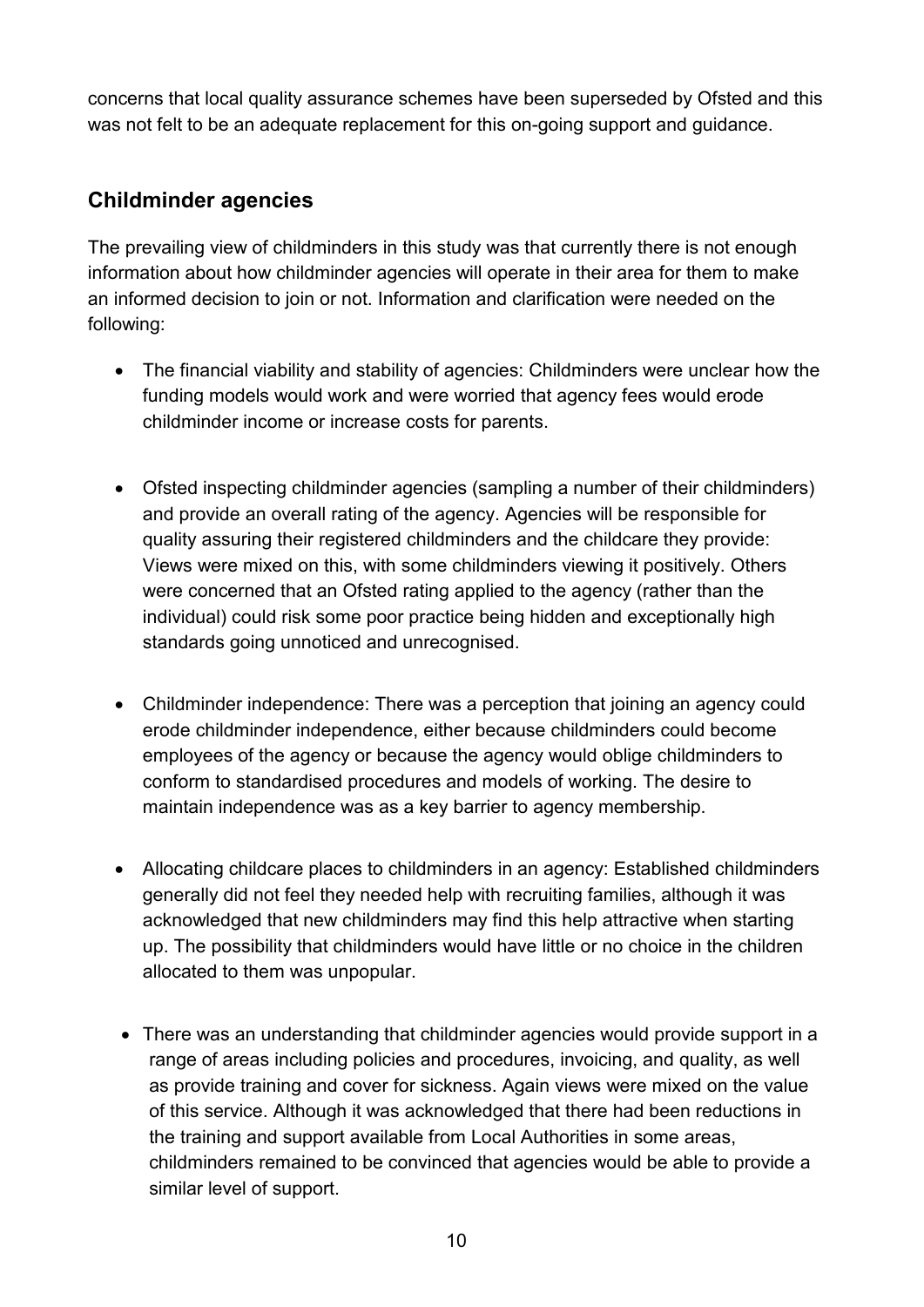# <span id="page-10-0"></span>**Conclusion**

As eligibility for funded early years provision was extended to two- year old children in the 40 per cent most disadvantaged households in England in September 2014, childminders will play an important part in providing this early years education. The following draws out the key themes of the report and reflects on suggestions made by childminders to support the sector as it meets these new demands:

• Capacity to provide funded places

The level of funding for two-year-old places was generally felt to be sufficient. However, barriers to providing funded places included concerns that disadvantaged two-year-olds (and their families) may require additional support. Limited demand was also reported by some childminders, although this may change as eligibility extends and awareness grows. The findings from this study suggest that the number of childminders offering funded places might increase if:

- o The funding available for three and four-year-old places is increased;
- o The payment structures are designed to minimise cash flow difficulties;
- o Clear information is disseminated on the accreditation process and eligibility criteria.
- High quality provision

High quality early years provision depends on a well trained work force with embedded quality assurance processes and access to continuing professional development. Quality assurance was underpinned by local Quality Awards, Quality Forums, Quality Standards and on-going support from network and local authority co-ordinators or quality assurance officers. The Ofsted inspection process was also valued for its role in maintaining quality, however concerns were voiced that Ofsted should not supersede the support provided local sources to maintain and improve quality in the sector. The findings from this study suggest that high quality provision could be supported by:

- o Bursaries and flexible course formats for Level 3 qualifications;
- o Access to affordable on-going continuing professional development;
- o Support for local quality assurance systems to embed good practice.
- Infrastructure

Childminders currently use a range of sources for advice and support, from Local Authorities, childminder networks, professional associations and Ofsted. This support was viewed as invaluable, and important for maintaining standards. Childminder agencies are intended to provide childminders with support for quality assurance, CPD, training, and sustainability advice. Childminders felt they needed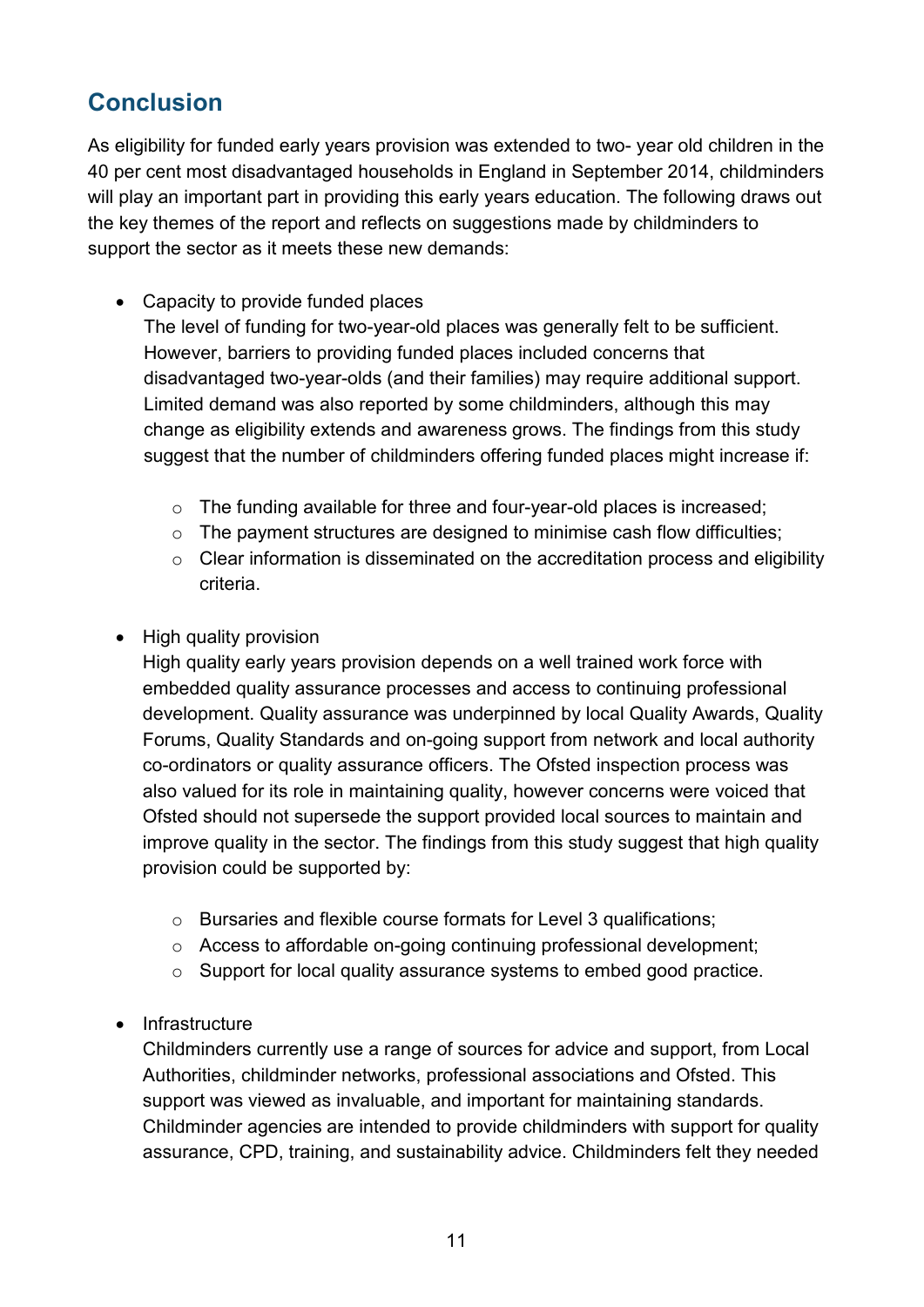more detail on how agencies will operate in their local area to make an informed decision about whether to join. They would value further information regarding:

- o The financial viability of agencies
- o How childminder independence will be maintained
- o How childcare places will be allocated
- o The proposed approach to quality assurance.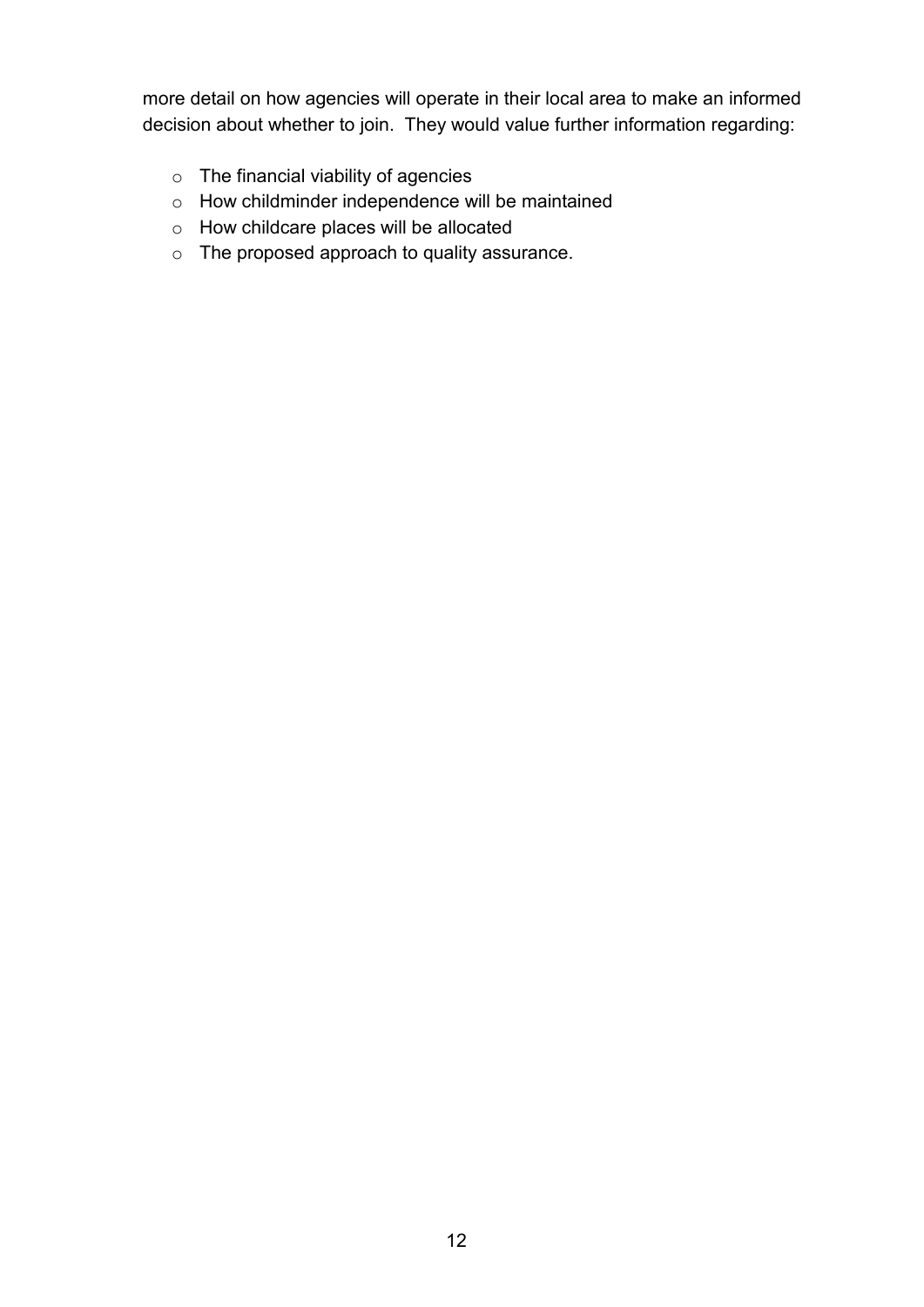# <span id="page-12-0"></span>**1 Introduction**

This report presents the findings of a qualitative study of childminders undertaken as part of the Study of Early Education and Development (SEED). This introduction sets out the research context, aims and methods.

# <span id="page-12-1"></span>**1.1 Policy Context**

-

From September 2013, two year old children living in the 20 per cent most disadvantaged households in England became eligible for 570 hours of funded early education per year. This was extended in September 2014 so that two year old children in the 40 per cent most disadvantaged households in England were also eligible for the funded provision. The early years provision for disadvantaged two-year-olds builds upon the existing entitlement of 570 hours of funded early education for three- and four-year-olds, available to all children from the term after their third birthday.

Funded provision is being assessed by the Study of Early Education and Development (SEED), a major new study commissioned by the Department for Education (DfE) and undertaken by NatCen Social Research, the University of Oxford, 4Children and Frontier Economics. SEED is an eight-year study following approximately 6,000 children across England from the age of two, through to their early years at school. The study aims to assess the impact of early education on children's school readiness, children's longerterm outcomes and its impact on the most disadvantaged children in society.

Childminders play an important role in the delivery of early education and childcare. In March 2014 Ofsted data showed that there were a total of 51,789 childminders on the Early Years Register (EYR) in England, with capacity to provide 265,366 (approximately 2[1](#page-12-2)%) of childcare places for children under the age of  $8^1$ . Given their important role in providing a fifth of all early years places<sup>[2](#page-12-3)</sup>, and in light of the recent changes that have seen the provision of funded early education extended, this study was commissioned to shed light on the experiences and contribution of childminders.

<span id="page-12-2"></span> $1$  Ofsted (2014) Registered childcare providers and places in England March 2014 – Key Findings [\(http://www.ofsted.gov.uk/resources/registered-childcare-providers-and-places-england-december-2008](http://www.ofsted.gov.uk/resources/registered-childcare-providers-and-places-england-december-2008-onwards) [onwards\)](http://www.ofsted.gov.uk/resources/registered-childcare-providers-and-places-england-december-2008-onwards)

<span id="page-12-3"></span> $2$  This figure refers to the number of places provided by childminders, however it is likely that some of these places are vacant, and some registered childminders may be inactive.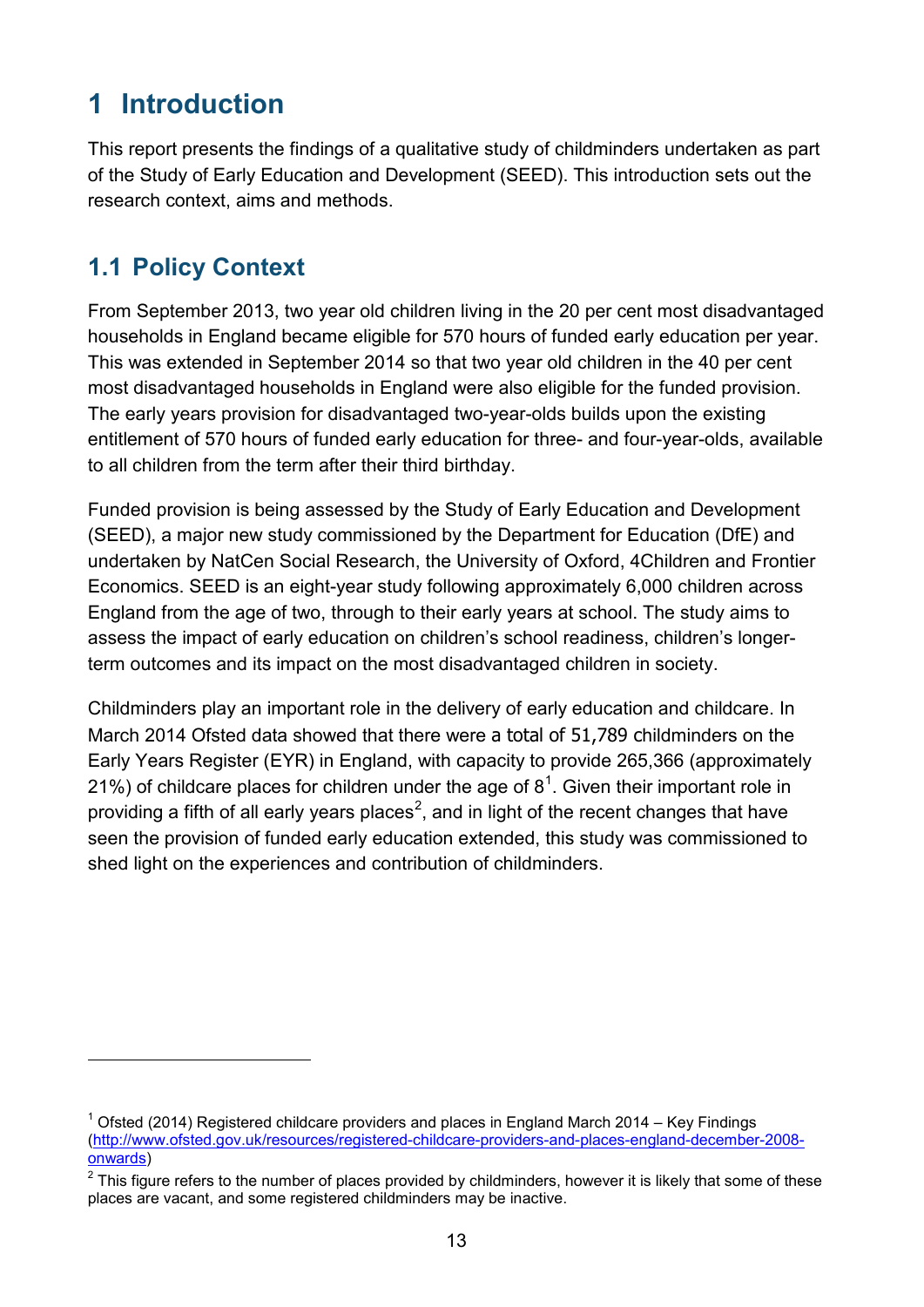# <span id="page-13-0"></span>**1.2 Methodology**

## <span id="page-13-1"></span>**Research Aims**

This study aimed to gather the views and experiences of childminders providing early years education. It set out to explore their:

- Current provision, including factors influencing capacity, fees and staffing
- Experiences of offering funded two and three-year-old provision, including views on the barriers and facilitators to providing this care
- Views of the infrastructure and support available for the sector, including the introduction of childminder agencies.

## <span id="page-13-2"></span>**Sampling and recruitment**

Being exploratory in nature, this study was designed as a small qualitative study of indepth telephone interviews with a target sample of twenty childminders. Childminders were recruited to achieve diversity on a range of characteristics including geographical region, the length of time they had been a childminder, and whether they currently offered funded provision. Seven of the childminders who participated were looking after children participating in the SEED longitudinal survey and had expressed an interest in participating in the study. The remaining participants were recruited using information from local Family Information Service records, as a sample frame. The following table gives an overview of the characteristics of the childminders who participated. While efforts were made to achieve as balanced a sample as possible, fewer interviews than intended were achieved with childminders choosing not to offer funded provision. This limitation of the achieved sample may mean that the views and experiences of this group of childminders are not fully represented here, and the full range of barriers to providing funded places may not have been captured.

<span id="page-13-3"></span>Initial contact was made by an introductory email (with a leaflet providing further information about the study – Appendix B). This was followed up by a telephone call to explain the research in further detail and invite participation. Flexible appointment times were offered to maximise participation.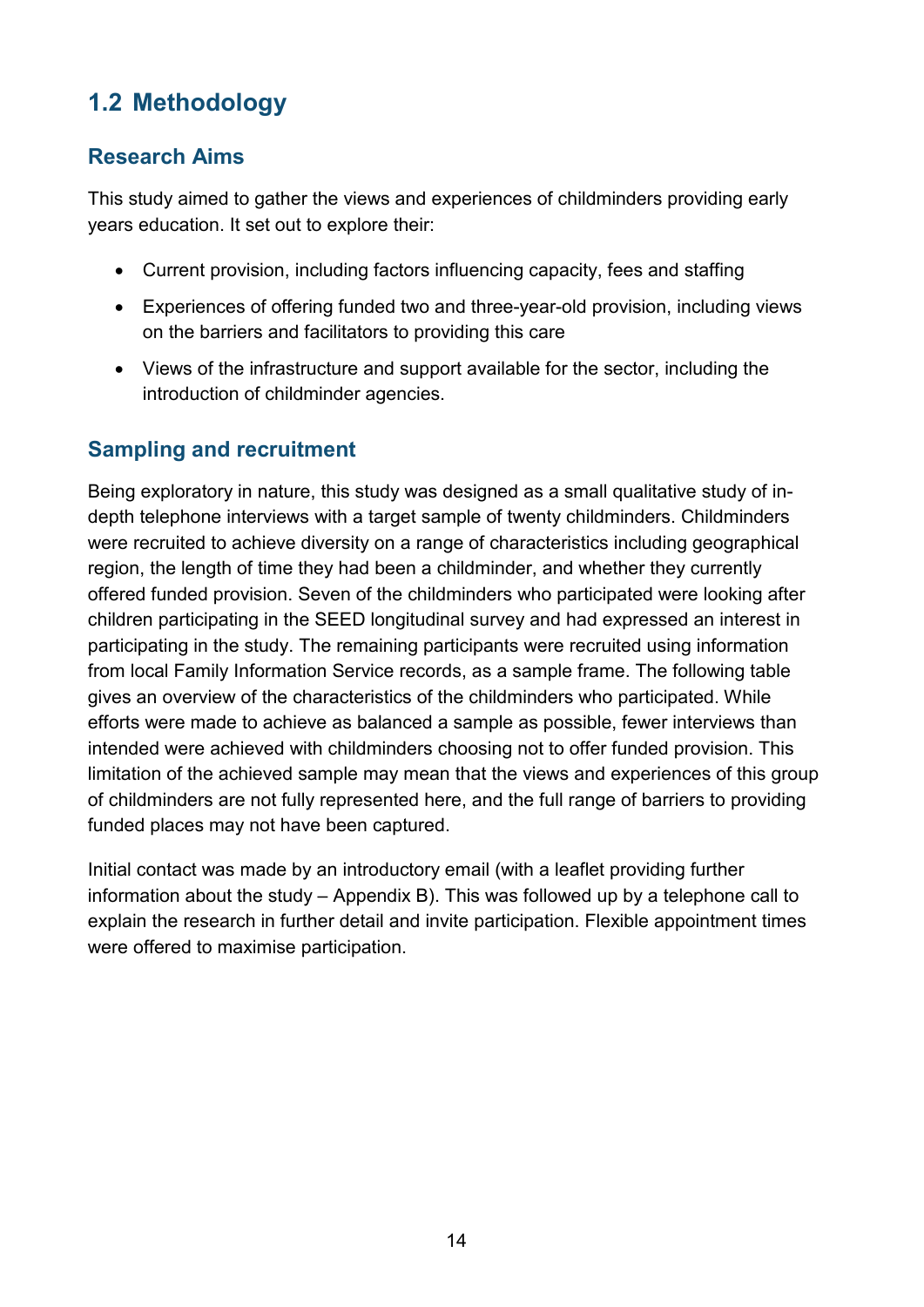|                                                         |                            | Achieved sample         |
|---------------------------------------------------------|----------------------------|-------------------------|
| Region                                                  | <b>East Midlands</b>       | 4                       |
|                                                         | London                     | $\overline{2}$          |
|                                                         | South East                 | $\overline{5}$          |
|                                                         | South West                 | $\overline{4}$          |
|                                                         | <b>North East</b>          | $\mathbf{1}$            |
|                                                         | North West                 | $\overline{3}$          |
|                                                         | <b>West Midlands</b>       | $\mathbf{1}$            |
|                                                         |                            |                         |
| Funded provision                                        | $Yes - 2$ and 3-4 year old | 15                      |
|                                                         | Yes - 3-4 year old         | $\overline{2}$          |
|                                                         | <b>No</b>                  | $\overline{3}$          |
|                                                         |                            |                         |
| Indices of Multiple Deprivation                         | 1                          | $\overline{2}$          |
| $\overline{1}$ (1= least deprived, 5= most<br>deprived) | $\overline{2}$             | $6\phantom{1}$          |
|                                                         | 3                          | $\overline{4}$          |
|                                                         | $\overline{4}$             | $\overline{\mathbf{4}}$ |
|                                                         | 5                          | 4                       |
|                                                         |                            |                         |
| Experience                                              | Up to 4 years              | 4                       |
|                                                         | 5 - 10 years               | 9                       |
|                                                         | $11 + years$               | $\overline{7}$          |
|                                                         |                            |                         |
| <b>Total</b>                                            |                            | 20                      |

#### **Table 1 Achieved sample of childminders**

## <span id="page-14-0"></span>**Fieldwork and analysis**

Fieldwork took place between May and September 2014. A topic guide was used to guide the discussions (Appendix A) and interviews typically lasted 45 minutes. Interviews were conducted by telephone. This is a cost efficient and flexible data collection method and meant interviews could be arranged in the evenings when most convenient for childminders or rearranged at short-notice when childcare commitments changed. As a thank-you for their time all those who took part received a £20 high street shopping voucher.

The qualitative data were analysed using Framework - an approach to qualitative data management which is systematic and comprehensive. This approach ensures the study's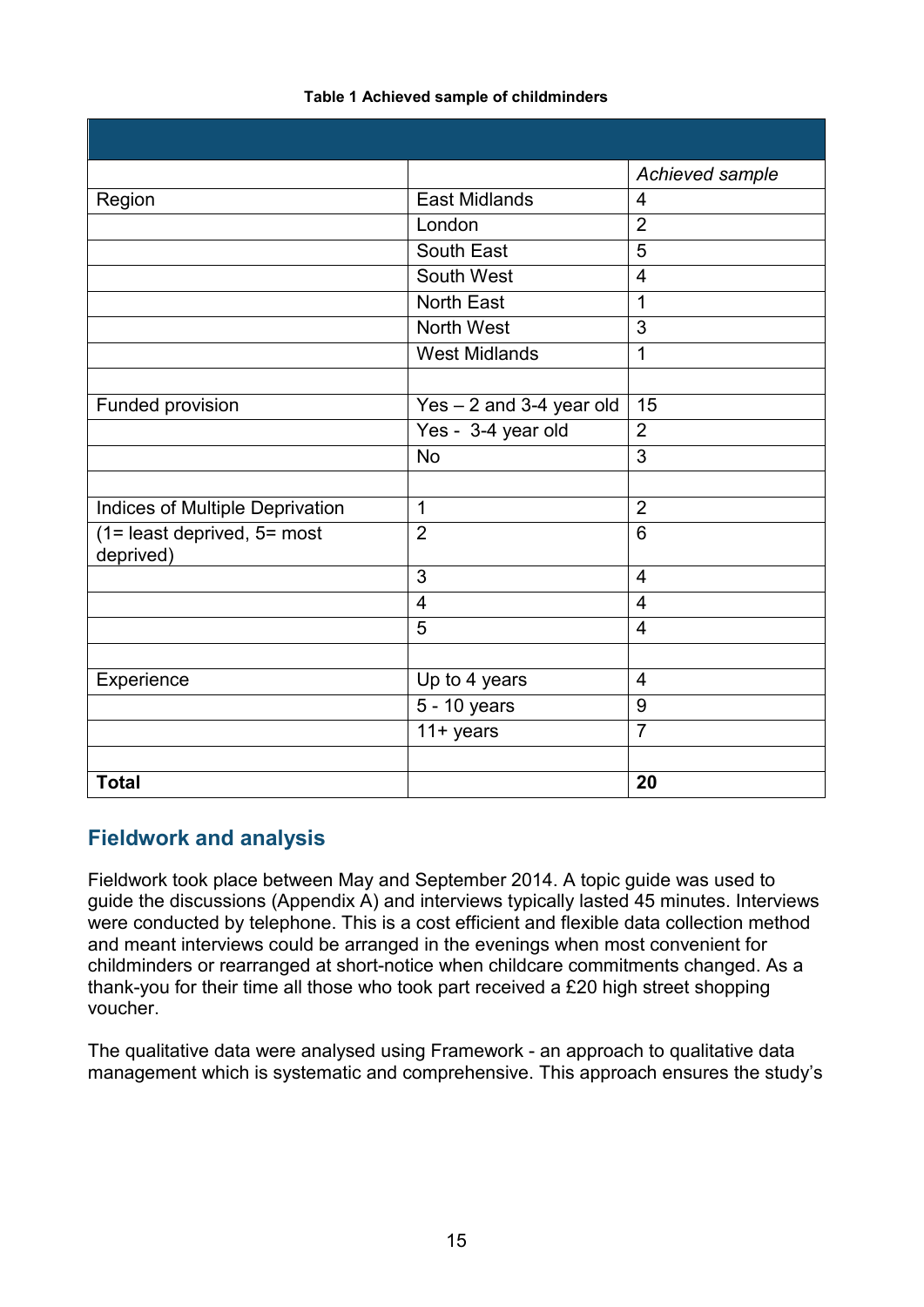findings are robust and grounded in the data<sup>[3](#page-15-1)</sup>.. Verbatim interview quotations are provided in the report to highlight themes and findings where appropriate.

The findings presented here reflect the range and diversity of views and experiences among the childminders interviewed. As this was a small scale qualitative study, the prevalence of views and experiences arising from the data is not reported.

The project was carried out in accordance with the ISO20252 international quality standard for market and social research.

# <span id="page-15-0"></span>**1.3 Report coverage**

The remaining chapters present the findings from the study, as follows:

Chapter 2: Current provision

- Chapter 3: Offering funded provision
- Chapter 4: Infrastructure, support and quality
- Chapter 5: Conclusion

-

<span id="page-15-1"></span><sup>3</sup> Ritchie, J; Lewis, J; McNaughton-Nicholls, C; Ormston, R (2013) *Qualitative Research Practice: A Guide for Social Science Students and Researchers*; London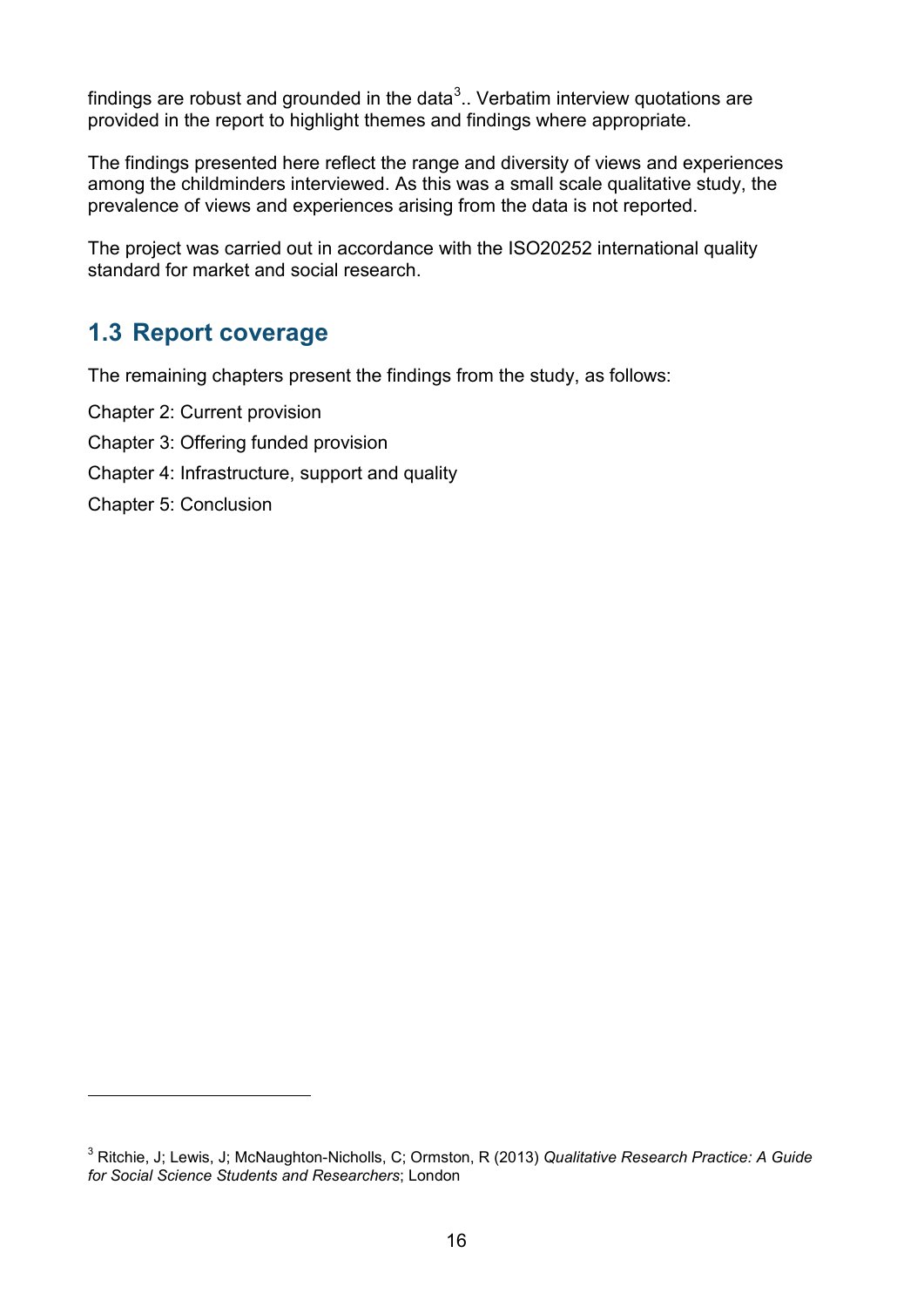# <span id="page-16-0"></span>**2 Current provision**

This section provides an overview of the range of provision offered by childminders registered with Ofsted delivering the Early Years Foundation Stage Statutory Framework who participated in the study. It reports on childminders' views of the key dimensions affecting childminder provision - capacity, ratios, staffing, fees and costs.

# <span id="page-16-1"></span>**2.1 Ratios, Capacity and Staffing**

Currently childminders in England can care for three children under the age of 5 and a total of six children under the age of 8. Since 2012, childminders may care for four children under 5 in exceptional circumstances to maintain continuity of care.

Childminders were broadly happy with the ratio of 1:3 under 5s as they felt they were able to give each child sufficient individual attention. However, some felt that a ratio of 1:4 would be manageable, while others felt it depended on the range of ages in the setting, with a higher ratio of 1:4 possible where children were closer in age (for example, four three and four-year-olds) and less feasible where there were greater age gaps. Typically the childminders interviewed worked with ratios of 1:3 although this was sometimes lower if a child had SEN or where they had spaces available which meant their ratios fluctuated throughout the week.

The size of childminder settings ranged from a setting with three children on roll<sup>[4](#page-16-2)</sup>, to a setting with forty-five children<sup>[5](#page-16-3)</sup> on roll reflecting the diversity of provision in the sector. Factors influencing childminder capacity can be split into three broad groups: physical capacity; ratios and staffing; and workload.

#### 1. Physical capacity

-

Limits on physical space (and the space requirements set out in statutory guidance) limit the capacity for childminders to increase the number of children they care for. Similarly, a desire to limit physical wear and tear on their property and health and safety requirements places limits on the number of children that can be looked after.

Another key physical limitation is car size - some childminders rely on cars for pick-ups and drop-offs and for travel to activities throughout the day. Where this was the case, the number of children they cared for depended on car size.

<span id="page-16-2"></span><sup>4</sup> The number of children on roll is the total number of children accessing their provision. This figure includes all children who may be accessing provision full-time, part-time or occasionally (including afterschool or during holidays).

<span id="page-16-3"></span><sup>5</sup> This was based on 36 regular contracts and a further 9 holiday / emergency contracts. The childminder operated with two assistants, typically caring for 9 under-5s every day and a further 3-6 school aged children.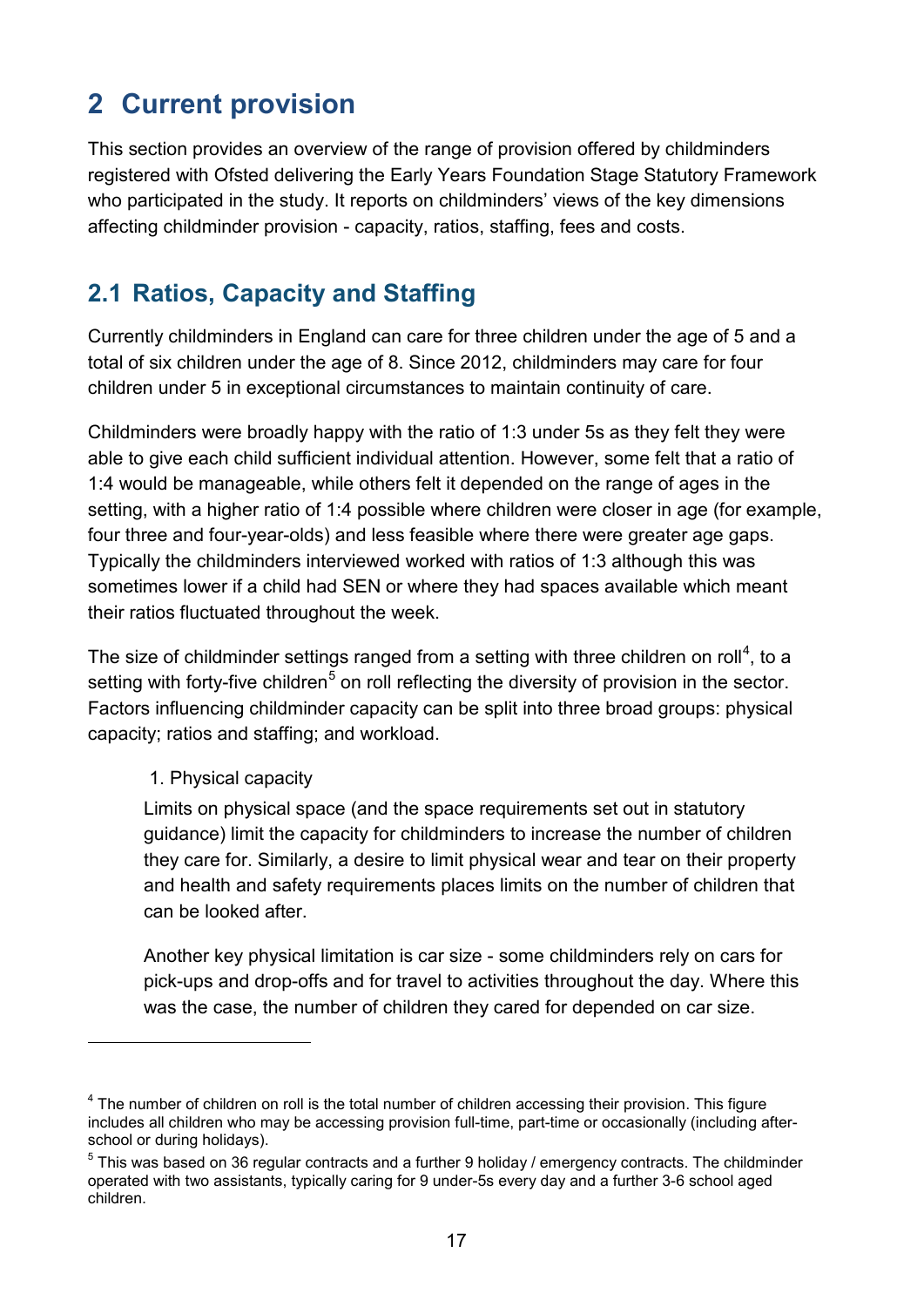## 2. Ratios and staffing

As already discussed, childminders have a maximum ratio of 1:3 under 5s, which limits capacity unless they work alongside a co-childminder or employ assistants. Within the sample participating in this study a number of childminders worked alone, while others employed assistants (with the largest setting employing six staff) operating with three staff in the setting caring for nine children under five each day.

Childminders who worked with assistants did so because additional staff increased their capacity, providing greater protection from fluctuations in the number of children on their books and improved the financial viability of their business. They also valued the flexibility that having other staff afforded, enabling them to split groups by age and offer different activities. Childminders also reflected that the profession could be isolating and working with assistants helps avoid that.

A challenge of employing assistants is responsibility for paying salaries on tight margins. Some childminders took on apprentices to keep staff costs to a minimum while others employed assistants on an ad-hoc basis. Childminders also fed back that the two hour limit for leaving assistants on their own with children was challenging because it limits scope for attending training, appointments and group activities:

*'From my perspective it's a hindrance because we live where we do, for us to go anywhere, my nearest town is six miles away. So if we want to go for a day out we either all go or we don't go. So if we have to do a school pick up… in our two hours we just about manage the school pick-ups' (Childminder, South East)*

Childminders who chose not to work with assistants reflected that they enjoyed the freedom of working independently and did not want the responsibility of employing someone. In some instances other factors limited their capacity to care for more children (car size for example) and therefore employing an assistant was not financially viable as they would not be able to increase in size sufficiently to make it cost effective.

#### 3. Workload

Childminders identified workload as a factor in decisions not to expand the number of places they offered. Examples of this included childminders who wanted to limit the size of their childminding business to balance spending time with their own families (for example over the summer months or in the evenings). Others reflected that the level of paperwork was such that they would not want to increase their numbers to keep paperwork at a manageable level.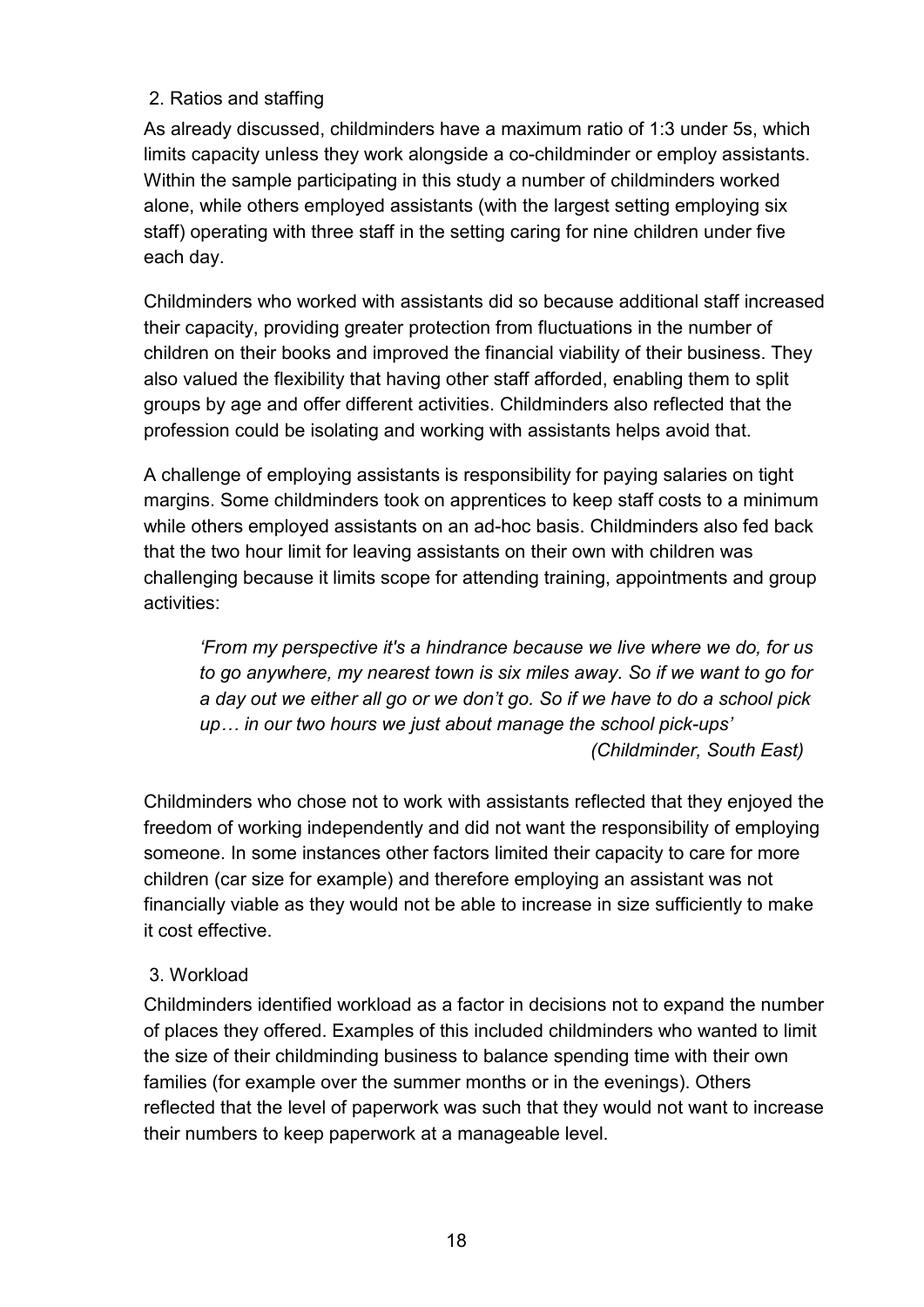# <span id="page-18-0"></span>**2.2 Fees, costs and financial viability**

Within our sample, hourly rates ranged from £3.50 to £6.95. In setting fees, childminders primarily based their charges on the fees of other childminders in their area, aiming to be competitive within the local market. Other factors included an assessment of the quality they offered, (based on their Ofsted rating), their facilities and their range of activities. Hourly rates were sometimes inclusive of meals, or charged as an extra (typically £1 to £1.50). Hourly rates were also sometimes increased for:

- Unsocial hours (for example after 6pm or on bank holidays)
- School aged children (to make the short time they were in the setting financially worthwhile)
- Part time places (to encourage parents to take more hours and make it easier to fill full-time places)

Hourly rates were sometimes discounted for siblings and there were also some examples of childminders factoring in affordability for a particular family when setting their rate. Childminders were also cautious about raising their rates, with examples of no fee increases in some instances for nine years. The view was that parents find childcare expensive and increases in fees would be unaffordable for many of the families they worked with.

Childminders reflected that income generated from childminding could fluctuate widely throughout the year because of seasonal fluctuations and because children left and joined the setting. In small settings in particular, these fluctuations have a substantial impact on income, as one child leaving a setting could potentially reduce income by a third:

*'I don't think it's a job if you're on your own and you're looking for a steady income… It's like one minute… I was only working two days a week and now I'm full again, but you get to that point you think '… I'm going to have to give up, I've got no children'. You can't ever guarantee your children. You can't guarantee that tomorrow one of my mums going to say 'Do you know what I've packed my work in. She's not coming no more… if you want a career where you want to earn regular money every month, then no.'*

*(Childminder, South West)*

The economic context also had an impact. Some childminders reported seeing significant reductions in their income during the recession as parents became unemployed and no longer needed childcare.

The main costs associated with childminding differed depending on individual circumstances, with rent, staff, food, energy and petrol all identified as large costs. Other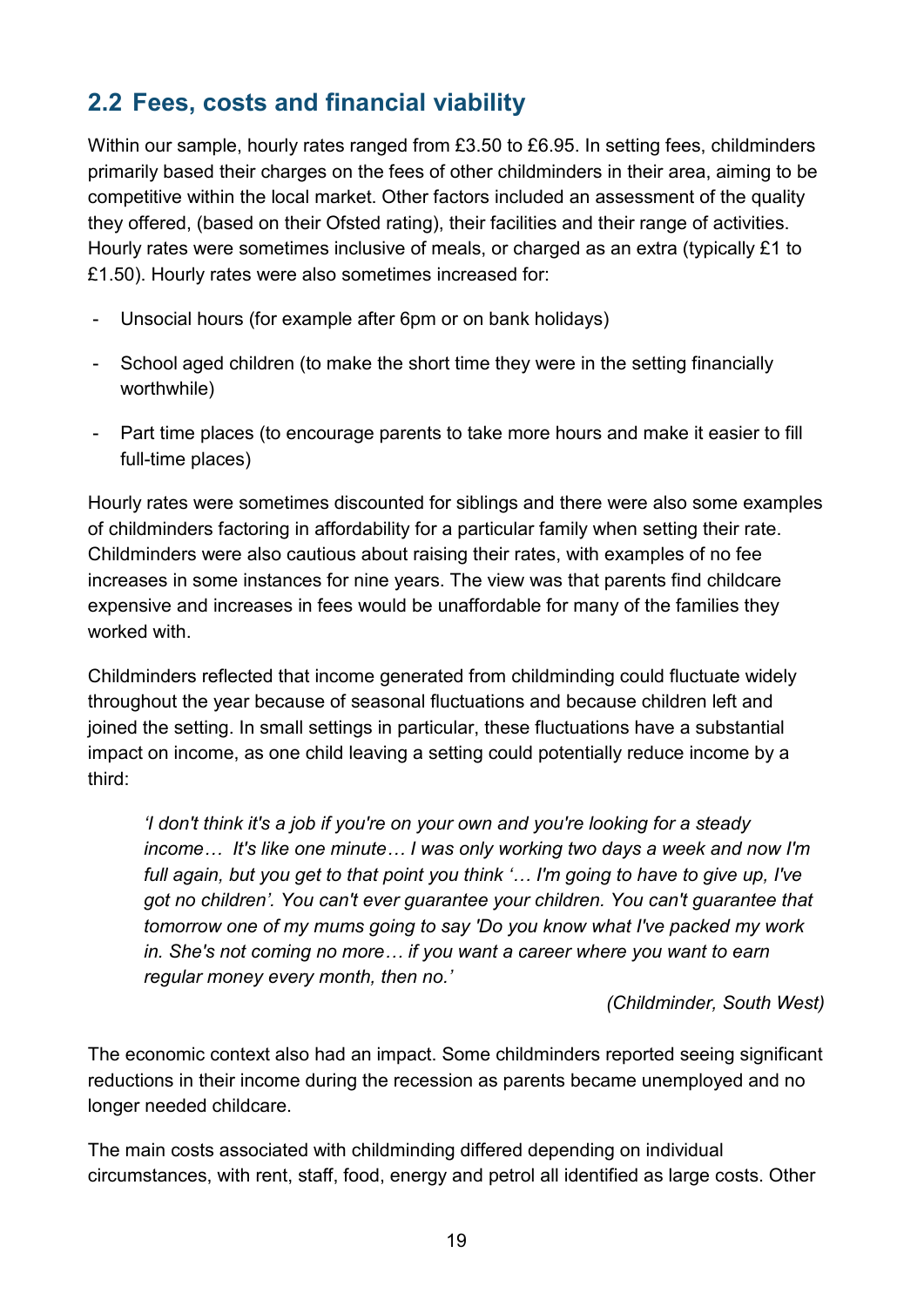costs included professional insurance, membership to professional bodies, printing ink and stationery, and maintaining a good range of resources and equipment.

Childminders in this study had mixed views on the financial viability of childminding. In some instances, smaller childminders reflected that they did not earn enough income from childminding to run a household without a second income in the family. However, there were also examples of childminders who were making a living from their childminding business with no other sources of income.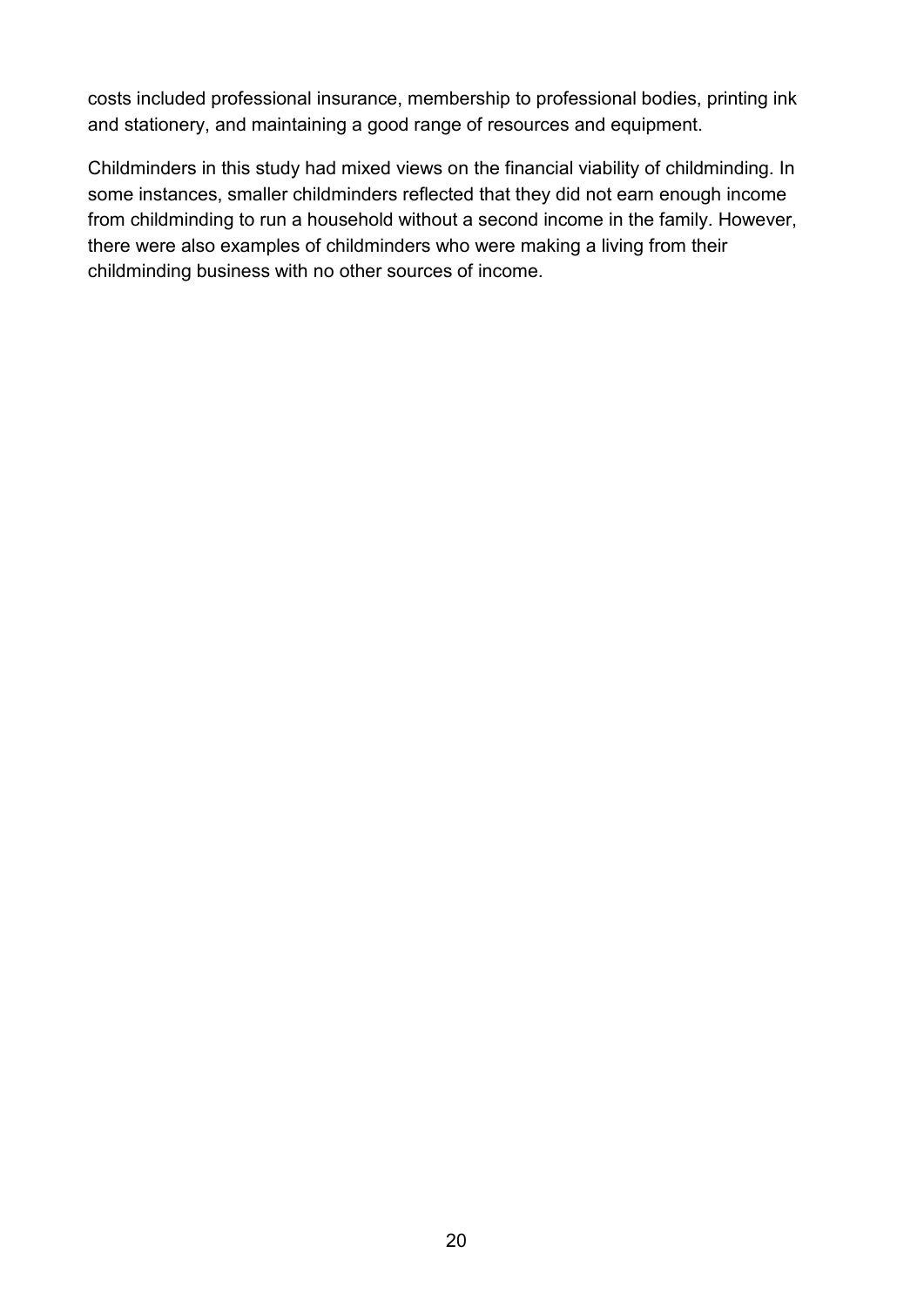# <span id="page-20-0"></span>**3 Offering funded provision**

In England, all three- and four-year-olds are entitled to 570 hours of funded early education per year, which is often taken as fifteen hours per week for 38 weeks of the year. From September 2013 around the 20 per cent most disadvantaged two-year-olds also became eligible (with pilot schemes operating before this) and in September 2014 eligibility was extended to two-year-old children in the 40 per cent most disadvantaged households. This section reports the views and experiences of childminders who offer the funded entitlement as well as the reasons why some childminders do not offer it.

## <span id="page-20-1"></span>**3.1 Motivations and barriers to offering funded places**

Childminders offering the funded entitlement for two-, three- and four-year-olds did so for a number of reasons:

• Continuity of care

A strong motivation (and recurrent theme) during the interviews was a desire to provide continuity of care for children in their setting. Offering long-term stable provision was felt to be important for the wellbeing of the children and their families. Childminders described registering to provide the funded entitlement for three-year-olds to enable them to continue looking after children they were already caring for. This was also the case when offering the two-year-old funded entitlement, where a desire to continue caring for a child (or a sibling of a child) already in their care was a motivating factor for registering. This was typically triggered by a parent asking whether they could take-up their funded entitlement.

• Local demand

Where there was a perceived local demand for funded provision, this was a motivation for registering. They hoped that offering funded places would help fill vacancies and would meet the needs of local families. In some instances, childminders had been encouraged to offer funded provision by local services including Children's Centres, Social Services $<sup>6</sup>$  $<sup>6</sup>$  $<sup>6</sup>$  and the Local Authority and this</sup> was a catalyst to their registration.

• Making a difference

-

Childminders also offered the two-year-old funded provision because they felt there was a need in their local area to support families living in deprived

<span id="page-20-2"></span><sup>6</sup> Findings from Smith, R (et al) (2009*) Early Education Pilot for Two Year Old Children Evaluation*. DCSF Research Report No. DCSF-RR134 suggests that social workers have historically played a role in targeting families eligible for funded provision and this may explain their role in encouraging childminders to register to offer it.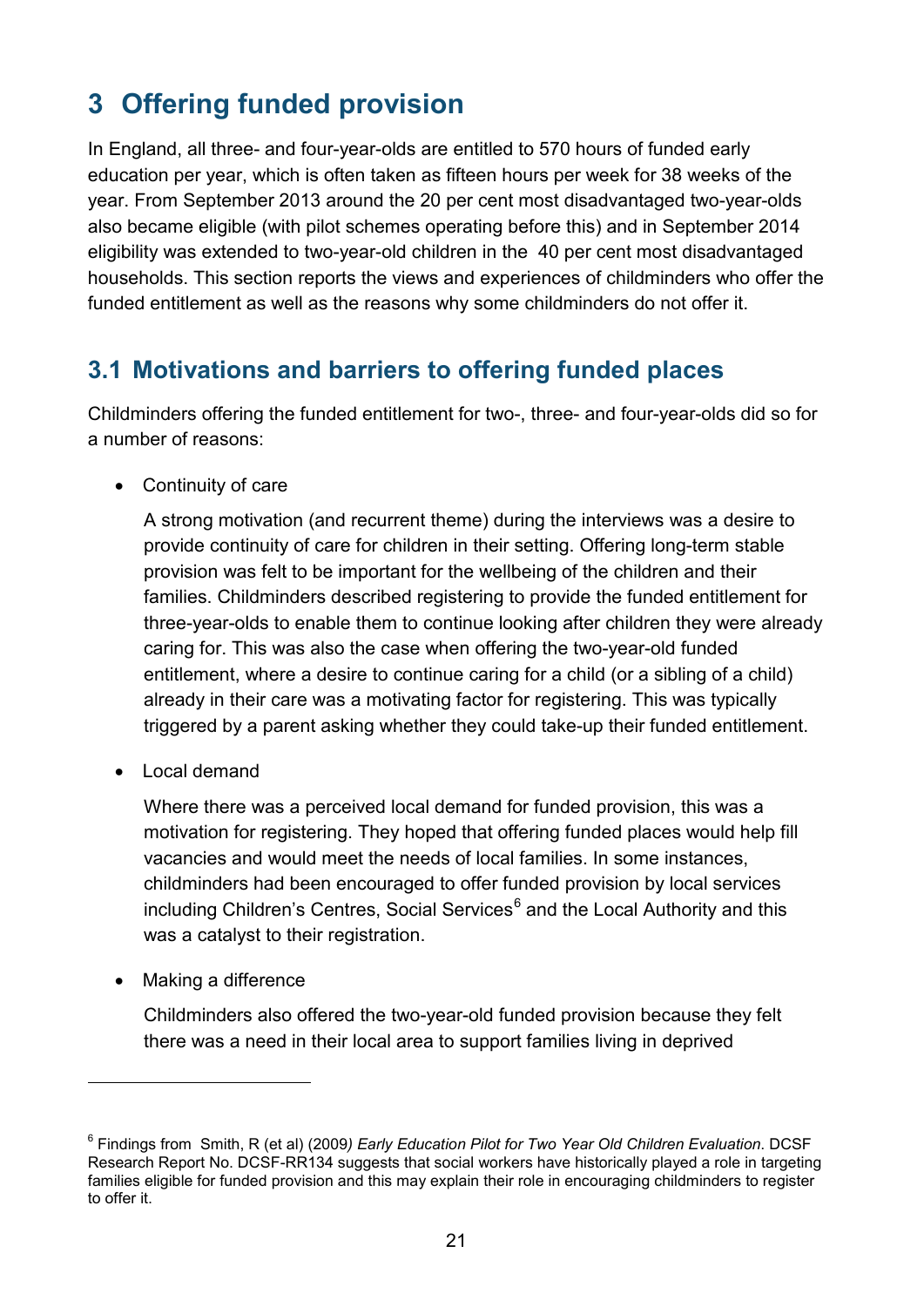households. Childminders were committed to making a difference, working towards school readiness and supporting families where there may be additional needs. This in turn increased job satisfaction:

*'To be honest… it was a bit more of a challenge for me. Because a lot of the children that require the - especially the two-year-old funding in this area - their families and the children required additional support. And I quite like that.... it was a different aspect to my job, I suppose.' (Childminder, East Midlands)*

However, a number of barriers to offering funded places were also mentioned:

• Lack of local demand

In cases where either childminders were not offering funded places (or offered them but had no funded children currently on roll), a reason given was that there was limited local demand. For two-year-old funded places, three possible reasons for low demand were identified:

- 1. They lived in an affluent area with few eligible children.
- 2. It was felt that awareness levels amongst eligible families was low, and in some cases families were not motivated to take-up their funded childcare place because of other issues and challenges in their lives:

*'At the moment a lot of [childminders] are saying that not many twoyear-old funding people are getting in contact with them. They reckon there's hundreds around, but you see it's down to the parents and if the parents can't be bothered then.. I think if they've got their own problems a lot of them won't phone up or they won't talk to somebody'*

(Childminder, South West)

3. Although some childminders reported working closely with social services and health visitors, others felt that parents are being encouraged by these professionals to take up funded provision in nurseries, rather than take up places with childminders:

> *'I don't know whether, you know, health visitors promote this, or, you know, if they even see health visitors or social workers.. and if they do then they're usually, those kind of health professionals push nurseries, so childminders don't really get a look in, because we're kind of thought of on that basis as just we're a glorified babysitter. Still. I come across that still now.'*

> > (Childminder, North West)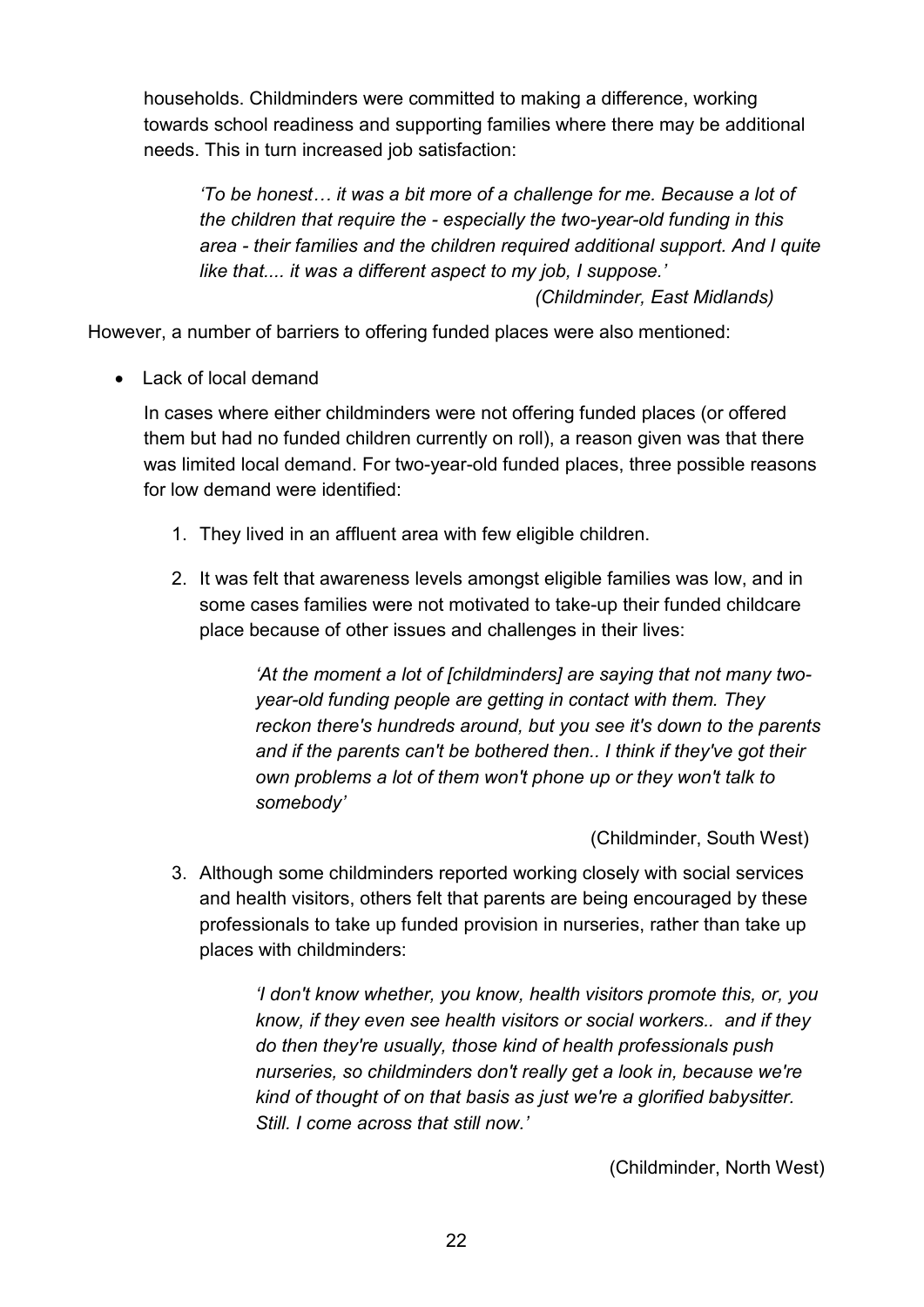For three- and four-year-old funded places, low demand in a local area was felt to be the result of parents preferring to use their funded hours in a nursery setting, as a more structured group based provision was viewed as a stepping stone to school. In these cases, it was not uncommon for childminders to provide additional wrap-around care alongside the nursery setting provision.

• Ofsted rating

To be able to offer funded places for two-year-olds, childminders must be rated 'good' or 'outstanding' by Ofsted, or 'requires improvement' where the local authority believes it is necessary to ensure sufficient capacity is available locally. This means some childminders who would like to offer the provision are currently ineligible. Some concerns were raised that Ofsted are behind schedule with their inspection visits, delaying the opportunity for some childminders to improve their Ofsted ratings and begin offering funded two-year-old places<sup>[7](#page-22-0)</sup>.

• Challenges of meeting additional needs

Some concerns were raised over the additional challenges involved in offering two-year-old places to families with additional needs. Examples were given of childminders providing a lot of additional support to parents (for example, support with potty training, sleep routines, healthy eating and behaviour management), working closely with social services and in some instances dealing with safeguarding concerns. While meeting these additional needs was a motivator for some childminders to offer funded provision, it was also acknowledged that these demands could be a barrier:

*'Two year old funding can be a bit hairy because you might be getting children who might be under social services, they might have problems… some people don't want to deal with them.'*

#### *(Childminder, South East)*

As childminders live within the communities they serve, they described the importance of factoring in risk when deciding whether to work with a family (taking into consideration the potential risks to themselves, their families and the other children in their setting).

• Splitting funding with other provision

-

There were examples of childminders splitting funded places with other settings including local nurseries. This was viewed positively by childminders who felt that sharing care could be beneficial for children of this age as they moved from a small setting to larger group based settings:

<span id="page-22-0"></span> $7$  From March 2014, the Children and Families Act has made provision for childcare providers to request an Ofsted inspection on the payment of a fee.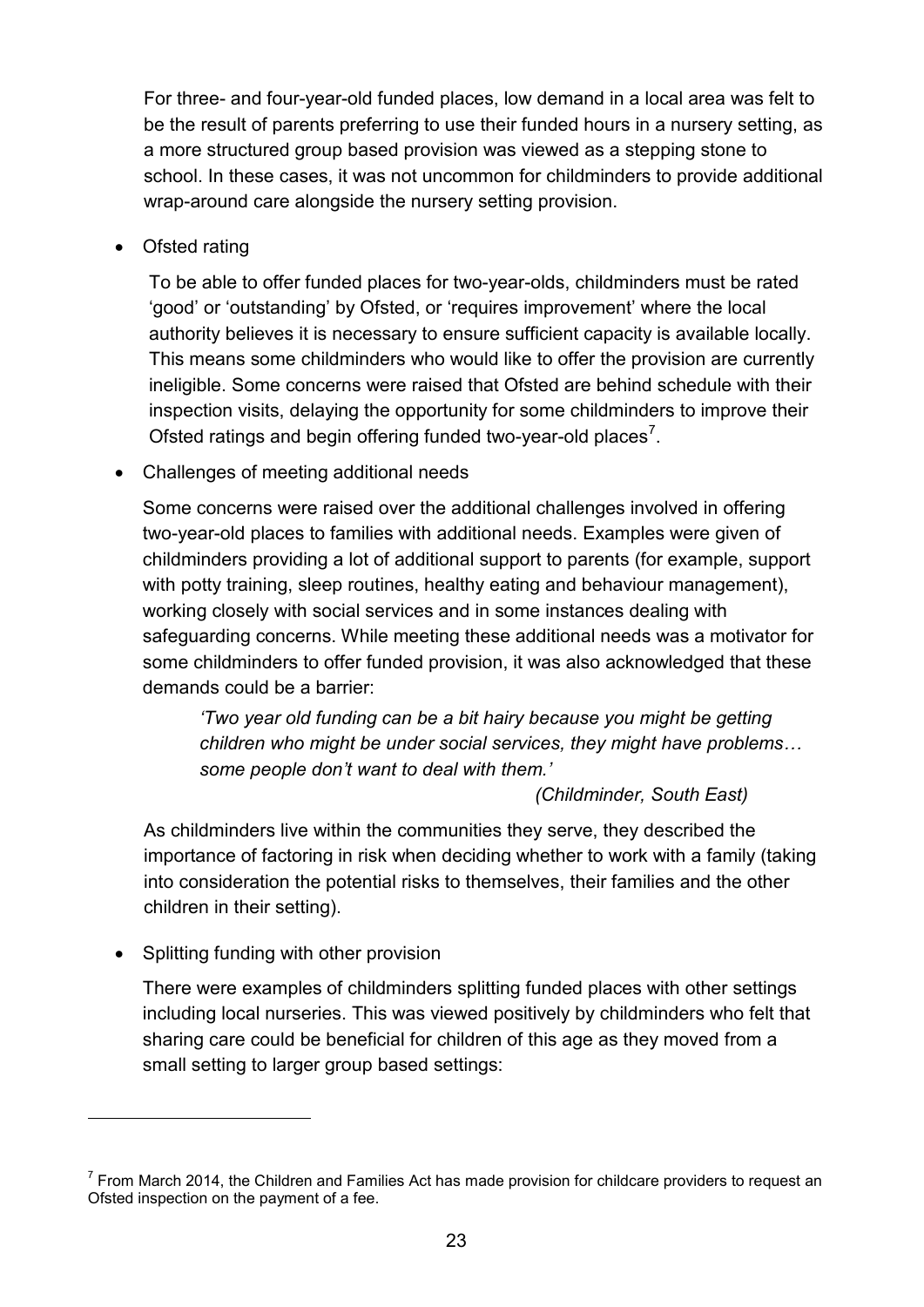*'I think initially, if a child's going to pre-school it might be it's too much for them to go five days, and it would be better to [start with] two, and then build it up nearer to them sort of starting school, you know, build it up so.. 'Oh, yeah, I'm bigger now, I'm going five mornings now', you know?'* (Childminder, South East)

However, some nurseries would not split funded places in this way and consequently childminders were not able to share care in these instances.

• Accreditation

There was a perception that to register to offer funded provision, childminders must undergo an accreditation process that might be costly and would involve a local assessment, either by the Local Authority or the local childminder network. While this was not identified as the primary barrier, it was a contributing factor that discouraged registration for some childminders. In one case for example, a childminder who had recently completed an Ofsted inspection felt reluctant to go through a similar process locally:

*'[You have to] sort of become accredited by a local childminder network who come out and, you know, inspect and look through. It's - that's pretty much like an Ofsted inspection. You know, they give their own inspection. If they decide that, you know, you meet the standard that they think you should, then you can become accredited and then you can claim back that funding to offer a place. But, to be honest, at the time, I think it, you know, would have cost me money to sort of join the network. I think it was about £100 to join the network.. I probably would have done it by now if it was.. if it was a bit more straightforward.'*

*(Childminder, North West)*

• Perceived ineligibility

In one case, a childminder had not registered to offer funded places because she did not hold a Level 3 qualification. It was her understanding that this was a requirement for funded provision and she was therefore ineligible.

• Administration

Additional paperwork (for example, head-counts or using on-line portals to submit administrative data) were identified as barriers to offering funded provision. While typically not primary barriers, they were a contributing factor that made registering for funded places less attractive for some childminders.

## <span id="page-23-0"></span>**3.2 Funding levels**

This section reports the views of childminders on the levels of funding available and the impacts of funding on the provision offered.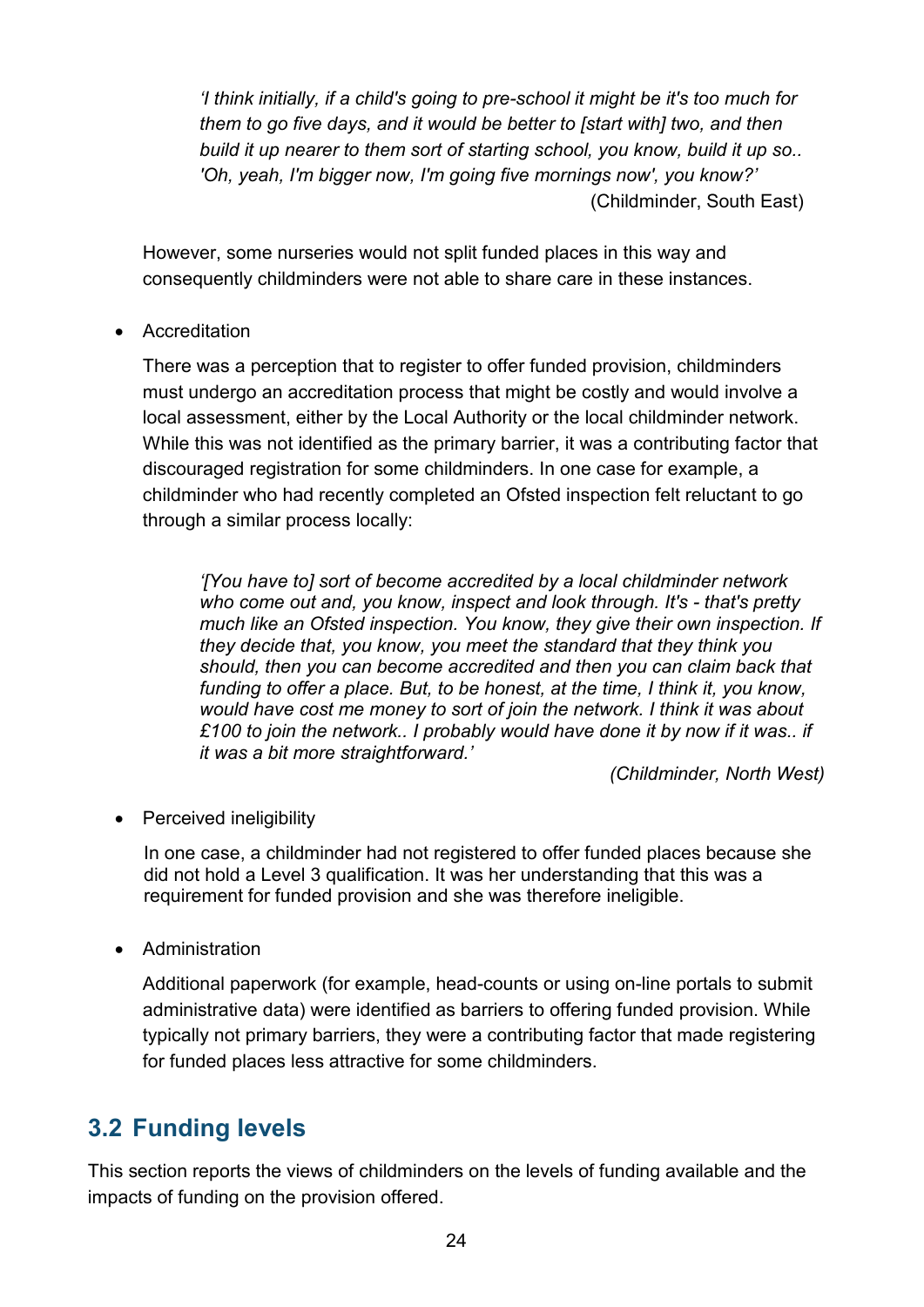## <span id="page-24-0"></span>**Two-year-old funding**

Within the sample for this study, reported funding levels for two-year-old places varied from £4.60 to £6.10 per hour. Childminders reflected that these levels were similar or higher than the hourly rates they charged privately and were generally felt to be adequate. Some felt that children eligible for funded two-year-old places had additional needs and higher hourly rates were needed to meet these extra demands. Because the places are only funded for fifteen hours, thirty-eight weeks of the year higher rates were important to make it viable to offer these places. This is particularly true because families taking-up two-year-old funded places typically could not afford to pay for additional hours so childminders had to work harder to accommodate more part-time places.

## <span id="page-24-1"></span>**Three and four-year-old funding**

Reported funding levels for three and four-year-old provision varied and typically ranged from £3.40 to £5 an hour. Compared to funding for two-year-old places, childminders felt these levels of funding were less satisfactory with levels often lower than the levels they charged privately. Rates were also typically lower for three- and four-year-old places than two-year-old places in the same locality (although there were examples where the same rate was offered for both).

Childminders reported that these lower levels of funding had an impact on the financial viability of offering three and four-year-old funded places, particularly where childminders were paying staff costs. While some were able to accommodate the funding levels and reported that they had no impact on how they structured their provision or which children they cared for, this was not always the case. Impacts on how childminders structured their provision included:

- charging for food (with the option of parents sending packed lunch) which would otherwise have been included in the hourly rate they charged
- offering funded places only at quieter times of the week (for example after 2pm), unless parents were paying for additional hours on top
- charging for optional additional classes that would otherwise have been included in the hourly rate charged e.g. cooking classes, etc.
- not marketing the availability of funded places and prioritising providing places to children they already care for to maintain continuity of care

It was also common for rates for three and four-year-old funding to vary within individual local authorities, with childminders receiving different rates depending on:

- qualification level
- whether offering flexible hours e.g. early mornings / evenings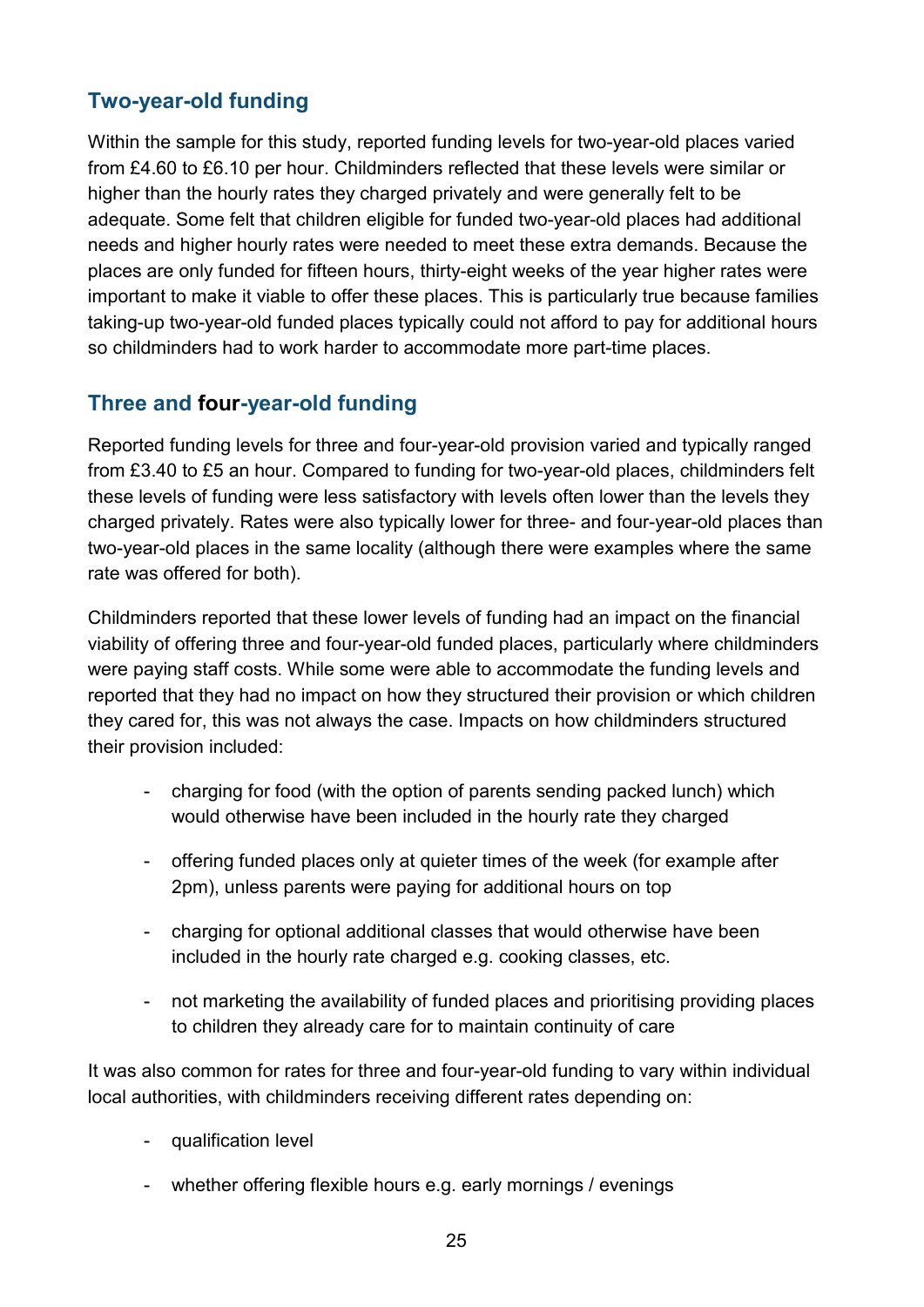- whether offering pick-ups and drop-offs
- their Ofsted rating
- the number of eligible children in the setting (with a lower hourly rate, the higher the number of eligible three and four-year-olds).

*'I do get a little bit of flexibility allowance and quality allowance. They have sort of different things, they bump the hourly rate up a little bit if you could offer certain things. So I'm on £4.12 an hour, the base rate is £3.88, so with the quality and flexibility allowance it bumps it to £4.12, but that's still way, way below what my hourly rate is.'* 

*(Childminder, South West)*

Generally some acknowledgment of higher qualification levels, Ofsted ratings and flexibility in pay rates was felt to be fair, as a way of reflecting the quality of the care being offered and incentivising improvements.

# <span id="page-25-0"></span>**3.3 Administration**

Childminders typically received payment for funded childcare either monthly or termly with a 70 per cent payment towards the start of the term and 30 per cent paid in arrears at the end of the term. Some reported difficulties managing cash flow, with payments being made twice termly when they were used to weekly or monthly payments from private clients. Managing changes in headcount during the term could also be challenging as overpayments may need to be paid back or additional payments made.

Some childminders reflected that they were able to accommodate the payment structure because they only had a few eligible children, but would struggle if their numbers rose. The preference was for monthly payments to avoid cash flow difficulties of this kind.

# <span id="page-25-1"></span>**3.4 Views on impacts**

Childminders who offered funded places thought the provision was important. It offered children who might otherwise not have access to early years provision, access to a learning environment with professionals able to support their learning and identify and tackle any learning delays. This section reports on childminders' views of the effects of funded provision on children and the local childcare market:

## <span id="page-25-2"></span>**Impacts on children and families**

Childminders identified a range of benefits for children of funded provision:

• Welfare and safeguarding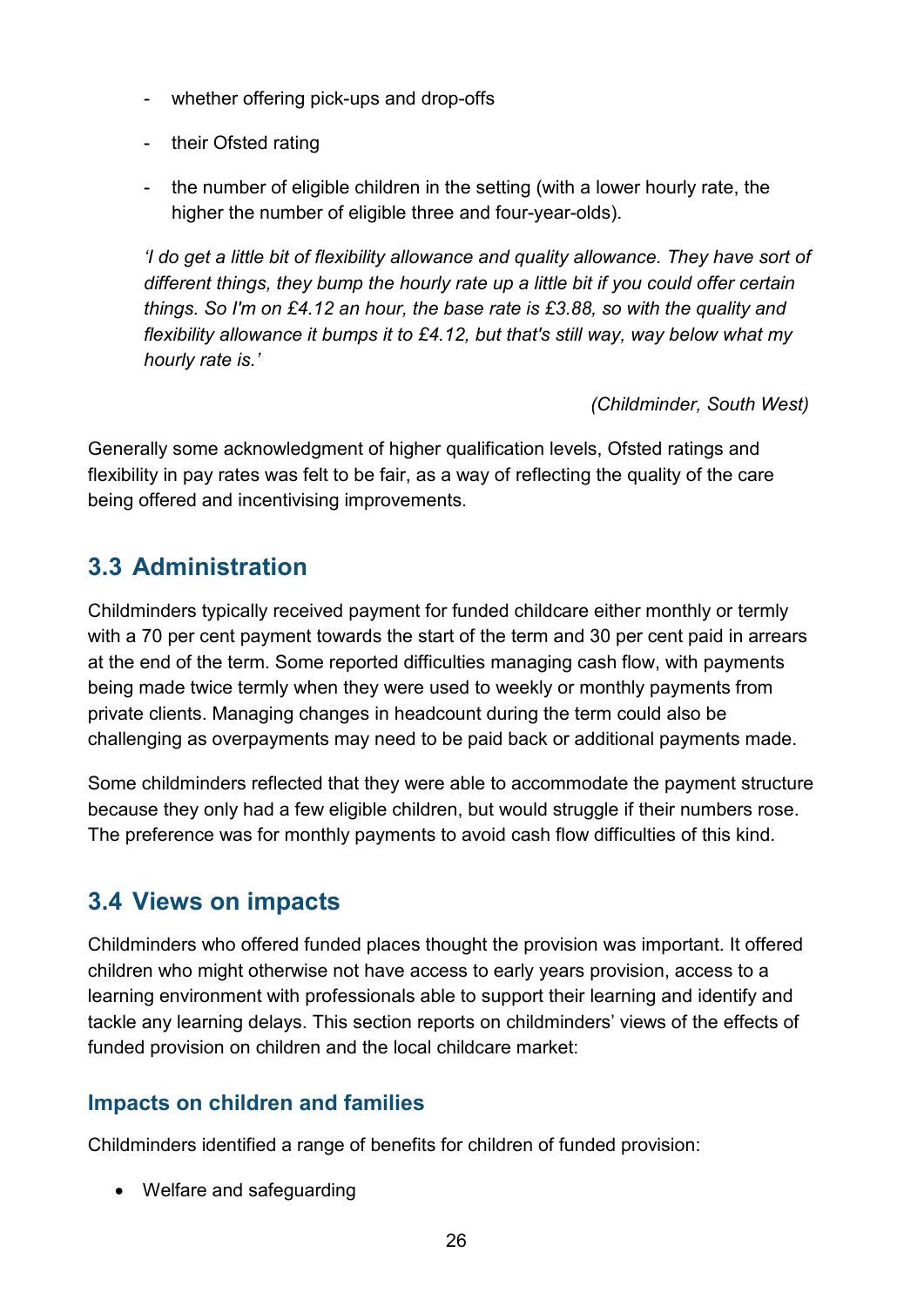These effects (particularly for funded two-year-olds) included healthier eating, increased exercise and the development of skills including road safety and stranger danger. Improvements in behaviour were also reported with timid children becoming more confident and aggressive or anxious children becoming happier and more relaxed. These benefits were viewed as particularly important for children who may have difficult home lives:

'*So they come here, and, you know, yes, they're learning, but they're just in a lovely environment where they feel safe and relaxed, so they can open up and, and speak and communicate to people where, you know, maybe they don't get the opportunity at home, if there's a lot of, you know, depression or violence or situations at home. Mum is getting a break from the children, because she struggles, and they are just making friends… and I've just seen them develop from being very sort of timid, fairly aggressive children, to just really well-balanced, communicative... they're just lovely children. They're just typical two- and three-year-olds, really.'*

(Childminder, South West)

• Learning and development

Childminders reflected that funded provision gave children access to a learning environment and as professionals they were able to identify developmental delays and take action:

*"It also gives children access to a learning environment, a learning play environment if I can say that... I think as professionals we are better placed to spot if there's perhaps a learning delay or anything like that because I think as a parent when you're so close to a situation you tend to go into denial of there being perhaps a learning delay or a speech and language delay or, or even a physical development delay; whereas as a professional… I've got that opportunity to be able to say to the parent well look, this is where your child should be according to the EYFS but this is kind of where he's not, where she's not, but this is what we can put in place to make sure that we bring them up to speed."*

*(Childminder, South West)*

Examples were also given of children with speech and language delay who made good progress:

*'The child came to me with quite severe speech and language delay. He's now able to put five words together. When I say severe speech and language delay he, how old is? Three and a half and he was just making one word, one word phrases but now we, we've kind of pulled him right up as to have, he's able to now have a conversation; albeit he still has some*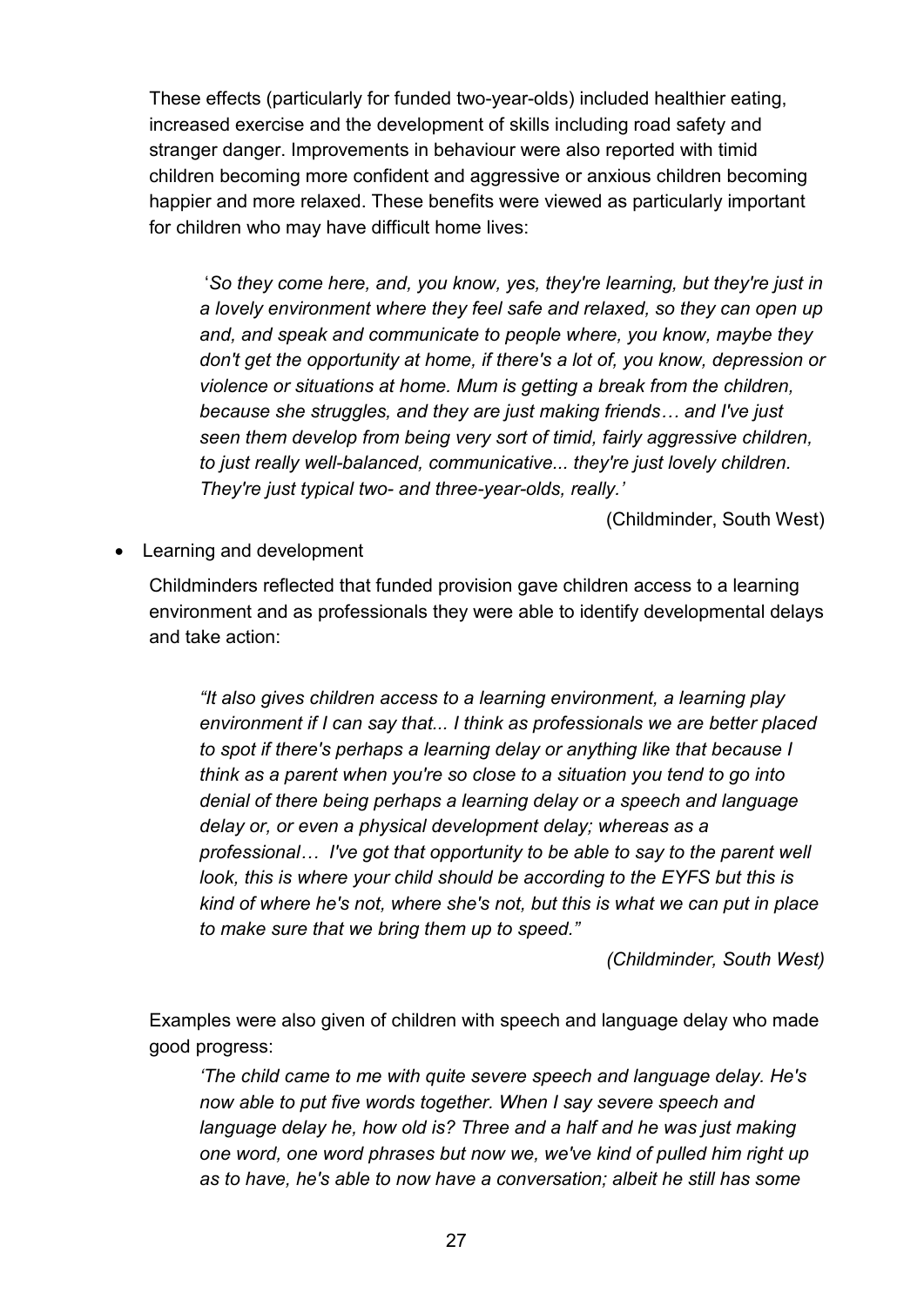*sound problems but he's now able to make himself understood.'* (Childminder, South West)

• School readiness

Ensuring children were ready for school was viewed as an important aim of the funded provision. Socialising with other children, developing routines, and potty training were all elements of early years provision that were viewed as important for preparing children for school.

Childminders also described supporting parents (particularly for funded two-year-olds) in a variety of ways including providing guidance on healthy meals, advising on potty training, sleeping and behaviour issues:

*'I'm usually supporting the families, and it's that bit I like, you know, that 'Come on, we need to get his name down for the school, we need to do this'. You know, you're sort of, it's like being on a journey with the parent, and you're trying to support them through... you're trying to sort of direct and support the families, and I find most of the two-year-old children I've got it's because the families need that support.'* 

(Childminder, South East)

## <span id="page-27-0"></span>**Local childcare market**

There was no clear message from the interviews on the impact of funded provision on local demand for childminder places. Childminders who were at capacity reflected that it was difficult to judge whether demand had changed because they were already full. In other cases, as discussed in Section 3.1, some childminders felt the two-year-old provision was either not being taken-up by eligible families, or families were being encouraged to access nursery provision (which was expanding its two-year-old provision) consequently suppressing demand for funded childminder places:

*'[Funded provision] has made a little bit of difference [to demand], but I still think that although they wanted to bring childminders in to offer more places [the Family Information Service are] still pushing the places out to nurseries and then if a nursery is full, then 'oh I'd better look for a childminder in that area'.. I had four referrals in three months last year which resulted in two placements.. I've had nothing since and then I've had two referrals beginning of June this year which resulted in one placement.'* 

*(Childminder, South East)*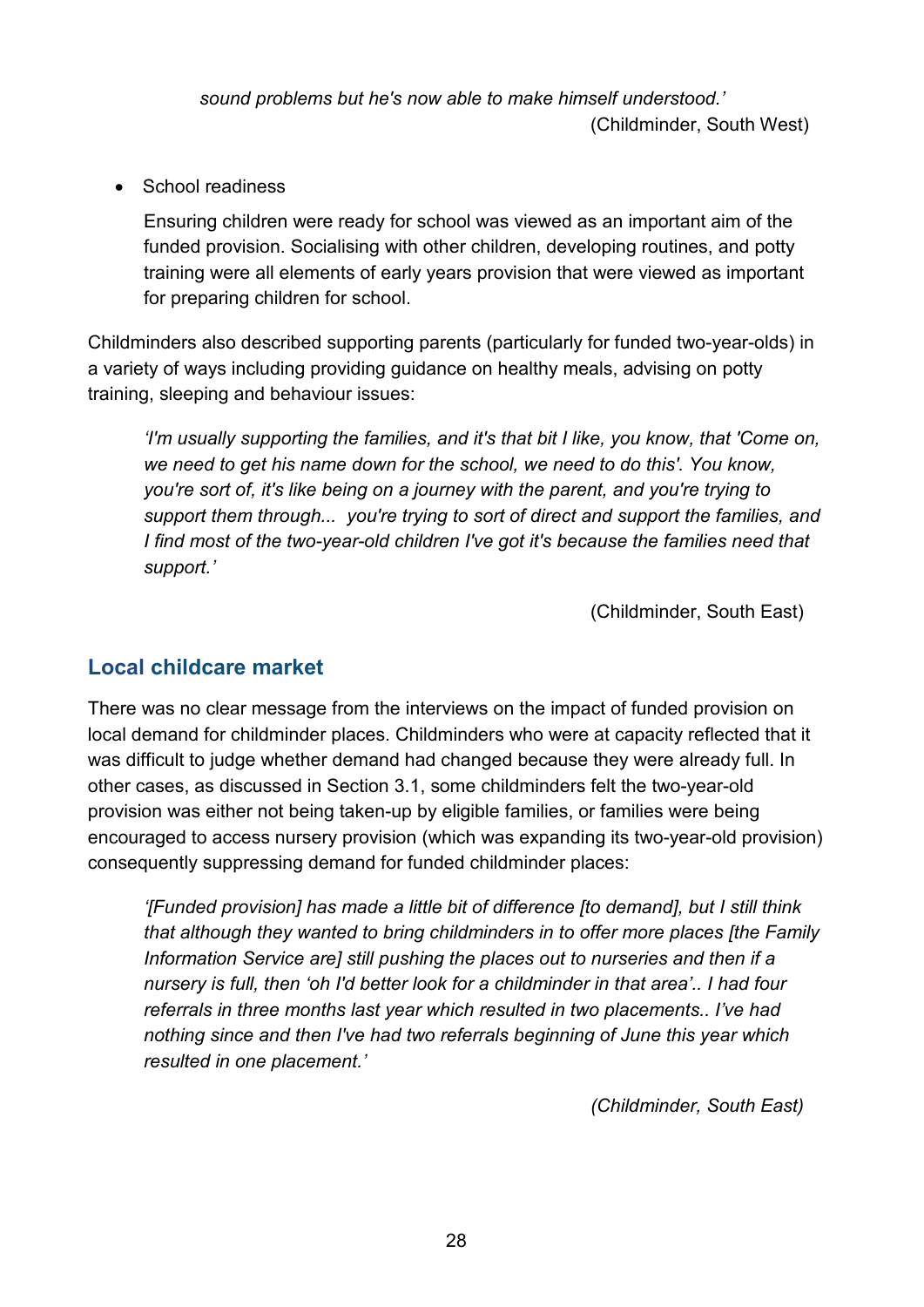And:

*'I think there's, there's enough childminders offering it, but a lot of them aren't full because the people aren't taking them up on the offer 'cause there's one, two, three, there's three actually on the estate.. And they all offer it and then there's one starting up on the estate. So there's four childminders on the estate, but then the school is opening a two year old nursery in January.. That will most probably have a massive impact.'* 

*(Childminder, South West)*

There were some concerns about the appropriateness of group settings for two-yearolds. Some childminders had the opinion that some two-year-olds were better suited to small settings in a family environment.

*'I don't think two year olds should be in the nursery setting. They're still too little.. I think they should be allowed to play and learn to play and things like that and not be chucked into a nursery environment, but that's because I'm a childminder so I'm a bit biased.'* 

*(Childminder, South West)*

In other instances, childminders reported an increase in demand and this was particularly the case where there was a shortage of childminders in the area, or where local Children's Centres had closed:

*'When I get calls through now to say, you know we want to place our child, I just can't fit anyone else in and I can't even recommend any other childminders in the area because we are full, all of us… There is a shortage of childminders in the patch at the moment to fill the places and I think that's been driven by the two year funding.'*

*(Childminder, South West)*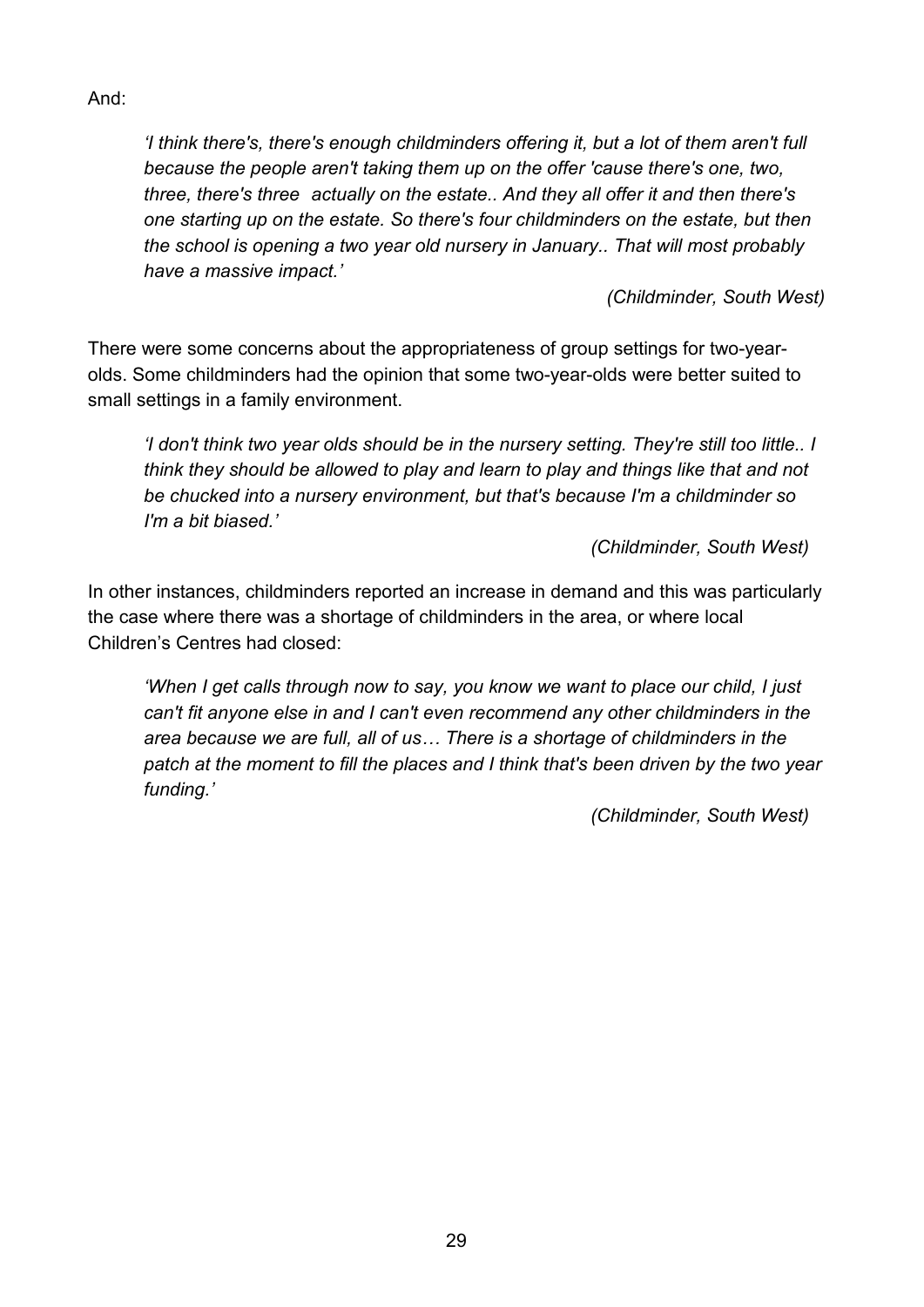# <span id="page-29-0"></span>**4 Infrastructure, support and quality in childminder settings**

This section discusses key issues for the sector in relation to infrastructure, support and guidance and quality.

# <span id="page-29-1"></span>**4.1 Sources of support & guidance**

Childminders drew on a range of support and guidance depending on services available in their local area. Overall, the view was that sources of support and guidance have reduced in recent years as a result of cut-backs in local services. Key sources of support were:

• Childminder networks

For childminders who were part of a network, these were a valuable source of support with regular meetings and support from co-ordinators. However, not all areas had a network and in some instances childminders had chosen not to join their local one, preferring to use other sources of support (including Ofsted and informal peer networks).

• Children's Centre childminder groups

Childminder groups held at local Children's Centres or local play-centres provided childminders with an opportunity to meet other childminders and share information and advice while children used the play facilities. In some instances, these groups were also attended by a Local Authority co-ordinator, which was also welcomed because childminders valued having a childcare professional available to answer queries and provide advice. However, some childminders in rural areas did not have a local group. There were also examples of childminder groups closing because rooms were needed in Children's Centres to expand provision for funded two-year-olds.

• Local Authority co-ordinators

A key source of support for many was the Local Authority co-ordinator, development officer or quality assurance officer, either employed directly by the LA or as a contracted service, for example from the Professional Association for Childcare and Early Years (PACEY). Childminders found the support and advice from these staff invaluable but reflected that recent cuts in services had reduced the support available. Examples included home visits being discontinued or limited to childminders with Ofsted ratings of satisfactory/requires improvement or lower. In other cases, fees had been introduced for home visits.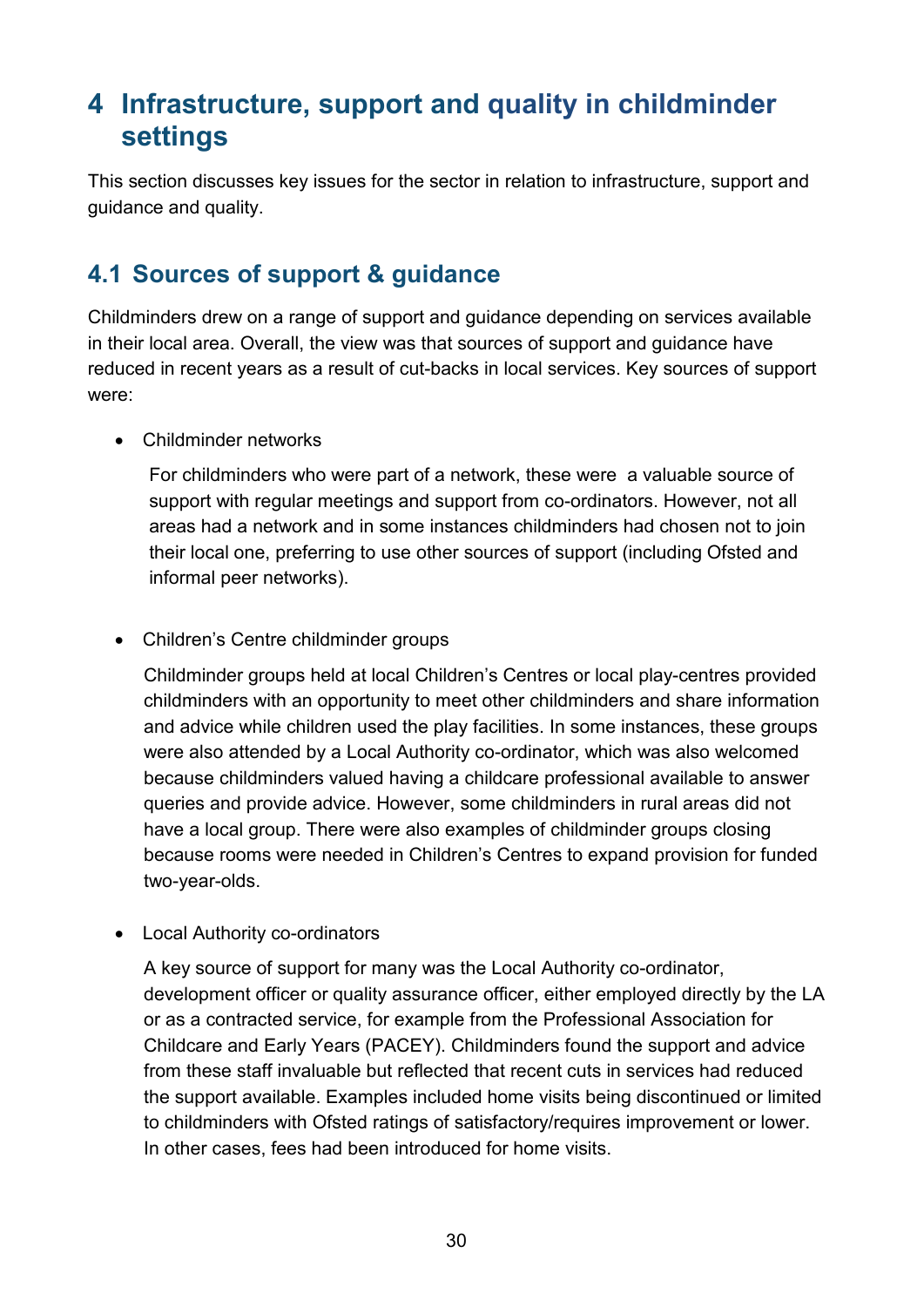• Professional associations

Childminders drew on the support of professional associations including PACEY and the Pre-School Learning Alliance, including accessing training and advice and guidance.

## <span id="page-30-0"></span>**4.2 Partnership working**

The extent to which childminders reported being involved in local partnership working in their local area varied. Examples of strong partnership working included a childminder who worked closely with health visitors and social workers in her area, sharing the Common Assessment Framework (CAF) and liaising closely on individual cases – a form of partnership working she attributed to the system set up by her Local Authority:

*'We have a good system in place. We know exactly who we need to speak to, so if we have a referral through social services, through, you know, a social worker, then that would be our first point of call. We get the CAF form, so we would know why those children were referred. We would have all of the different agencies we know we could speak to: the doctors, the health visitors, the social workers. And we get the parents to sign a disclosure form.. to say that I can talk to any of these agencies if I need. I think it's a good system.'*

(Childminder, South West)

In another example, a childminder spoke positively about her experience of working with her local primary school, sharing information on a child's progress and working collaboratively:

*'The other reception teachers that I pick up from all know me by name.. they'll see this file when it goes in with the children; they see what I do with them; they see the photographic evidence.. and what I do with them is, if I've got a query about a child, they're really good: they'll have a meeting with me and I'll say, 'Look, you know, she's at this stage. Where do you want me to take her next? Do you want me to be developing this?.. And they'll tell me where they want them for when they start, to give them - you know, so they can do what they need to do. So that's fantastic.'*

However, childminders also acknowledged that partnership working could be challenging because of the time pressures and demands on the professionals involved. In one case for example, a childminder reported sending letters to her local primary school to ascertain transition dates and receiving no response. In another example, a childminder reflected that she regularly wrote reports for the two-year-progress check for health visitors but never received any feedback:

*'I write quite a lengthy report for the progress check, which is, you know, it's part of the, the requirements, and then send that with the parents with the two-year*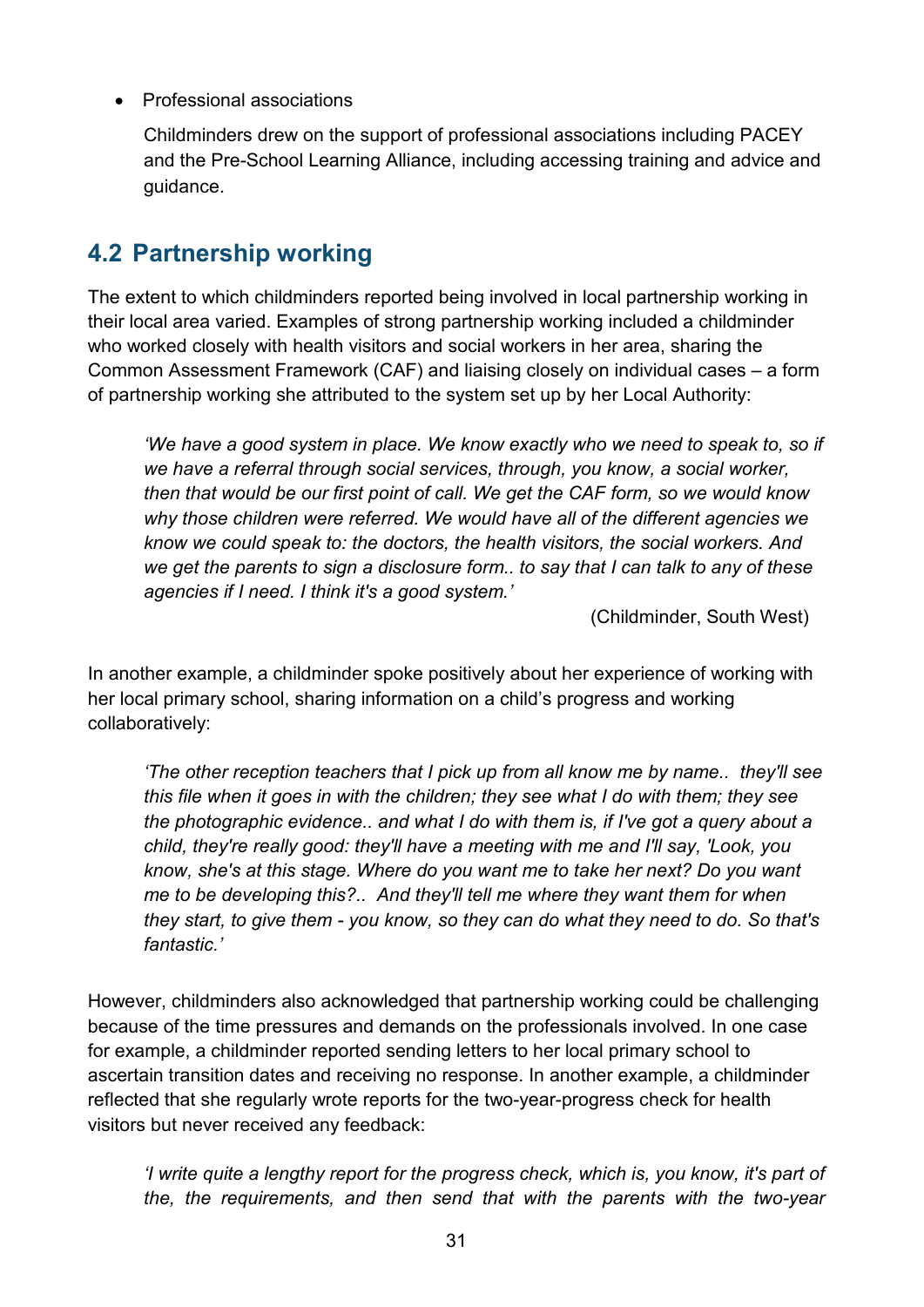*check, and then - because I think that [coughs] it's important.. I never get any feedback from the health visitors, which I would like. I just kind of have to ask the parents if, you know, 'Oh, was it all right, then? Did they go okay?' and if they say it was all right. But I suppose health visitors have got so much on their plate anyway these days that I don't suppose keeping in touch with childminders would be high on their priority list.'* 

*(Childminder, North West)*

# <span id="page-31-0"></span>**4.3 Training**

Childminders participating in this study had varying Early Years qualification levels, with some qualified to Level 3 or higher, some working towards their Level 3 and others not qualified to Level 3. Those who had gained a Level 3 qualification while working as a childminder were motivated by:

- a desire to improve and develop their practice;
- an expectation that Level 3 would become a minimum standard required by Ofsted, or a minimum standard to offer funded provision:

*'We've pretty much been told that - there's nothing been set in stone, but we've been - there's been rumours that by 2015 Ofsted are expecting all childminders to have that qualification'*

(Childminder, South West)

Alongside these motivations, facilitators to Level 3 qualifications included:

• Bursaries

Bursaries that paid for some or all the course fees (typically from their Local Authority) were identified as a key facilitator to childminders training to this level. Where bursaries were not available, there were examples of childminders taking out student loans to pay for course fees. Some childminders said that they would find it difficult to pay course fees without the help of a bursary.

• Flexible course formats

Flexible course formats that enabled childminders to fit their training in around their work commitments were crucial to achieving Level 3 qualification. Some childminders said that they struggled to find time to complete their training while working long-hours as a childminder.

Part-time evening classes, on-line courses and work based assessment approaches that involved an assessor making regular visits to the setting were all approaches taken to achieve Level 3 qualifications.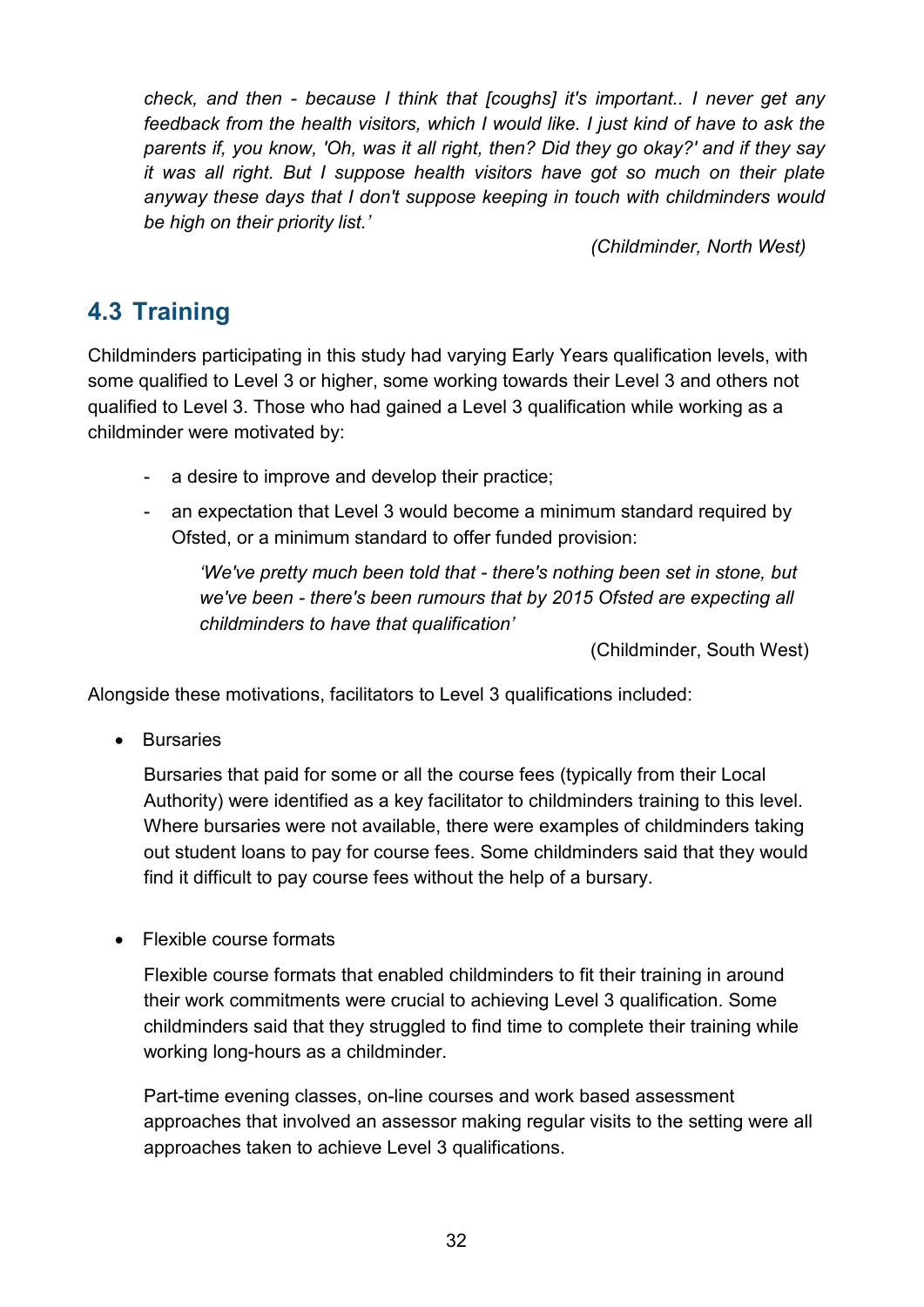There were fewer examples in the sample of childminders who had not trained to Level 3 (or were not in the process of studying for a Level 3 qualification). However, where this was the case, length of experience as a childminder and the view that they were nearing the end of their career were reasons given for not pursuing a Level 3 qualification. Costs and the burden of fitting course requirements around full-time employment were also barriers to studying for Level 3 qualifications.

In terms of on-going professional development and training, childminders accessed training courses through their Local Authorities, and also from professional bodies including PACEY and the Pre-School Learning Alliance. Overall there was a general sense that costs for training had increased (particularly for courses run by their Local Authority) and courses that were previously free or had a nominal fee were now more expensive. This had led some childminders to be more selective when accessing training to minimise costs.

Some childminders also reported difficulties accessing training because it was scheduled for weekdays when they were working or because demand for particular mandatory courses (for example, Paediatric First Aid) was high in their area. Business training was also identified as a gap that is not currently part of the standard training accessed by childminders:

*'I think the biggest thing, and I found this out myself as well when I started, is that you receive no business training… Ofsted do the sort of regulatory side with you, you have your childminder induction training, but no one actually really sits you down and tells you how to run a business and how to work out, you know, your tax, your national insurance. When, when do you become viable? What can you afford to pay for? What can you not? What do you charge? .. it's all very vague and I know a lot of child minders struggle with that.'*

*(Childminder, South East)*

# <span id="page-32-0"></span>**4.4 Views on quality**

Childminders in our sample felt that settings that met the following criteria were providing good quality provision:

• Supporting learning and progression

Implementing the statutory EYFS Framework, knowing the children well, monitoring progress and aiming for the next level of development. Fostering learning through play and providing a stimulating environment.

*'It's all about the childminder knowing the children and having a special bond with the children, knowing them, knowing what their level of development is, always aiming towards the next level of development.'* 

(Childminder, North East)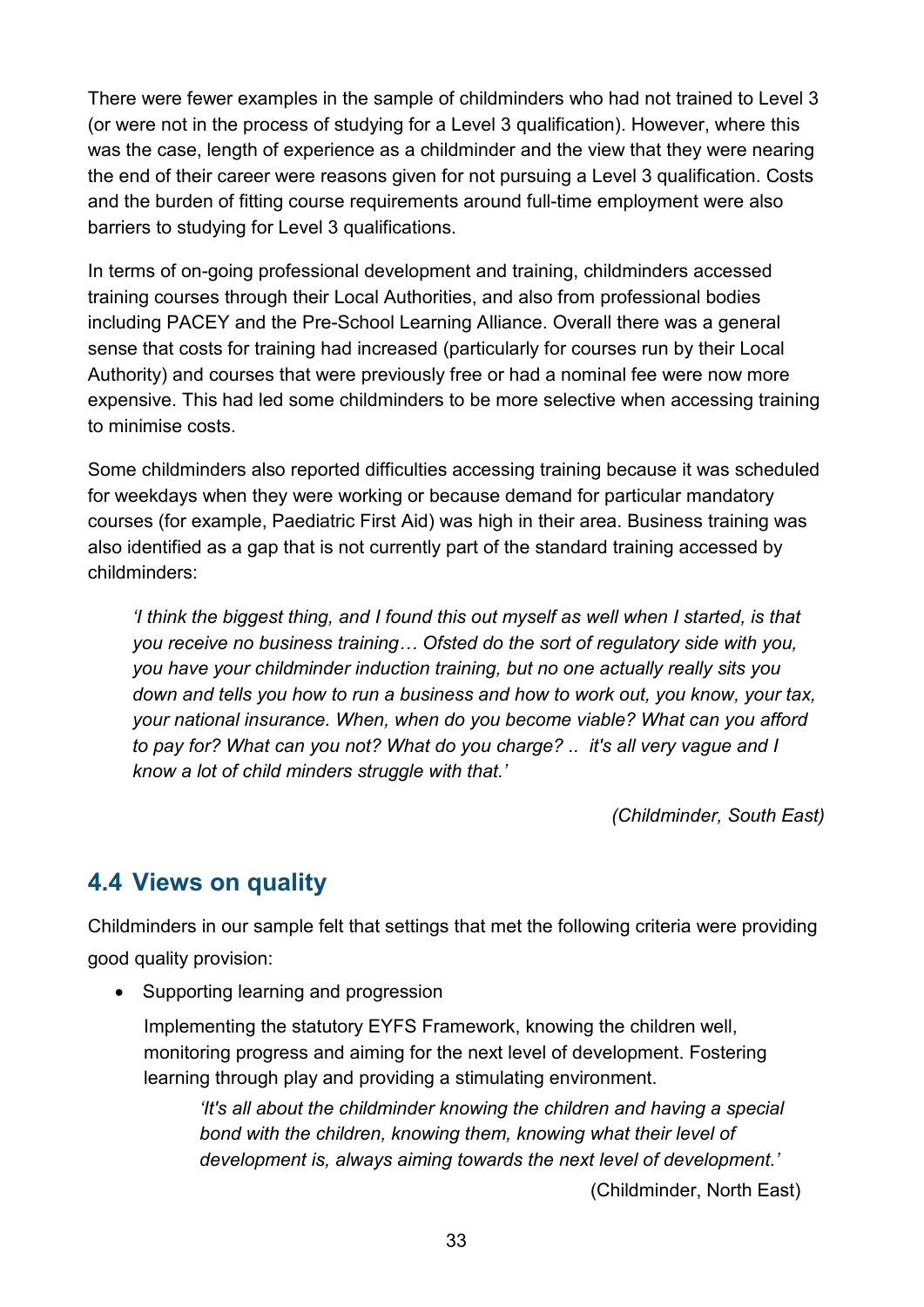• Fostering health and wellbeing

Providing care in a safe, secure and nurturing environment, while fostering independence, confidence and enjoyment:

*'It's that loving, caring, nurturing environment where they can learn how to write their name, and they can learn their colours and their numbers and how to, you know, use a pair of scissors and, and just be themselves, in a small setting.'* 

*(Childminder, South West)*

• Supporting parents

Good relationships with parents built on trust and good communication, providing support and advice where appropriate:

*'That the parents can get support when they need it, because a lot of the time you're not just taking on the child; you're taking on the family.. This weekend we're having a parent meet-up and I'm doing an interactive workshop with all the parents. And I think you have to have that - you have to have that trust.'*

*(Childminder, South West)*

• Continually striving for quality improvement

Continually reviewing and improving practice, with an emphasis on maximising the benefits to the children in their care.

# <span id="page-33-0"></span>**4.5 Maintaining quality**

-

Childminders in our sample drew on a range of tools and used a range of approaches to maintain and improve the quality of their provision.

• Quality standards, awards and certificates

Quality standards and awards supported by Local Authorities were highlighted as an important source of support. The Bristol Standard - a self-assessed quality improvement tool was one example of an approach used<sup>[8](#page-33-1)</sup>. Others had participated in local Quality Awards facilitated by quality visits from local development officers, or regularly attended Local Authority run Quality Forums where best practice was shared and discussed.

<span id="page-33-1"></span><sup>&</sup>lt;sup>8</sup> For further detail on the Bristol Standard [\(http://www.bristol.gov.uk/page/children-and-young](http://www.bristol.gov.uk/page/children-and-young-people/bristol-standard)[people/bristol-standard\)](http://www.bristol.gov.uk/page/children-and-young-people/bristol-standard)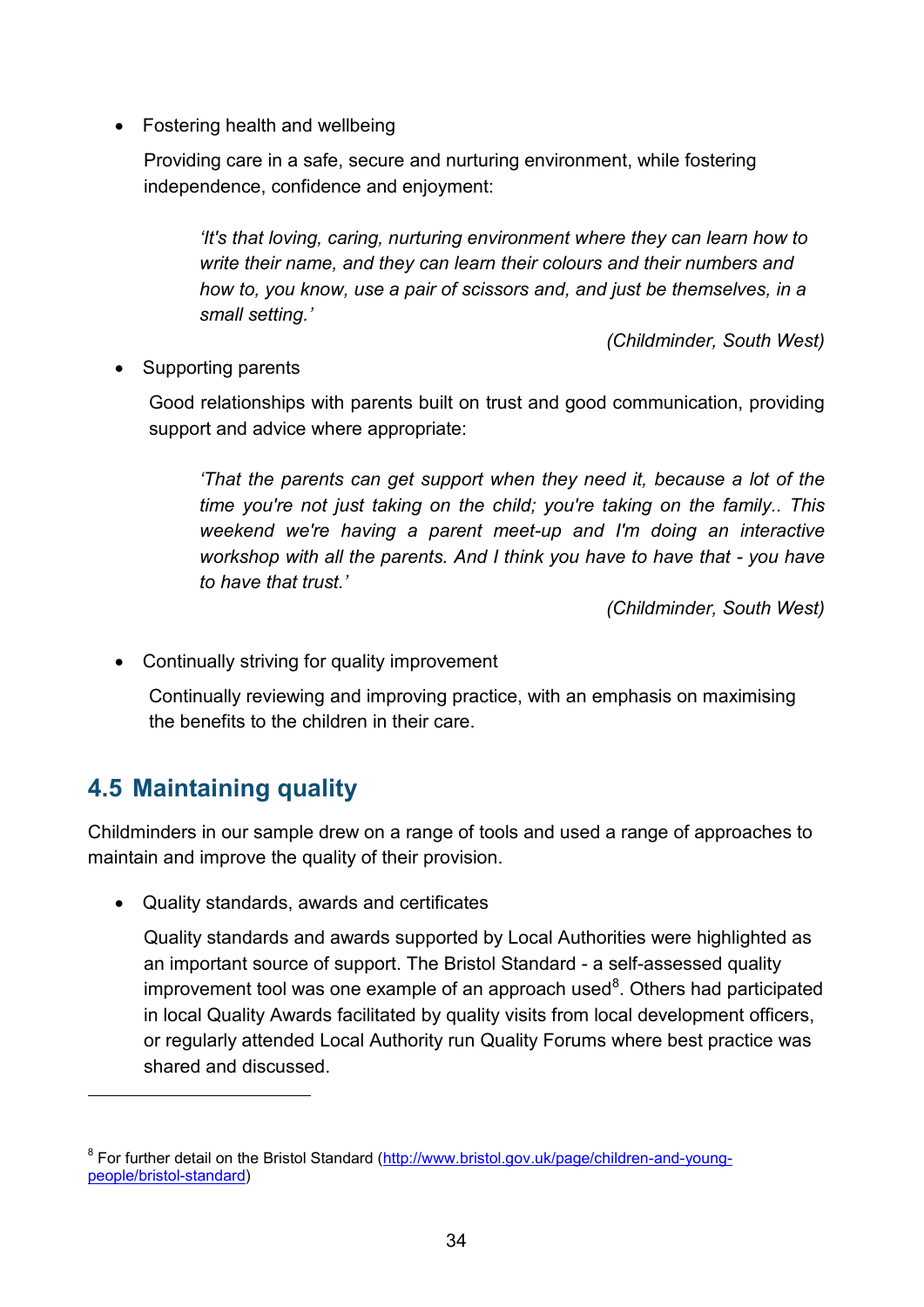• Childminder networks

Childminder networks were felt to foster quality improvement, by meeting regularly, updating members on changes in the sector and sharing best practice:

*'I know there has been a drive by our support network, our childminding support network to get out into the field and really bring it, it up to more of an equal level across the field.'*

*(Childminder, South West)*

There were also examples of experienced childminders in our sample who act as mentors to new childminders supporting them in establishing their practice:

*'I've been a mentor for new childminders over the last few years, so the child-minding team, once they get the new childminders registered.. Those childminders were then placed with another childminder who's been working for some time and given.. support of a mentor..'* 

(Childminder, South West)

• On-going professional development

Membership to professional bodies like PACEY and a commitment to continuing professional development through training and reflective practice were ways in which childminders maintained quality. Examples include a childminder who kept a journal of activities, reflecting on how activities benefited the children she cared for and constantly updating and reviewing her practice, in a process of continual improvement.

• The role of Ofsted

Childminders identified Ofsted's role in setting standards and judging the quality of childminder settings as important. Ofsted reports were a valued source of feedback on the quality of settings for both childminders and families. Their judgements were also felt to be important in validating the hard work of childminders providing high quality care and equally important for the validation of the sector as a profession with quality standards equal to other early years settings.

Alongside the value placed on Ofsted however, a number of concerns were also raised:

- there was a perception amongst childminders that there are inconsistencies between inspectors which have in turn led to examples of unfair and inconsistent ratings
- delays in Ofsted inspections (discussed earlier in Section 3.1) have meant delays in childminders being reassessed and potentially improving their ratings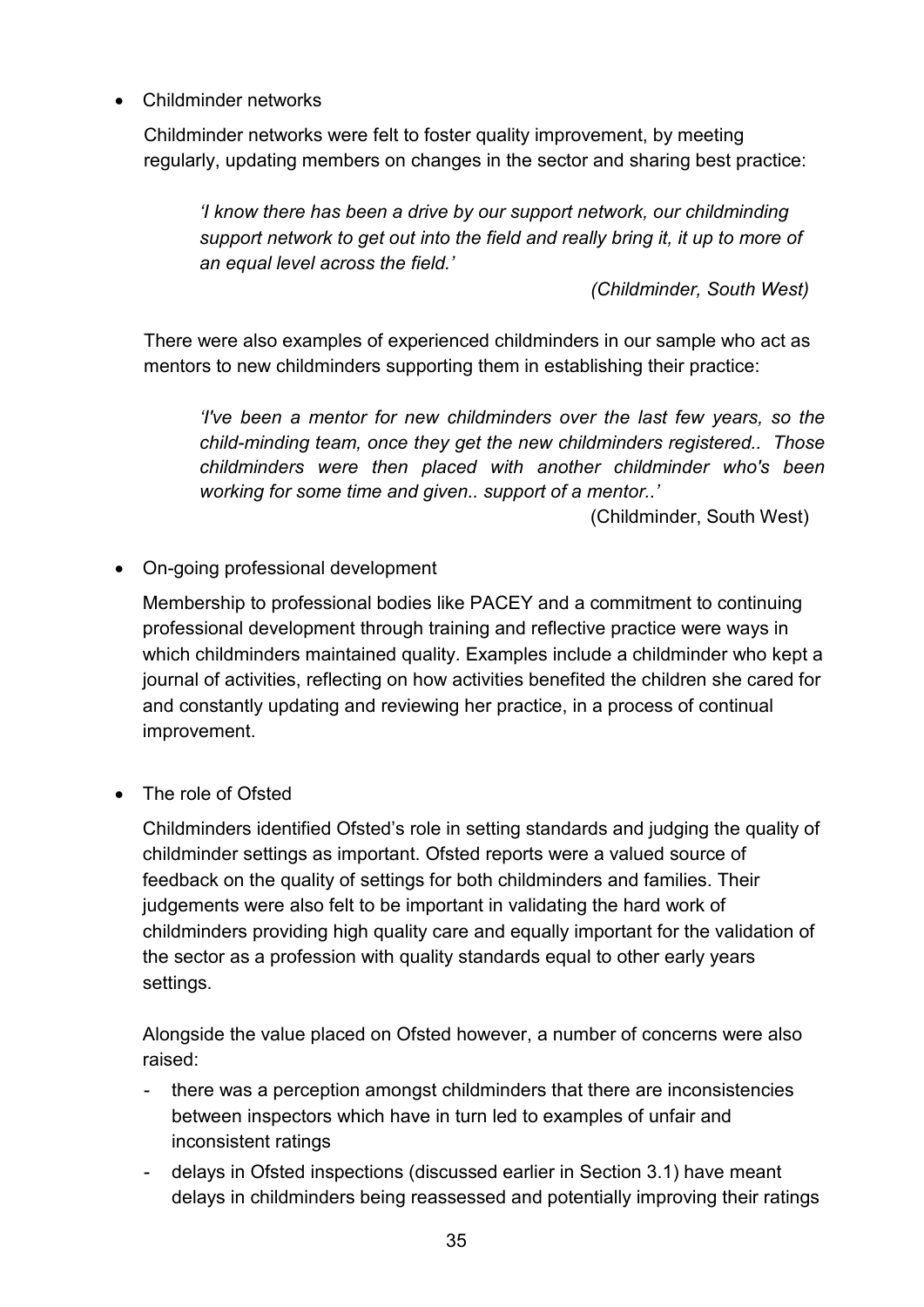- concerns were raised that local quality assurance schemes have been superseded by Ofsted. Visits from development officers / co-ordinators have been scaled back and Ofsted inspections were not felt to be an adequate replacement for this on-going support and guidance that had been cut:

*'They seem to have decided to be the sole arbiter of everything, quality assurance, which is fine, but then it's, it's kind of, 'Well... you don't come out for, for three and four, five, six years'. Some childminders haven't had an inspection for five or six years…Whereas with the local authority, and taking part in the quality award... I'm seen every year by, or was, seen every year by our development officer that looks after childminders... whereas Ofsted only would see that once every blue moon whenever they come out to see you.*

(Childminder, North East)

- in some instances childminders reported that they would like clearer guidance from Ofsted. Examples given included advice on using the 'continuity of care' provisions correctly and sourcing First Aid training that would meet Ofsted requirements.

# <span id="page-35-0"></span>**4.6 Childminder agencies**

The Government is enabling the establishment of childminder agencies. It is envisaged that agencies will: encourage more people to become childminders; offer professional support to new and existing childminders; improve the quality of provision; and offer parents greater choice with regard to childcare. Childminders will be able to choose whether they wish to join an agency or retain their independent status. This section reports participants' views of agencies and their reflections on the potential strengths and weaknesses of the model.

The prevailing view of childminders in this study was that currently there is not enough information available in their area about how agencies will operate for them to make an informed decision about whether to join or not. Providing information of this kind and disseminating it to childminders will be the responsibility of childminder agencies. Childminders wanted further information and clarification on the following:

• Financial viability and stability

There were concerns over the intention for agencies to be self-funding and the financial viability of this model. Childminders were unclear how the funding models would work and worried that agency fees would erode childminder income or increase costs for parents. Some childminders said that they would consider joining an agency but the level of fees would be critical and would need to reflect the variations in childminder income.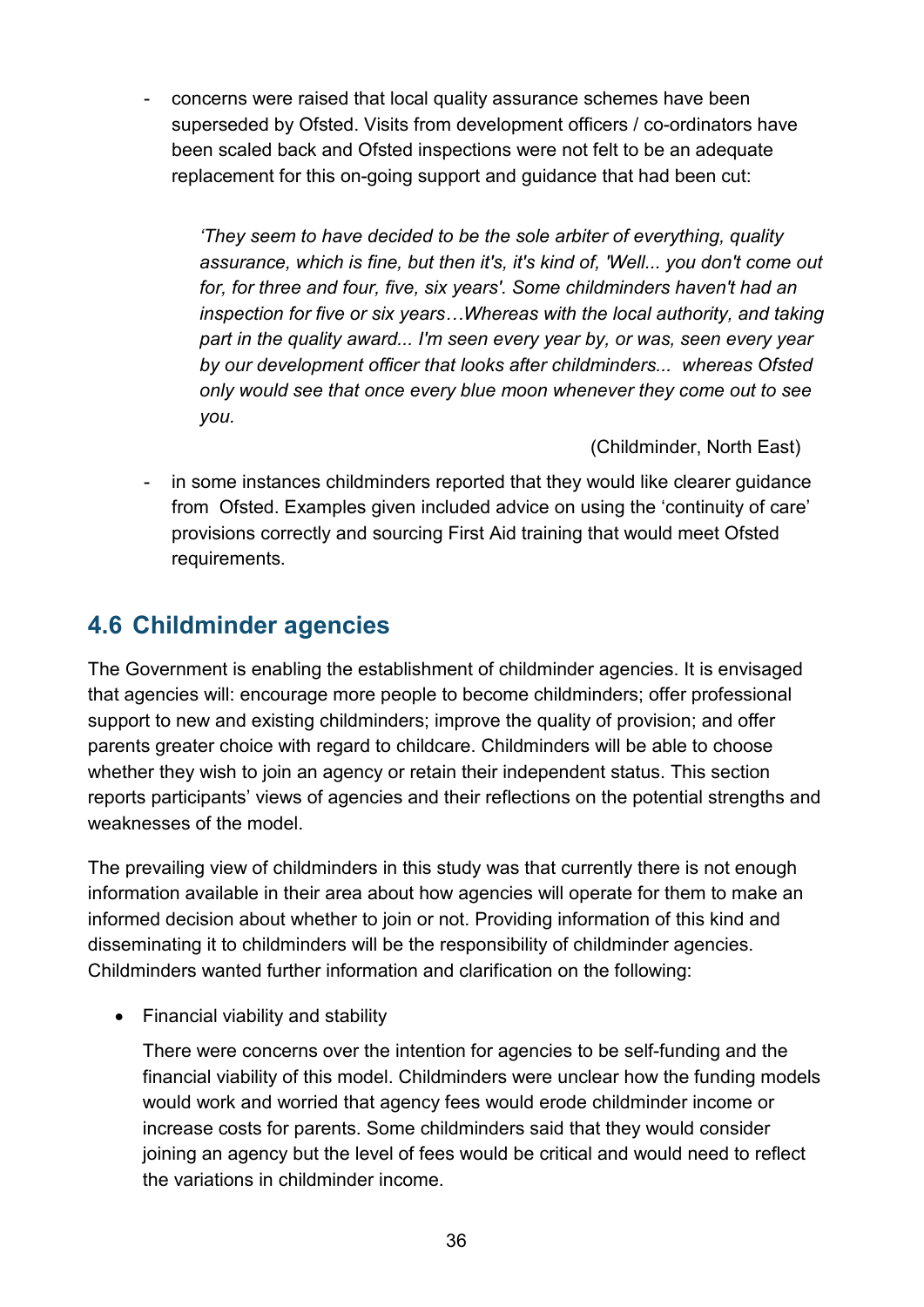Concerns about the financing of agencies in turn led to concerns about their stability and what impact agency closures would have on the childminders who had joined:

*'The agency would be run as a business, a profit making business. If they're not making a profit then they're going to fold and so what happens to those childminders?'*

*(Childminder, South East)*

• Quality and inspection

The Government has legislated so that Ofsted will inspect childminder agencies (sampling a number of their childminders) and provide an overall rating of the agency. Agencies will be responsible for quality assuring their registered childminders and the childcare they provide. Views were mixed on this approach. In some instances, childminders liked the idea that the agency would receive an Ofsted rating and they would receive quality assurance, on-going support and guidance from the agency:

*'I like the idea of an agency, them knowing my setting, them coming to inspect me, and it makes me feel like they're more of a help, rather than how it is at the minute when Ofsted come round. Everyone panics, I panic because it's my livelihood that if, you know, if something goes wrong on that day and they write down satisfactory, people don't want to join this [setting].' (Childminder, London)*

However, an alternative view was that childminders valued their individual Ofsted ratings and felt that they were an important form of oversight that ensured high quality provision. There were concerns that an Ofsted rating applied to the agency rather than the individual would risk some poor practice being hidden and exceptionally high standards going unnoticed and unrecognised.

*'I have concerns that when it's the agency that's inspected by Ofsted, is that you've maybe got exceptional childminders that may well come out with a lower Ofsted group rating than they deserve. But on the flip side, you may well have childminders that aren't up to standard who are being hidden by virtue of the fact that they've benefitted from a, you know, an Ofsted review' (Childminder, South East)*

Although the Government has confirmed that registration fees will remain at £35 for 2014-15, some childminders were under the mistaken impression that if they chose not to join an agency they may have to pay between £700-900 in fees to be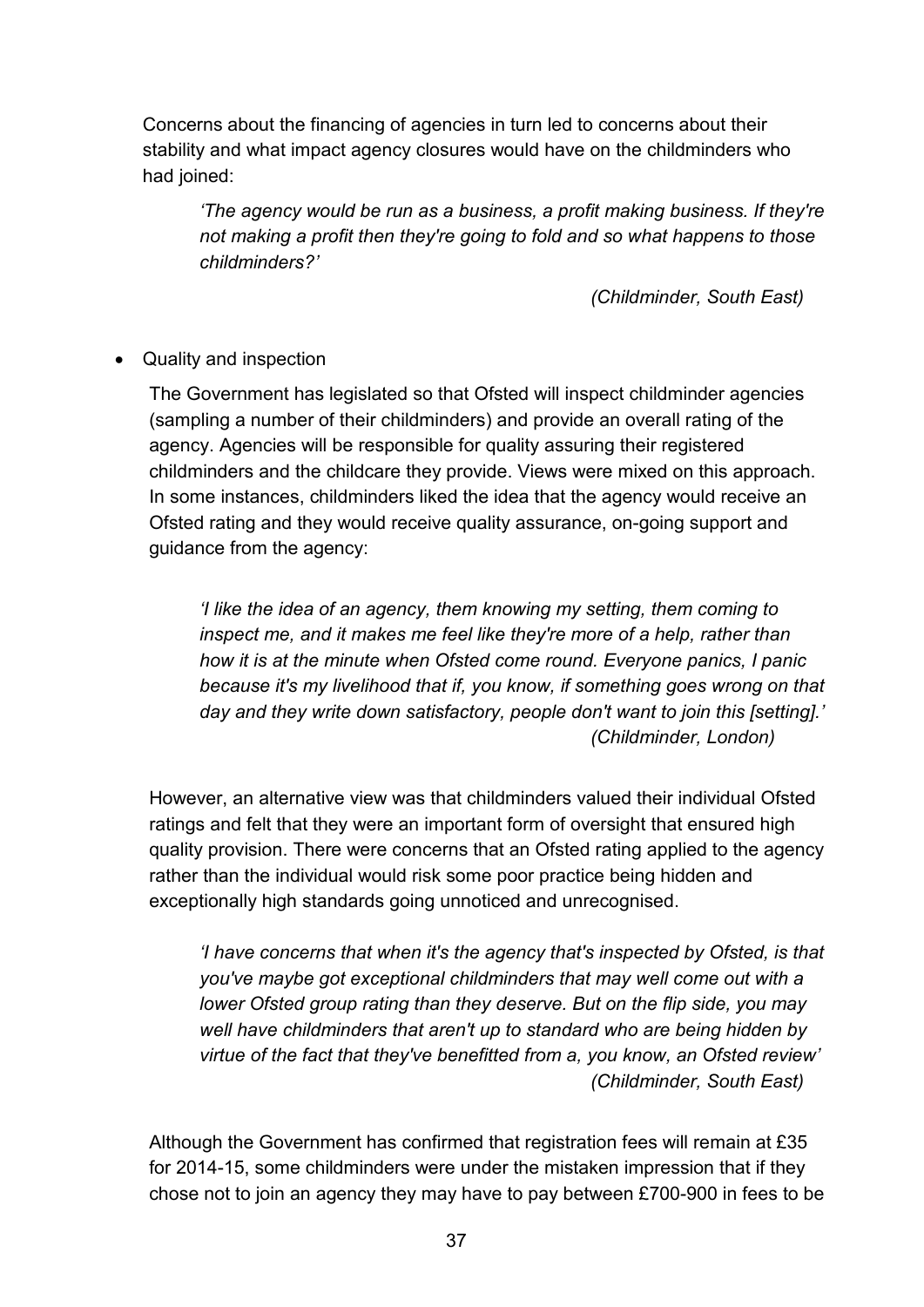individually inspected by Ofsted. If that was the case, some childminders felt this would be unaffordable, effectively obliging them to join an agency to avoid these costs.

#### • Independence

There was a perception that joining an agency might reduce childminder independence, either because childminders could become employees of the agency or because the agency would force childminders to conform to standardised procedures and models of working. Childminders reflected that they had worked hard to build up their reputations (and achieve good Ofsted ratings) and in some instances had chosen to work in the profession because they enjoyed the flexibility and control self-employment gave them. A desire to maintain this independence was a key barrier to agency membership. Concerns were also raised that agencies would reduce choice for parents by reducing the range and diversity of provision in a local area:

*'I think that, you know, if you come in to something like this, you come in to being self-employed, wanting to do it your way. You know, because no two childminders, no two nurseries are the same. And I think they may become sort of like a block of all very samey-ness in childminding agencies. You might find that they sort of dictate to their childminders how they want things done, policies, procedures and ways, and then you've just lost the uniqueness that certain settings offer. And that's parent choice then. You know, parents may go and look at three or four childminders and will select one on what they feel is the best fit. And if you're being sort of spoon fed, this is how you do it, this is how you do it, this is how you do it, they're all going to look the same... and I think that crushes some of the individuality that childminders have, some of the spark'*

*(Childminder, South East)*

• Allocation of childcare places

Childminders were not clear about how childcare places would be allocated to childminders who had joined an agency. Established childminders generally did not feel they needed help with recruiting families, although it was acknowledged that new childminders may find this help attractive when starting up. The possibility that childminders would have little or no choice in the children allocated to them was generally felt to be a drawback:

*'There's a lot of talk about wanting us to go into agencies... Not something that I want to go down the route of, personally... It just takes away so much of your freedom, being able to choose the children that come to you, for a start. You wouldn't be; you would be given the children... families looking for childcare will obviously go to the agency and then we'll be registered with*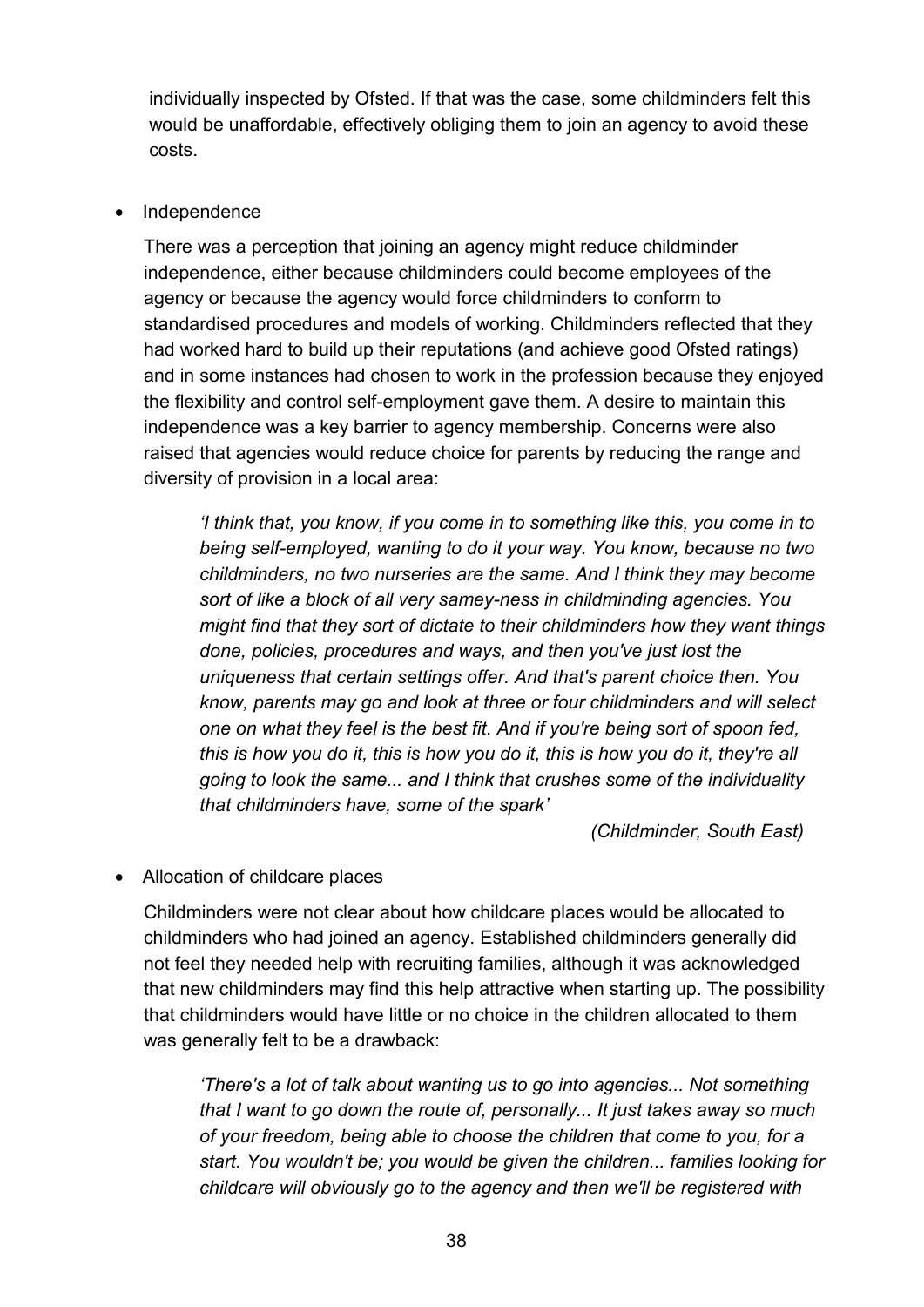*the agency, and then, you know, they'll get dished out, if you like.' (Childminder, South West)*

Building relationships with parents and ensuring a good match between the family and the setting was felt to be important for childminders and there were concerns this would be lost if children were allocated by an agency. There were also worries about agencies being also biased or showing favouritism in allocating places.

• Support, advice and quidance

Childminders understood childminder agencies would provide support in a range of areas including policies and procedures, invoicing, and quality, as well as provide training and cover for sickness. Again views were mixed on the value of this service. As discussed in section 4.1, childminders already received support of this kind from their Local Authorities and childminder networks. Although it was acknowledged that there had been reductions in this training and support in some areas, childminders remained to be convinced that agencies would be able to provide a similar level of support:

*'If [the agency] was as supportive as my Local Authority is, I would say fantastic! But until I knew that I couldn't really say, because at this moment I think the Local Authority has got everybody's best interest at heart, and I really rate them.'*

*(Childminder, North East)*

For this provision to be of value, childminders stressed the importance of face-toface advice and a local service where the agency knew their registered childminders well.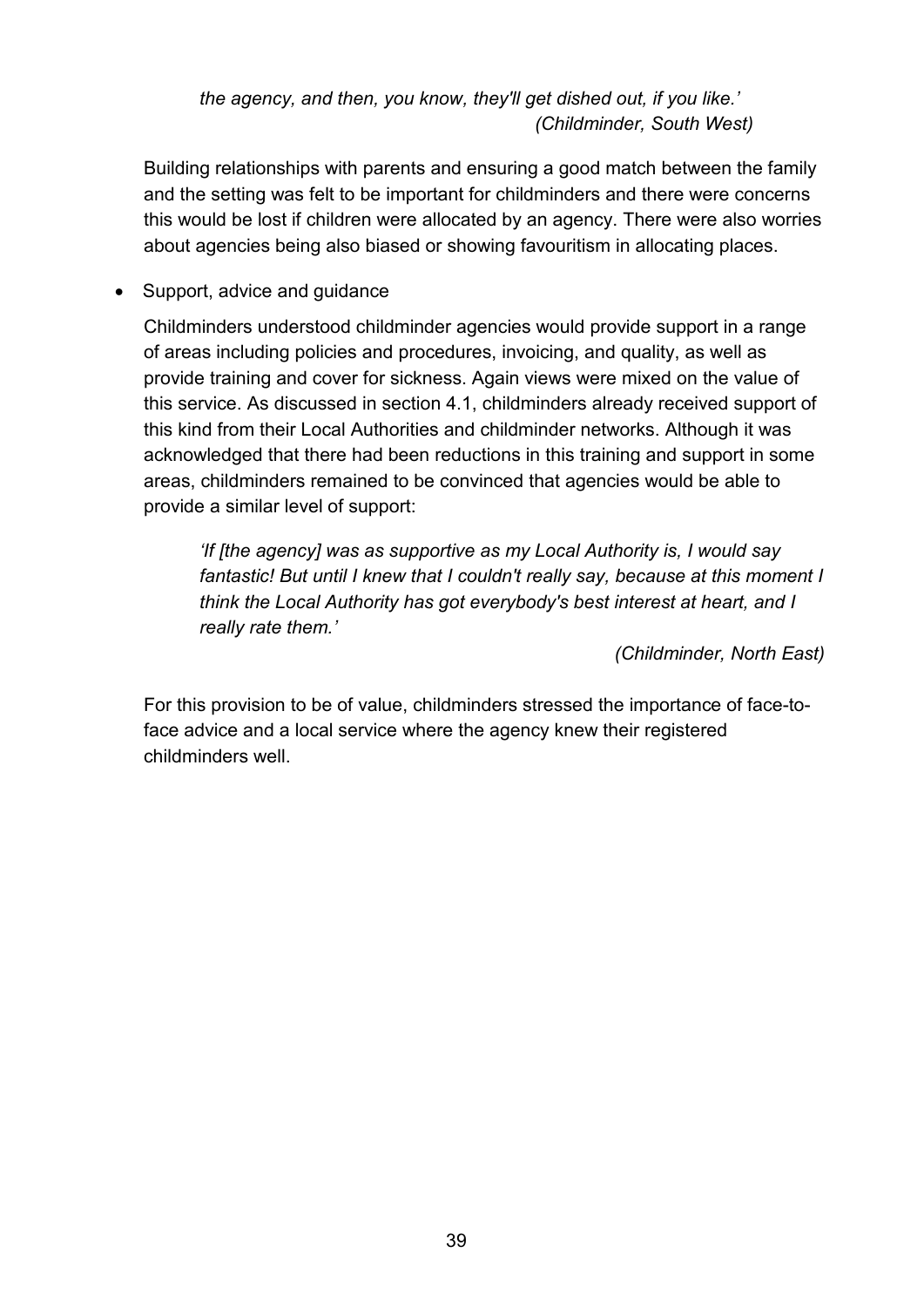# <span id="page-39-0"></span>**5 Conclusion**

As eligibility for funded early years provision was extended in September 2014 so that two- year old children in the 40 per cent most disadvantaged households , childminders will play an important part in providing this early years education. This section summarises the key themes of the report and reflects on suggestions made by childminders to support the sector as it meets these new demands:

• Capacity

Childminder capacity is influenced by a range of factors, including physical constraints (size of premises and car capacity), levels of staffing, and work-life balance considerations. Financial viability was also a key consideration with childminders highlighting the fluctuations in income that can result from changing numbers on roll and the challenges this can bring.

In terms of capacity to deliver funded provision, childminders were motivated to offer funded two-, three- and four-year-old places to deliver continuity of care and make a difference to children and families who otherwise may not have access to Early Years provision. The level of funding for two-year-old places was also generally felt to be sufficient, and was not a barrier to childminders offering these places.

However, a number of barriers to offering funded provision were identified. Limited demand was reported by some childminders, although this may change as eligibility extends and awareness grows. For some childminders, there were also concerns that disadvantaged two-year-olds (and their families) may require additional support, which they might find difficult to provide. The findings from this study suggest that the number of childminders offering funded places might increase if:

- o The funding available for three and four-year-old places is increased;
- $\circ$  The payment structures are designed to minimise cash flow difficulties;
- $\circ$  Clear information is disseminated on the accreditation process and eligibility criteria.
- High quality provision

High quality early years provision depends on a well trained work force with quality assurance processes embedded and access to continuing professional development. Quality assurance was facilitated by local Quality Awards, Quality Forums, Quality Standards and on-going support from network and local authority co-ordinators or quality assurance officers. The Ofsted inspection process was also valued for its role in maintaining quality, however concerns were voiced that Ofsted should not supersede the support provided by these other sources to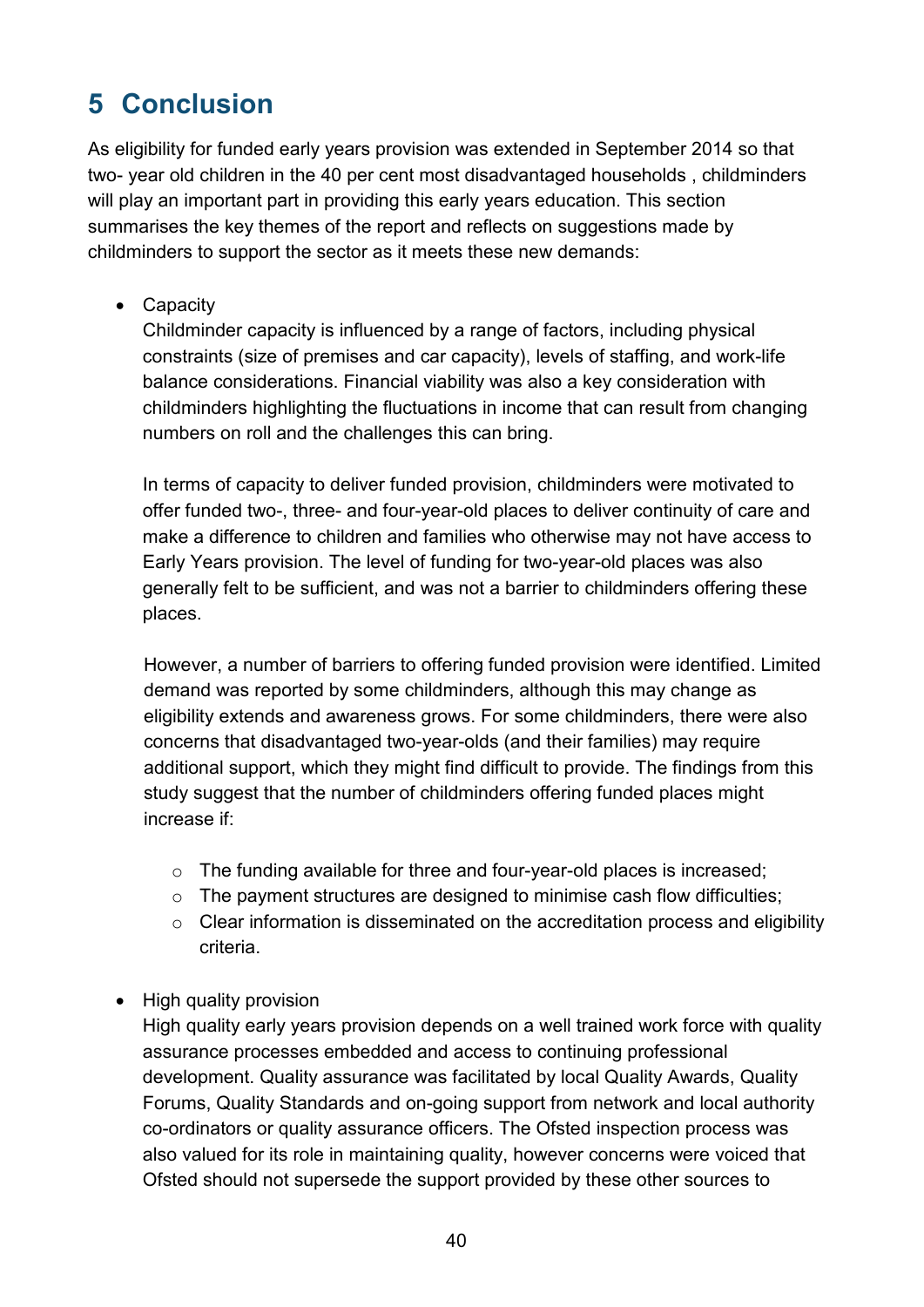maintain and improve quality in the sector. The findings from this study suggest that high quality provision could be supported by:

- o Bursaries and flexible course formats for Level 3 qualifications;
- o Access to affordable on-going continuing professional development;
- o Support for local quality assurance systems to embed good practice.
- Infrastructure

Childminders currently use a range of sources for advice and support, from Local Authorities, childminder networks, professional associations and Ofsted. This support was viewed as invaluable, and important for maintaining standards. Childminder agencies are intended to provide childminders with support for quality assurance, CPD, training, and sustainability advice. Childminders felt they needed more detail on how agencies will operate in their local area to make an informed decision about whether to join. They would value further information regarding:

- $\circ$  The financial viability of agencies
- o How childminder independence will be maintained
- o How childcare places will be allocated
- o The proposed approach to quality assurance.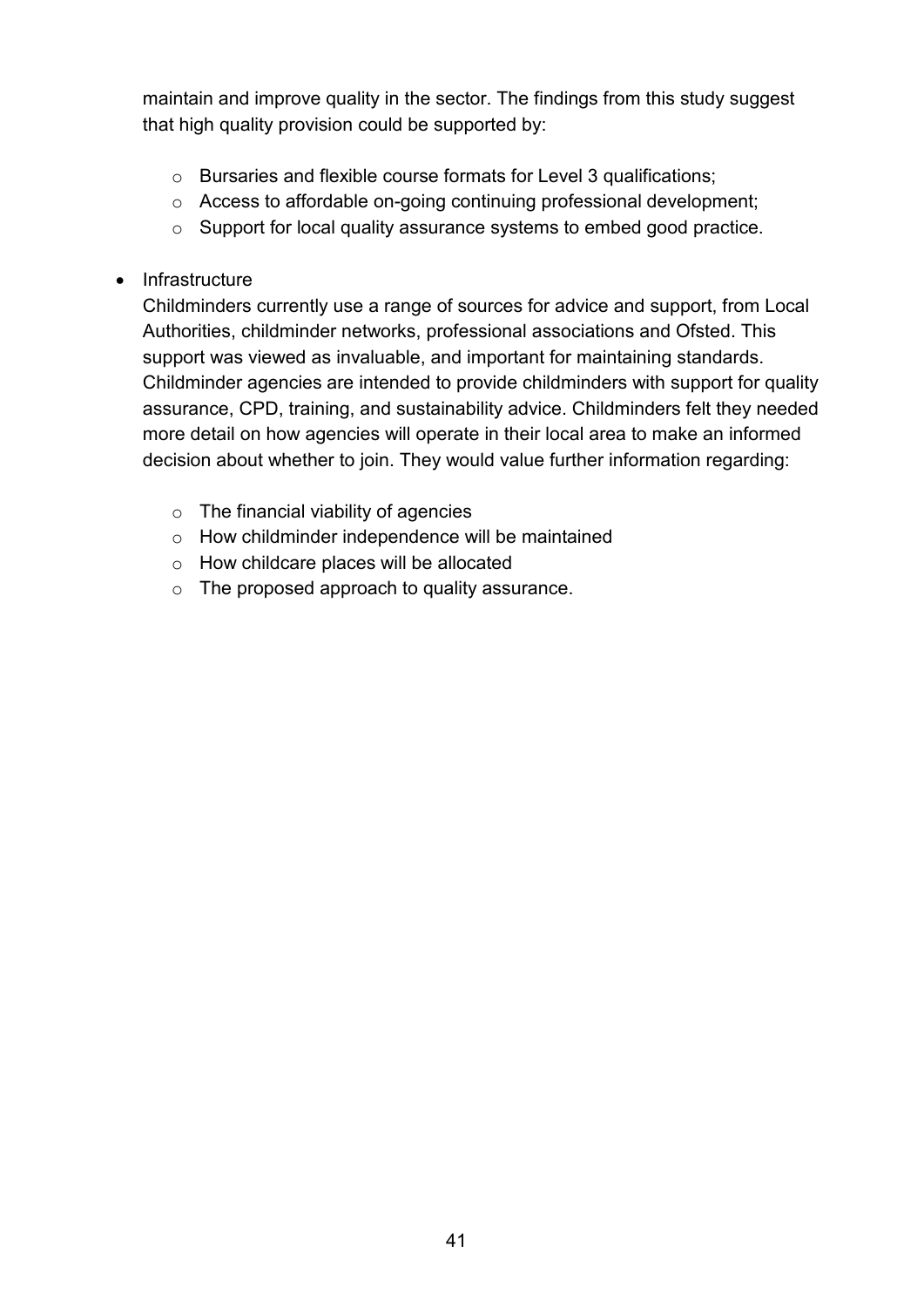# <span id="page-41-0"></span>**Appendix A Interview Topic Guide**

# <span id="page-41-1"></span>**1. Introductions**

- Introduce yourself and NatCen
- Introduce the study:
	- o Funded by the Department for Education
	- o Working in collaboration with 4Children, Frontier Economics and Oxford **University**
	- o Part of the wider Study of Early Education and Development (SEED)
	- $\circ$  This part of the study aims to explore the views and experiences of childminders – particularly the barriers / facilitators to offering funded provision.
- Interview is one of twenty interviews with childminders.
- Digital recording check OK, and reassure re: confidentiality
- Data kept securely in accordance with Data Protection Act
- How we'll report findings anonymity of participants
- Reminder of interview length (45mins-1 hour) check OK
- Right to withdraw during or after the interview has taken place
- Any questions/concerns?

# <span id="page-41-2"></span>**2. Background**

*Aim: to gather contextual information on how they long they have been a childminder, their motivations for childminding and their qualifications*

- Length of time as a childminder
- Professional background
- Motivations for becoming a childminder
	- o Career choice / stop gap/ have their own pre-school or school aged children/ whether became childminder before/after having their own children
- Childcare qualifications / training
- <span id="page-41-3"></span>• Any links with other local services (e.g. Children's Centre, Health Visitor)

# **3. Current provision**

*Aim: to understand in detail the provision they are currently offering, their current ratios, fees, and capacity. To explore their views of the costs associated with childminding*

- Overview of current provision
	- o Number of children
	- o Age range of children
	- $\circ$  How many if any have some or all of their hours funded (e.g. through 2 year old offer, or universal 3-4 year old offer)
	- o Whether other staff employed
		- **Roles**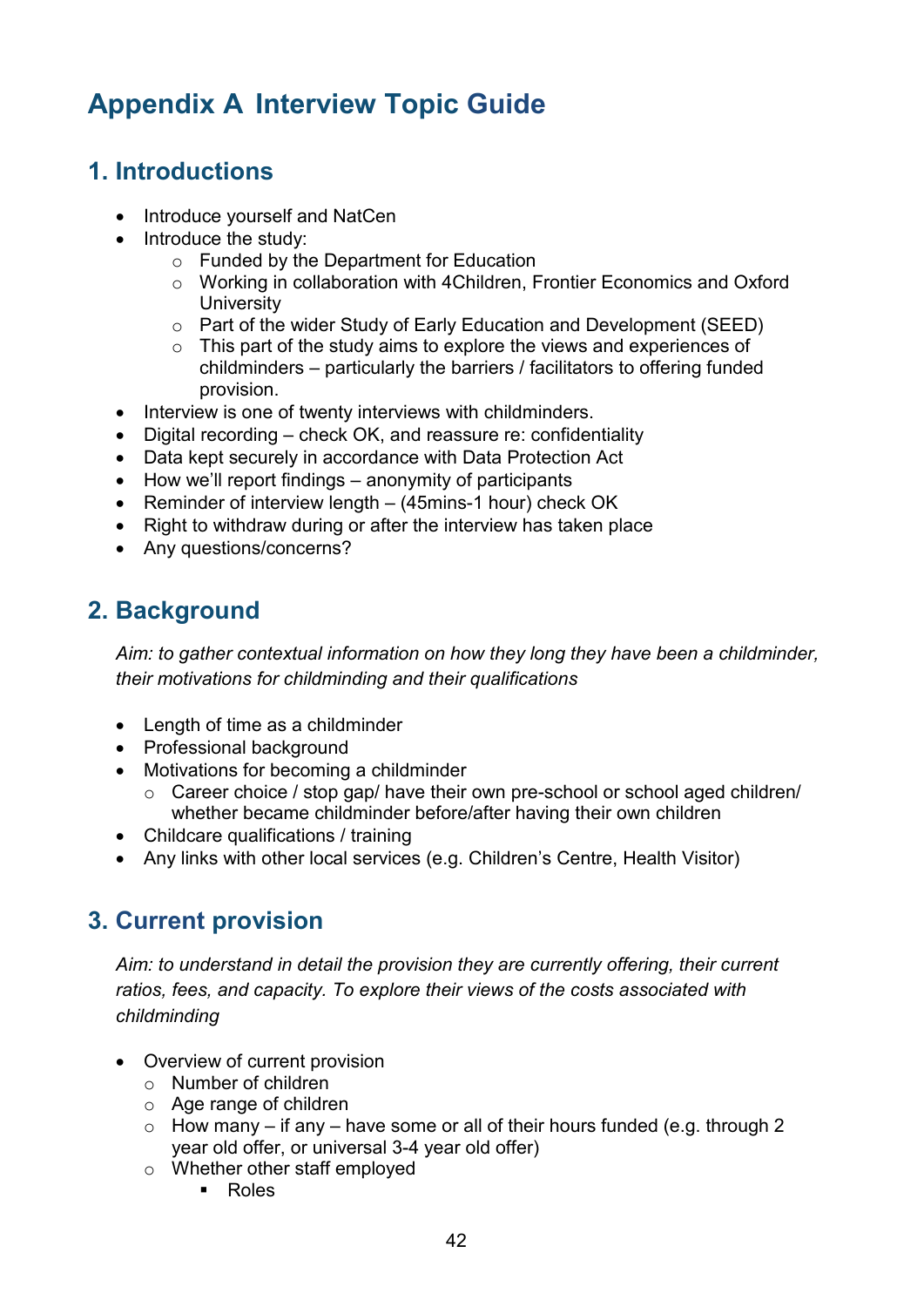- Ratios and capacity
	- o Current ratios
	- o Whether operating at capacity
	- $\circ$  Factors influencing capacity –
	- *Open then probe for influence of:*
		- **Preference**
		- **Demand**
		- **Space**
		- Quality considerations
- Fees charged / annual income
	- $\circ$  Level of fees charged
		- **Fees structure (hourly, daily, weekly etc)**
		- Discounts, e.g. full-time places, sibling
		- **Factors influencing fees charged**
	- o Approximate annual income
- Costs
	- o Views on costs associated with childminding:
		- *Open then probe for views on:*
			- Set-up costs
			- Marketing
			- Recruitment
			- **Invoicing**
			- **Demography**
			- Food/equipment
			- Other activities/trips
- Relationships with parents/carers
	- o How they share/communicate information on children's progress
	- $\circ$  Extent to which they offer parenting advice/support to families nature/type of support
- Quality
	- o Views on main features of quality provision
		- $\blacksquare$  How they benchmark quality (e.g. Ofsted rating)
		- How they seek to maintain/improve quality

## <span id="page-42-0"></span>**4. Views on funded provision**

*Aim: To understand the facilitators and barriers to providing funded care and the range of factors influencing these decisions. To explore* 

- Understanding/awareness of the 2 year old offer and universal 3-4 year old offer.
- Whether offering funded provision:
	- o For 2 yr olds
	- o 3-4 yr olds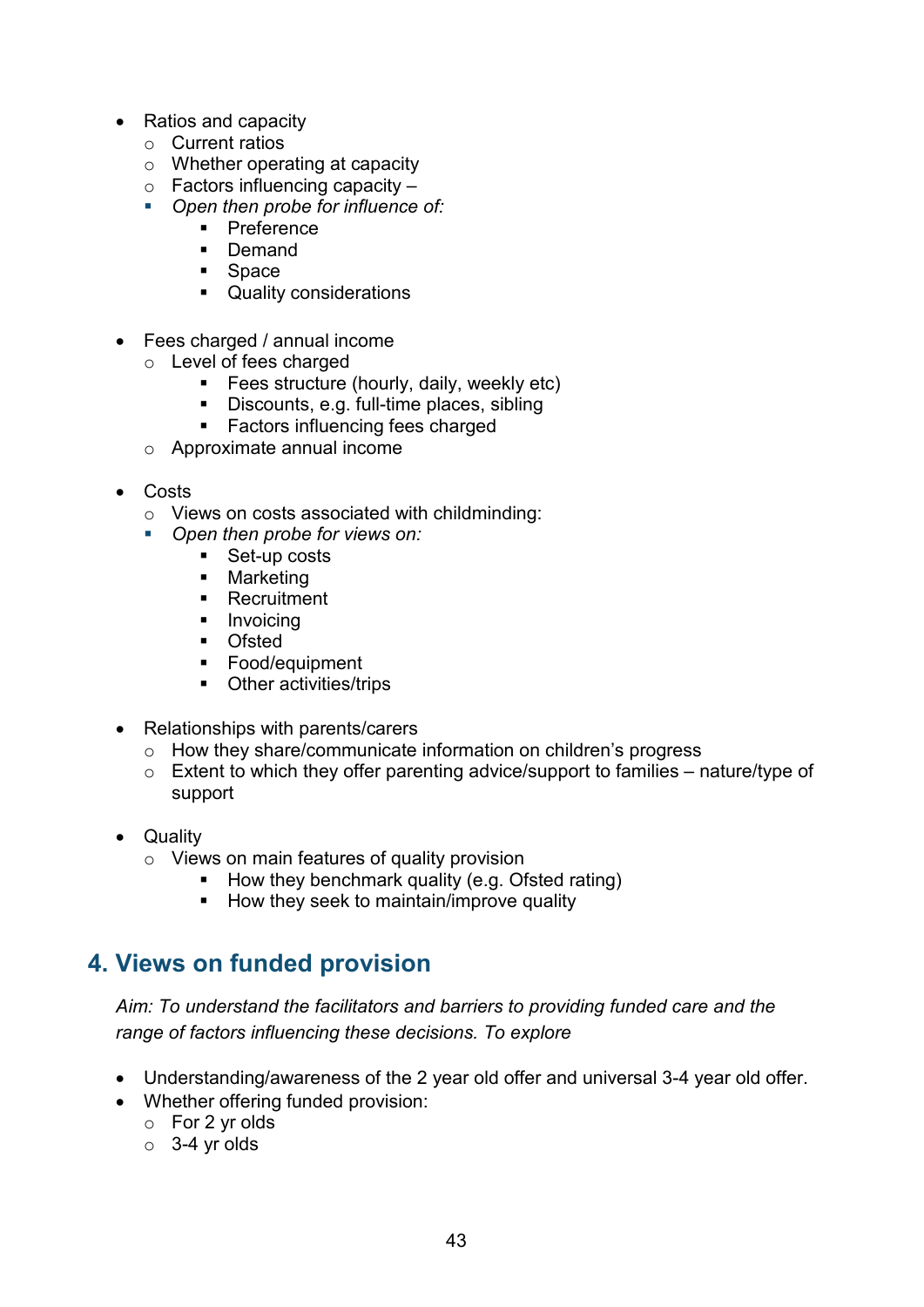## **For childminders offering funded provision:**

- Decision making
	- o Reasons for offering funded provision
	- $\circ$  Length of time offering provision
- Demand from parents
	- o Whether parents have enquired about funded provision (for 2 year-olds, or 3-4 year olds)
	- o Awareness of whether parents are accessing funded provision elsewhere
- Funding levels
	- o Views on level of funding
	- o Comparison to open market fees
	- o impacts on willingness to offer funded places and childminders financial viability'
- Administration of funded provision
	- o Experiences of administration involved
	- o Sources of support / guidance
	- o Any recommendations / improvements
- E • Impacts of funded provision *Open then probe for impacts on:*
	- o Children / families eligible
	- o Capacity
	- o Ability to fill places
	- o Quality of provision (e.g. any changes required in order to be accredited to offer funded places)

#### **For childminders not offering funded provision:**

- Reasons for not offering funded provision *Open then probe for influence of:*
	- o Funding levels
	- o Number of funded hours
	- o Administration
	- o Ofsted rating
- Demand from parents
	- o Whether parents have enquired about funded provision (for two-year olds, or three- and four- year olds?)
	- $\circ$  For places for children of a particular age
	- o Awareness of whether parents are accessing funded provision elsewhere
- What might encourage them to offer funded places in the future?
	- o Increases in funding available for places
	- o More information about what is involved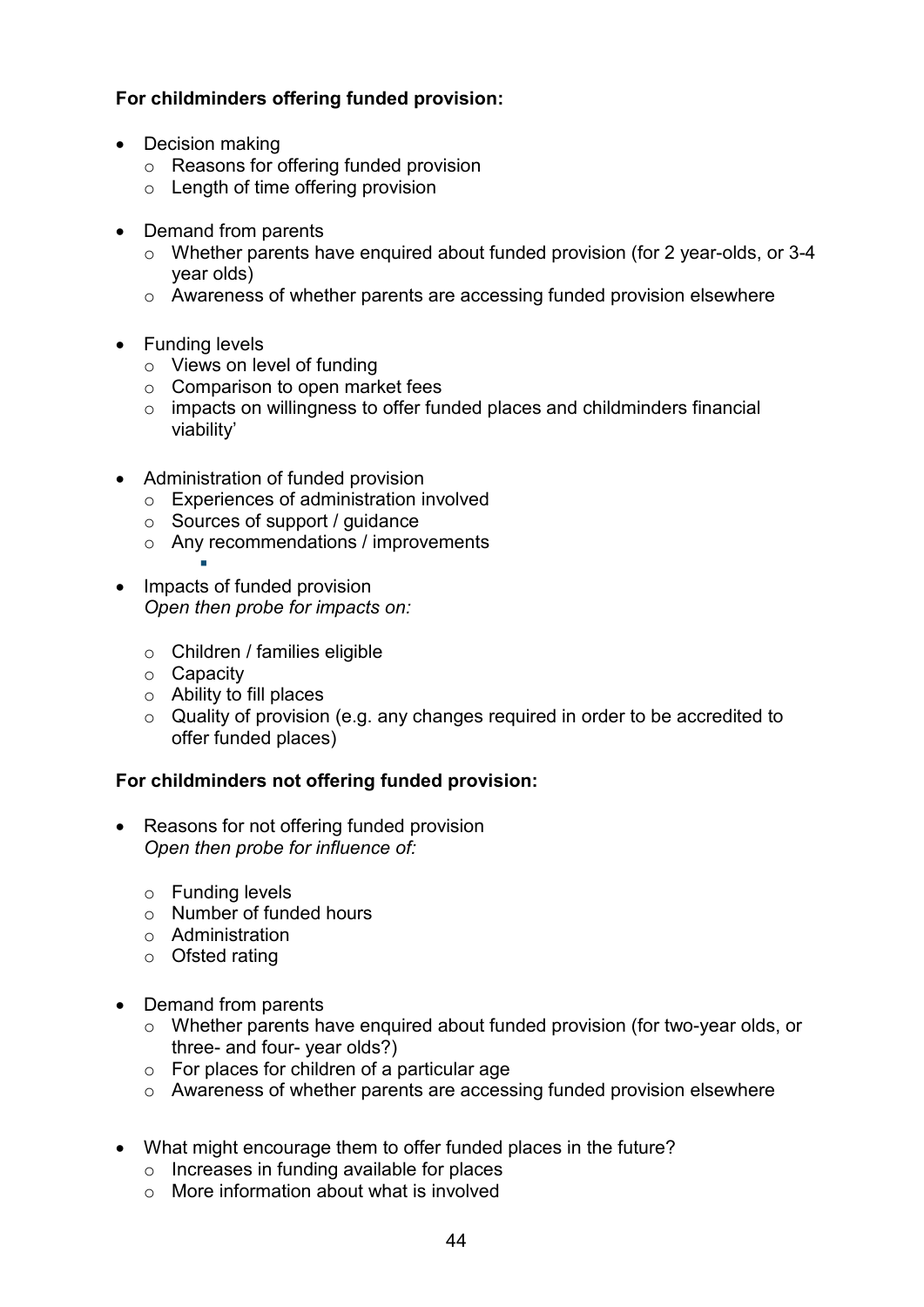- $\circ$  Support in development quality of provision
- o Other

## **Overall reflections (ASK ALL):**

• Recommendations / suggestions for improvements to funded provision

# <span id="page-44-0"></span>**5. Childcare market**

*Aim: to explore their views of their local childcare market, with particular focus on their views and experiences of Childminder Agencies and the role of the Local Authority.*

- Awareness of Childminder Agencies
	- o Level of awareness of Childminder Agencies
	- o Views on the purpose of Childminder Agencies
- E • Experiences of Childminder Agencies
	- o Whether they have considered joining
		- **Facilitators**
		- **Barriers**
- Role of Local Authority
	- o Level of contact / support from Local Authority
		- Nature of support
			- Training
			- Capital funding
			- Other forms of support
		- Views on support provided (if applicable)

## <span id="page-44-1"></span>**6. Future plans**

*Aim: To understand their long-term goals as a childminder and whether they are planning any changes to their provision. To explore their perceptions of the future for the childminding profession*

- Whether planning to be a childminder long-term
	- o Reasons
	- o Facilitators / barriers to staying in the profession
- Any final reflections?
- Thank and close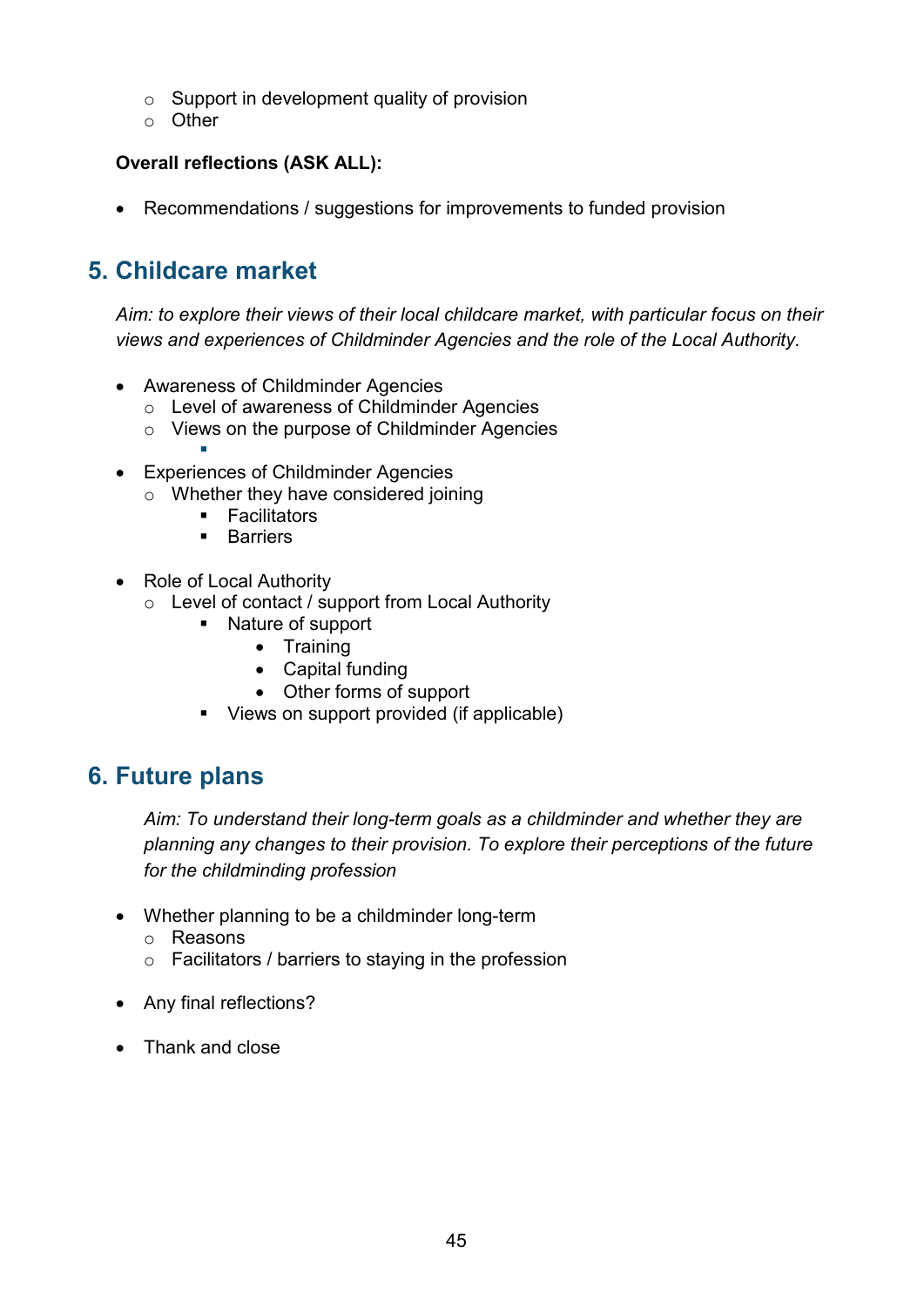# <span id="page-45-0"></span>**Appendix B Recruitment leaflet**





**Study of Early Education** & Development

#### **Study of Early Education and Development (SEED): Research with childminders**

#### **What is SEED?**

SEED is a major new study which will follow up to 5,000 two-year olds from across England through to their primary years at school. It will find out how early education and childcare provision can help to give children the best start in life and what is important for high quality provision. The study is being carried out by NatCen Social Research, working with Frontier Economics, the University of Oxford and 4Children, on behalf of the Department for Education (DfE) and is focused on all types of provider in the early years and visiting early years settings and speaking to early years practitioners.

#### **How does this involve me?**

As part of SEED we would like to speak to childminders about your experiences of delivering early years provision. We are particularly interested in your views on:

- offering and filling places, and parents' childcare requirements;
- quality in early years provision;
- the factors that help your childminding business, and any challenges you and other childminders may face.

As a thank you for taking part you will receive a £20 high street shopping voucher.

#### **What do I have to do?**

Taking part is completely voluntary and involves speaking to a NatCen Researcher for about 45 minutes to 1 hour on the telephone at a time that is convenient for you. Interviews are digitally recorded, however please rest assured that information you supply will be treated in confidence and used for research purposes only.

#### **What happens after the interview?**

A report will be produced at the end of the research that will be publicly available. The final evaluation report will be made available on the DfE website after publication.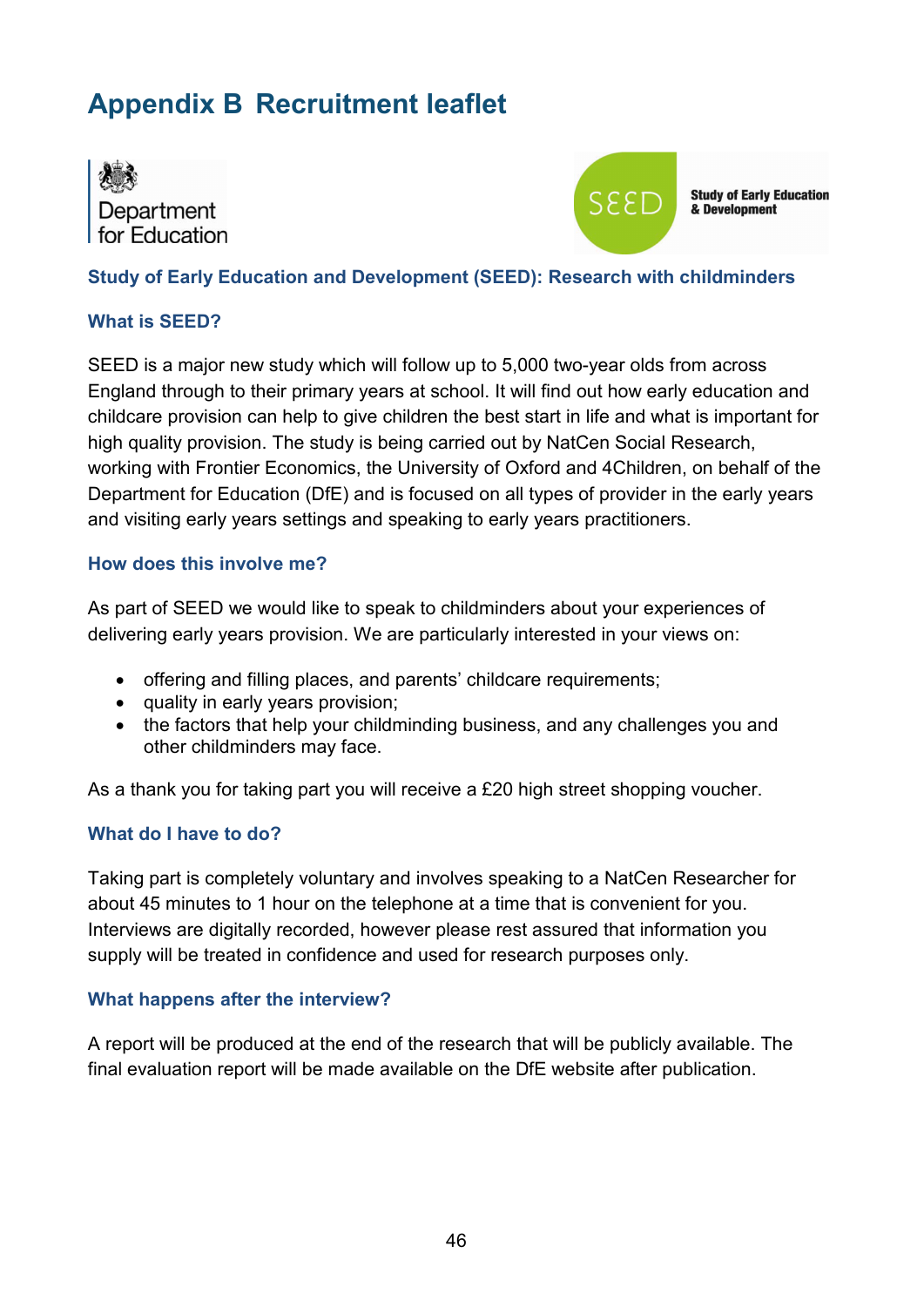## **Your privacy**

Your personal details will be handled in accordance with the Data Protection Act 1998. No individuals will be identified in our published report and we will only share your personal data with third parties if the law requires us to.

#### **Further info**

If you have any questions you can contact [research team] at NatCen on [telephone number] or by emailing [researcher contact details]